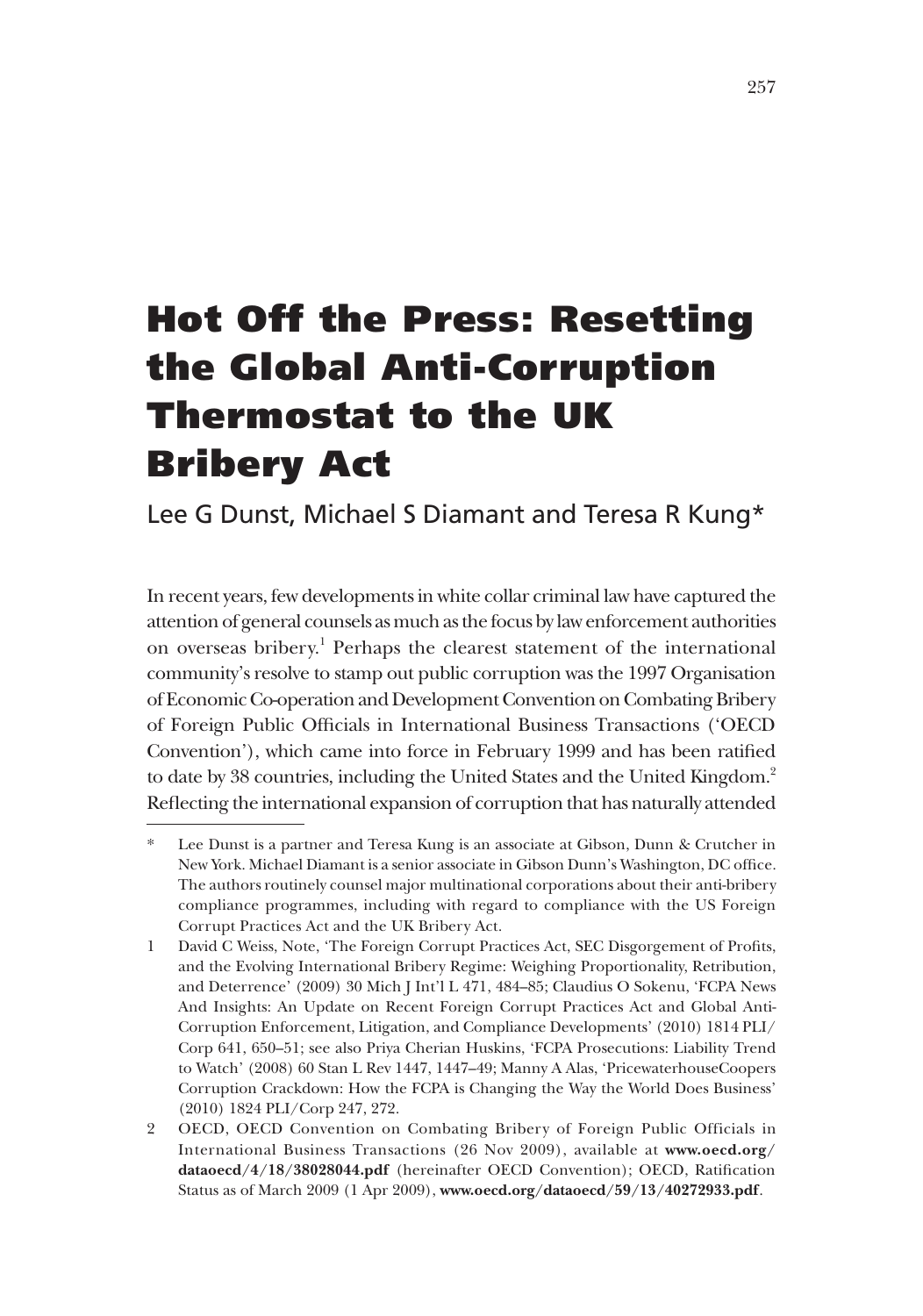globalisation and, in particular, a massive increase of investment by the West in developing countries around the globe,<sup>3</sup> the OECD Convention specifically addresses the bribery of foreign public officials, that is corrupting another government's public servants.<sup>4</sup> Among the more interesting developments of the past year has been non-OECD Convention signatories passing or considering their own extraterritorial anti-bribery statutes. For example, the People's Republic of China has already done so,<sup>5</sup> and Indonesia is also considering a similar law.<sup>6</sup> Further, the Russian Federation – which has long held out against the OECD Convention - has finally passed legislation criminalising foreign bribery<sup>7</sup> and has even been invited to join the OECD Convention.<sup>8</sup> It is hard to imagine that in an ever-more interconnected global economy, this momentum towards governments policing the behaviour of their commercial organisations overseas will subside.

But as Transparency International's 2010 Progress Report on the enforcement of the OECD Convention details, the United States is far and away the leader in the prosecution of the extraterritorial corruption of public officials.9 Indeed, in Transparency International's opinion, only six other countries even qualify as 'active' in their prosecution of overseas bribery.<sup>10</sup> This is perhaps unsurprising, as the United States, after all, had a significant head start. The US international anti-bribery law, the Foreign Corrupt Practices Act (FCPA), came into force in  $1977$ .<sup>11</sup> Rather than responding

11 Dep't of Justice, **www.justice.gov/criminal/fraud/fcpa** (last visited 17 May 2011).

<sup>3</sup> See Bromberg & Lowenfels on Sec Fraud § 18:16 (2nd edn, 2010), 6.

<sup>4</sup> OECD Convention, note 2 above, 20.

<sup>5</sup> On 25 February 2011, the legislature of the People's Republic of China (PRC) passed 49 amendments to the PRC Criminal Law, one of which criminalised the payment of bribes to non-PRC government officials and to international public organisations. Some practitioners view the amendment as the PRC's version of the FCPA. However, having just been passed, there has not yet been any interpretative guidance on it. See John M Hynes, 'China Beefs Up Its Anti-Bribery Law With Its Very Own Version Of The FCPA', Gov't Contracts L Blog (16 March 2011), **www.governmentcontractslawblog.com/2011/03/ articles/fcpa/china-beefs-up-its-antibribery-law-with-its-very-own-version-of-the-fcpa**.

<sup>6</sup> Joe Palazzolo, 'Indonesia Moves Ahead With Foreign Bribery Legislation', Wall Street J Blog (16 Mar 2011, 4:05pm), **http://blogs.wsj.com/corruption-currents/2011/03/16/ indonesia-moves-ahead-with-foreign-bribery-legislation**.

OECD, 'OECD Welcomes Russia Introducing Law to Make Foreign Bribery a Crime' (5 May 2011), **www.oecd.org/document/36/0,3746, en\_21571361\_44315115\_47769508\_1\_1\_1\_1,00.html**; Khristina Narizhnaya, 'Russia Signs OECD Anti-Bribery Convention', Moscow Times (26 May 2011), available at **www. themoscowtimes.com/business/article/russia-signs-oecd-anti-bribery-convention/437585. html**; Richard L Cassin, 'Coming Soon: Russia's FCPA?' The FCPA Blog (16 Mar 2011, 10:55am), **www.fcpablog.com/blog/2011/3/16/coming-soon-russias-fcpa.html**.

<sup>8</sup> OECD, 'OECD Invites Russia to Join Anti-Bribery Convention' (25 May 2011), **www.oecd. org/document/24/0,3746,en\_21571361\_44315115\_47983768\_1\_1\_1\_1,00.html**.

<sup>9</sup> Transparency Int'l, Progress Report 2010: Enforcement of the OECD Anti-Bribery Convention (3rd edn, 2010), 11 available at **www.transparency.org/publications/ publications/conventions/oecd\_report \_2010**.

<sup>10</sup> *Ibid*.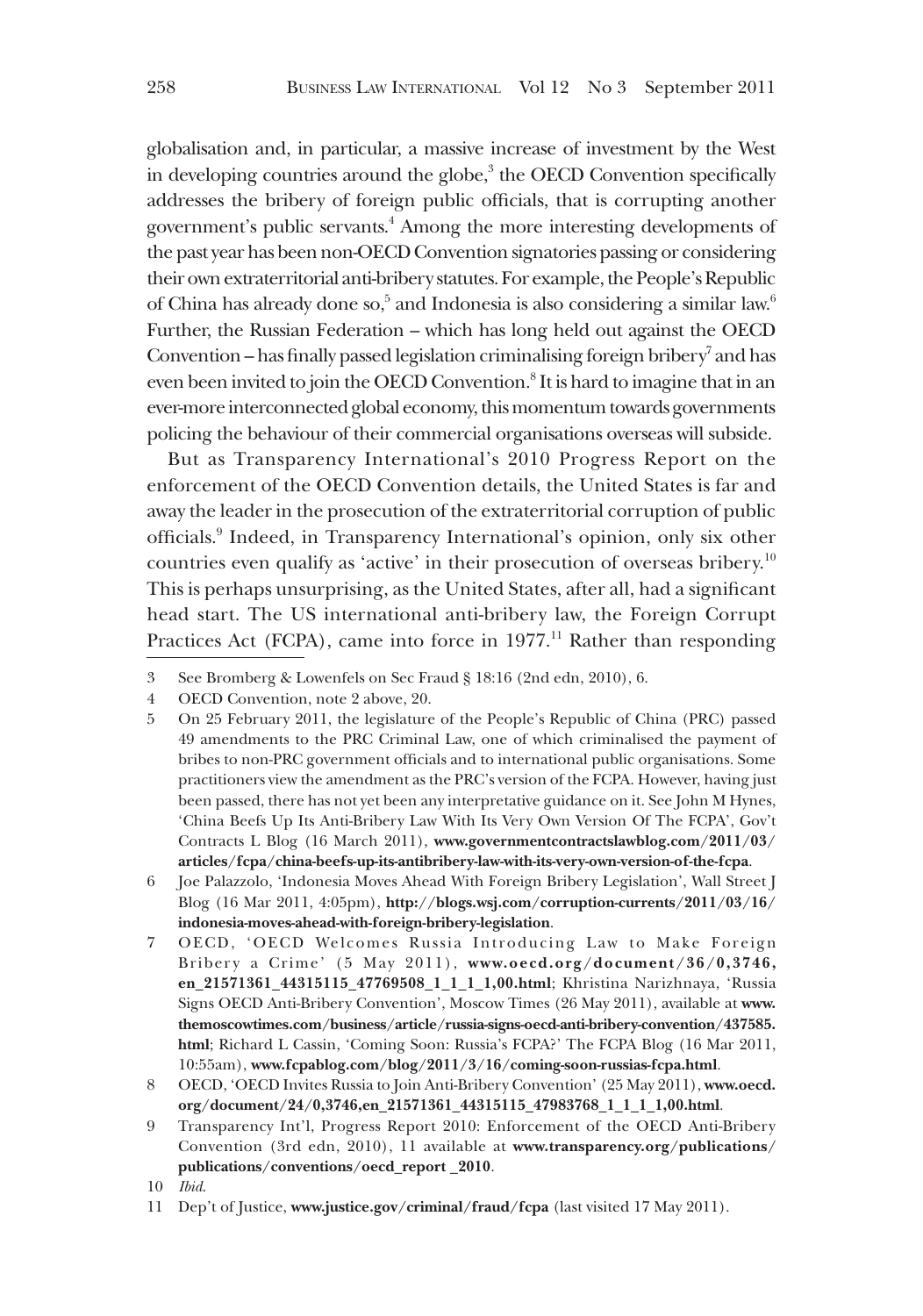directly to any increase in foreign investment by US corporations, the FCPA followed on the heels of the Watergate inquiries in the US Congress and subsequent revelations that hundreds of US corporations routinely made illicit payments to foreign officials to secure overseas business.<sup>12</sup> The FCPA reflected a moral judgment about the way in which US businesses should behave,13 but the dual enforcers of the FCPA, the US Department of Justice (DOJ) and the US Securities and Exchange Commission (SEC), brought relatively few cases for the first 25 years after the passage of the FCPA. In fact, as recently as 2004, the SEC and DOJ combined for only five enforcement actions.14 However, by 2007, the annual enforcement figure swelled to 38, and in 2010, the agencies' tally ballooned to  $74<sup>15</sup>$  With the DOJ claiming to have more than 150 active FCPA investigations open at this time,<sup>16</sup> little evidence suggests any change in this trend of aggressive enforcement.

The question remains: which countries will join the United States in the vanguard of anti-bribery enforcement? Clearly, Germany has significantly increased enforcement with recent high-profile prosecutions of Siemens AG, MAN AG and Ferrostaal AG, among others.<sup>17</sup> But all eyes in the international

14 F Joseph Warin et al, '2010 Year-End FCPA Update', Gibson, Dunn & Crutcher (3 Jan 2011), available at **www.gibsondunn.com/publications/pages/2010Year-EndFCPAUpdate.aspx**.

15 *Ibid*.

16 'Mark Mendelsohn on the Rise of FCPA Enforcement', Corporate Crime Reporter (10 Sept 2010), available at **www.corporatecrimereporter.com/mendelsohn091010.htm**; see also Richard L Cassin, 'The 2011 Watch List', The FCPA Blog (29 Dec 2010, 8:02am), **www.fcpablog.com/blog/2010/12/29/the-2011-watch-list.html**.

17 Transparency Int'l, Progress Report 2010: Enforcement of the OECD Anti-Bribery Convention (3rd edn, 2010), 33–34, available at **www.transparency.org/publications/ publications/conventions/oecd\_report\_2010**; see, eg, Jens Hack and Christian Kraemer, 'Ex-Siemens Found Guilty in Bribery Case', Reuters, 20 Apr 2010, available at **www. reuters.com/article/2010/04/20/siemens-probe-idUSLDE63J1IN20100420**; 'German Truck Maker Hit By Bribery Allegations', Deutsche Welle, 5 May 2009, available at **www. dw-world.de/dw/article/0,,4229996,00.html**; 'Ferrostaal at Center of Probe into Nigerian Corruption Affair', Deutsche Welle, 22 Apr 2002, available at **www.dw-world.de/dw/article /0,,503022,00.html**; Jens Hack, 'Germans Target Nine Suspects in HP Bribery Probe', Reuters, 15 Apr 2010, available at **www.reuters.com/article/2010/04/15/ hp-russia-idUSLDE63E1A620100415**; Leah Nylen, 'Germany Probing Pipeline Supplier After CEO Admits Bribes', 24 Aug 2010, available at **www.mainjustice.com/ justanticorruption/2010/08/24/germany-probing-pipeline-supplier-vietz-gmbh-afterceo-admits-bribes**; Stefan Nicola, 'Corrupt German NGO in Afghanistan?' United Press International, 12 Nov 2010, available at **www.upi.com/Top\_News/Special/2010/11/12/ Corrupt-German-NGO-in-Afghanistan/UPI-10401289586414**.

<sup>12</sup> Linda Chatman Thomsen, Remarks Before the Minority Corporate Counsel 2008 CLE Expo (27 March 2008) (transcript available at **www.sec.gov/news/speech/2008/spch032708lct. htm**); Report of the Securities and Exchange Commission on Questionable and Illegal Corporate Payments and Practices Submitted to the S Comm on Banking, Housing and Urban Affairs, 94th Cong (2d Sess 1976), reprinted in 353 Sec Reg & L Rep 36–41.

<sup>13</sup> On signing the FCPA into law, President Carter remarked on the 'ethically repugnant' nature of corporate bribery. Presidential Statement on Signing the Foreign Corrupt Practices Act, 13 Weekly Comp Pres Doc 1909 (20 Dec 1977).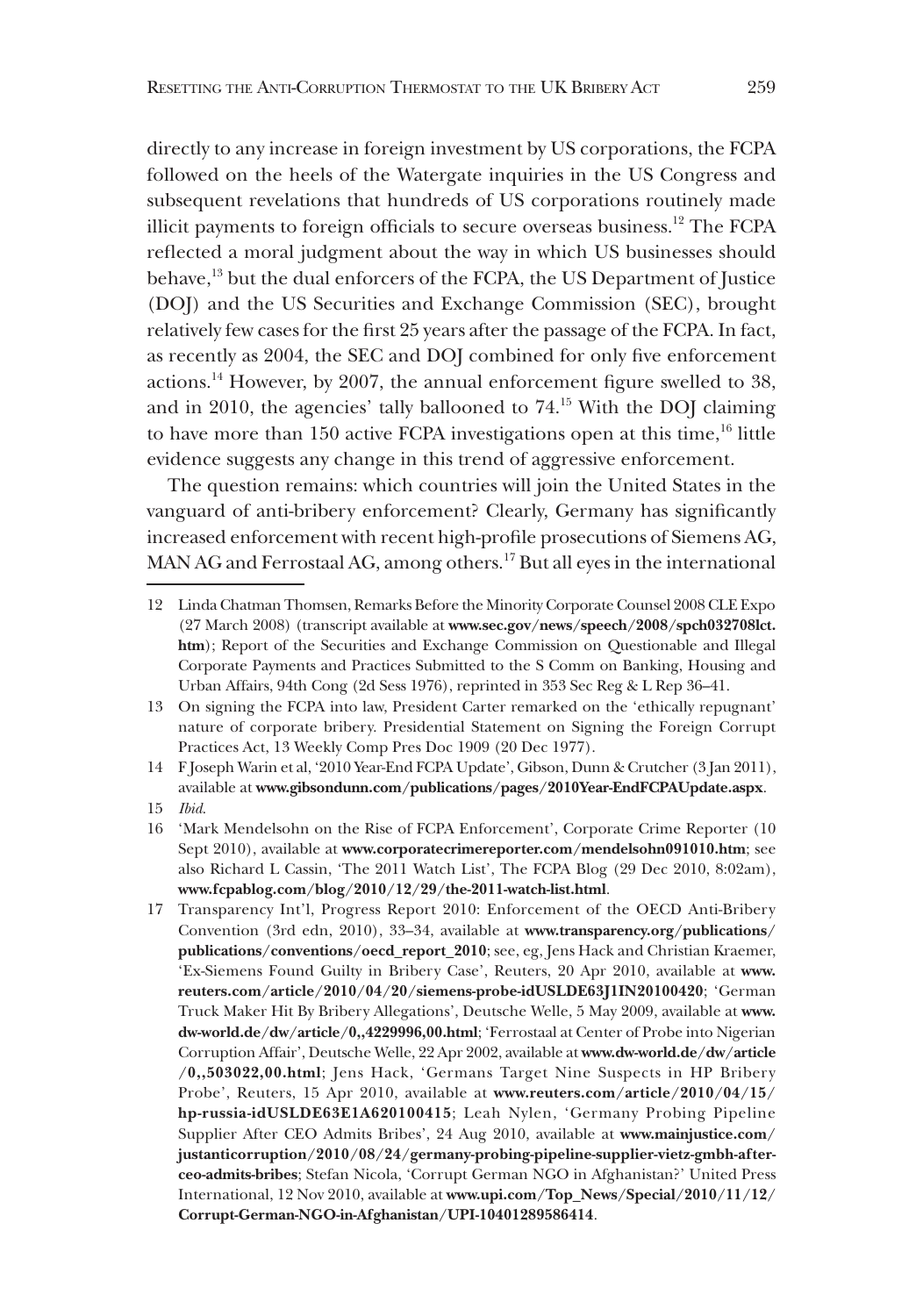anti-bribery enforcement community are currently trained on the United Kingdom. Last year, the United Kingdom concluded a rather inglorious episode in international anti-bribery enforcement by reaching a limited settlement with BAE Systems plc (BAE) for improper conduct concerning the Tanzanian Government.<sup>18</sup> The most notable aspect of this prosecution was that it did not address BAE's so-called Al Yamamah contracts with Saudi Arabia.19 In fact, it was the US DOJ, and not the United Kingdom's own Serious Fraud Office  $(SFO)$ ,<sup>20</sup> that was the key player in securing guilty pleas in this case.21 The SFO's investigation was halted on grounds of UK national security.<sup>22</sup> The scandal that ensued from the Blair Government's intervention in that investigation helped to form a consensus in the United Kingdom on the need to reform its anti-bribery enforcement framework.<sup>23</sup> And in the waning days of the Brown Government, Parliament passed the Bribery Act 2010 ('Bribery Act').<sup>24</sup> Commentators quickly recognised that this law resembled the FCPA, but 'on steroids'.25 Addressing not merely overseas public corruption, but also active and passive commercial bribery regardless of location, the Bribery Act's aggressive extraterritorial reach and lack of certain specific defences provided by the FCPA sent waves of alarm through the UK and international business community, which successfully lobbied

<sup>18</sup> Press Release, BAE Systems, BAE Plc Announces Global Settlement with United States Department of Justice and United Kingdom Serious Fraud Office (5 Feb 2010), available at **www.baesystems.com/Newsroom/NewsReleases/autoGen\_1101517013.html**.

<sup>19</sup> Press Release, Serious Fraud Office, BAE Systems PLC/Saudi Arabia (14 Dec 2006), available at **www.sfo.gov.uk/press-room/latest-press-releases/press-releases-2006/baesystems-plcsaudi-arabia.aspx**.

<sup>20</sup> See generally Bribery & Corruption, Serious Fraud Office, **www.sfo.gov.uk/bribery- corruption/bribery--corruption.aspx** (last visited 1 Jun 2011); Serious Fraud Office, Approach of the Serious Fraud Office to Dealing with Overseas Corruption (2009), 1 **www.sfo.gov.uk/media/28313/approach%20of%20.the%20sfo%20to%20dealing%20 with%20overseas%20corruption.pdf** (noting the establishment of the new 'work area').

<sup>21</sup> David Leigh and Rob Evans, 'BAE and the Saudis: How Secret Cash Payments Oiled £43bn Arms Deal', guardian.co.uk, 5 Feb 2010, available at **www.guardian.co.uk/world/2010/ feb/05/bae-saudi-yamamah-deal-background**.

<sup>22</sup> Press Release, Serious Fraud Office, BAE Systems PLC/Saudi Arabia (14 Dec 2006), available at **www.sfo.gov.uk/press-room/latest-press-releases/press-releases-2006/baesystems-plcsaudi-arabia.aspx**.

<sup>23</sup> See Keith Corkan, 'UK Bribery Act 2010' (2011) 21(1) Emp & Indus Rel L 19; see also 'Bribery Act 2010: The UK Delays Implementation', 7 Feb 2011, available at **www.cgsh.com/files/News/3a6233be-07b7-4055-9de8-c087f71b725b/Presentation/ NewsAttachment/69bf50b8-9204-4a5b-a343-c10e56314e71/ CGSH%20Alert%20 Memo%20-%20UK%20Bribery%20Act.pdf**.

<sup>24</sup> Bribery Act 2010, c 23 (8 Apr 2010), available at **www.legislation.gov.uk/ukpga/2010/23/ introduction**.

<sup>25</sup> Dionne Searcey, 'UK Law on Bribes Has Firms in a Sweat', Wall Street J, 28 Dec 2010, available at **http://online.wsj.com/article/SB10001424052748704118504576034080908 533622.html**.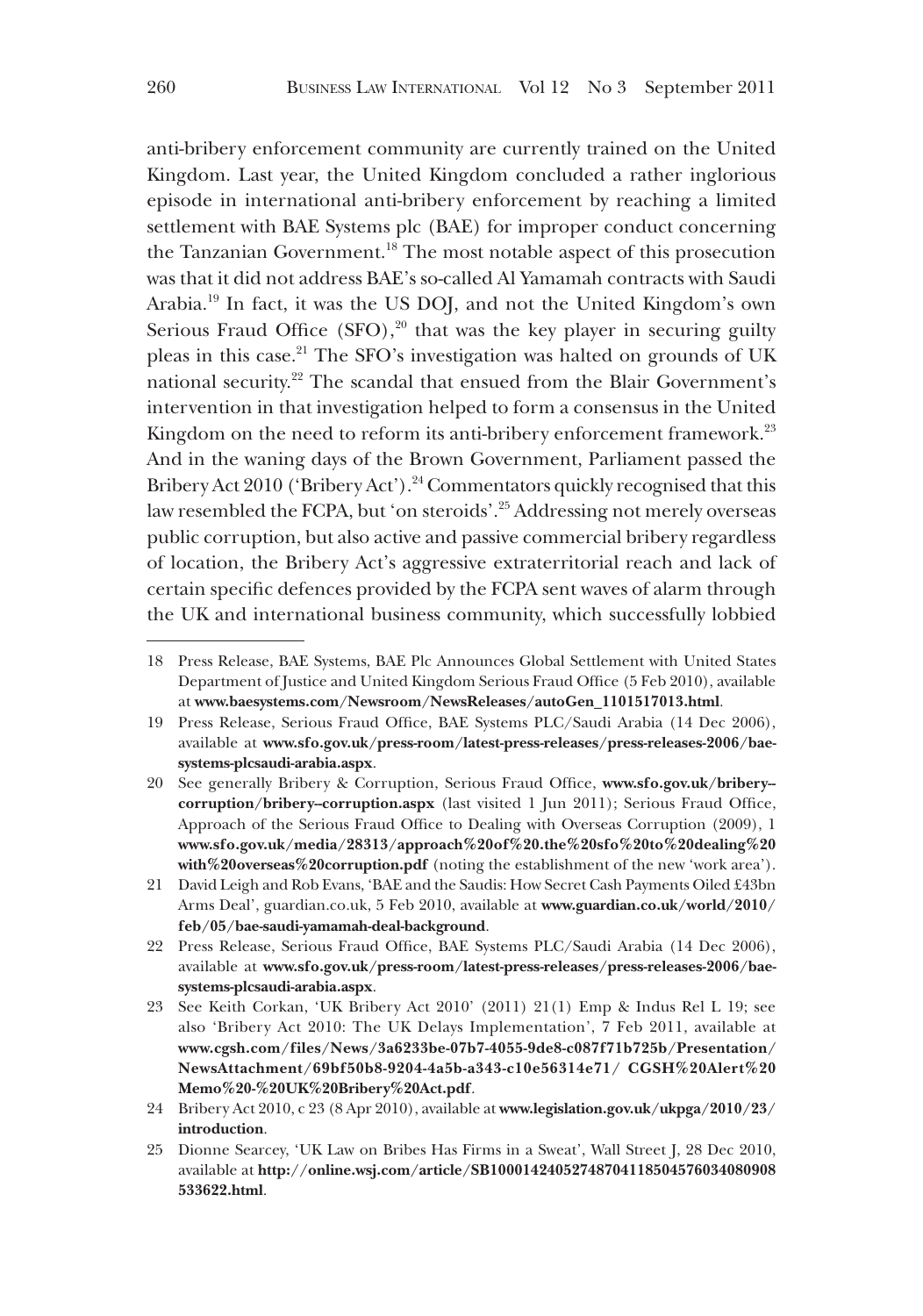the Cameron Government to delay the Act's implementation.<sup>26</sup> Despite the delay, the Cameron Government issued detailed guidance on complying with the new law and finally implemented it as of July 2011.<sup>27</sup>

As more and more countries begin to craft their own extraterritorial anti-corruption laws, multinational corporations may need to implement new compliance programmes or refine existing ones to reflect the 'highest common denominator' in anti-corruption regulation across the globe.<sup>28</sup> Right now, that highest common denominator happens to be the Bribery Act. This article seeks to provide some guidance for multinational companies subject to both the FCPA and the Bribery Act, by comparing the legal framework underpinning each and highlighting some key differences on which corporations should focus when determining how to adjust their behaviour accordingly.

## **Overview**

Before the United Kingdom stepped onto the anti-corruption world stage, the FCPA was the main enforcement tool. Enacted more than 30 years ago, a massive body of enforcement precedence has been built up around the FCPA, and multinational companies and the lawyers who support them have had years of experience to design corporate compliance programmes to avoid running afoul of what for practical purposes was the only anti-corruption law companies had to worry about. With the introduction of the Bribery Act, and the prospect of additional countries joining the anti-corruption bandwagon,<sup>29</sup> however, noble efforts at anti-corruption compliance are fast becoming a

<sup>26</sup> Christopher M Matthews, 'UK Bribery Act Implementation Postponed After Complaints from Business', Main Justice, 31 Jan 2011, available at **www.mainjustice. com/justanticorruption/2011/01/31/u-k-bribery-act-implementation-postponed-aftercomplaints-from-business**; see Richard Tyler, 'Vince Cable Lobbied for Delay in Bribery Act', The Telegraph, 9 Feb 2011, available at **www.telegraph.co.uk/finance/yourbusiness/ bribery-act/8314416/Vince-Cable-lobbied-for-delay-in-Bribery-Act.html**.

<sup>27</sup> The Bribery Act 2010 – Guidance (Ministry of Justice 2011), available at **www.justice.gov. uk/guidance/docs/bribery-act-2010-guidance.pdf** (hereinafter Bribery Act Guidance).

<sup>28</sup> David M Howard and Elisa T Wiygul, 'FCPA Compliance: The Vanishing 'Facilitating Payments' Exception?', April 2010, available at **www.dechert.com/library/4-7-10- WCSL-Howard\_and\_Wiygul-FCPA\_Compliance-The\_Vanishing\_Facilitating\_Payments\_ Exception.pdf**.

<sup>29</sup> Andrew E Kramer, 'Russia is Invited to Join OECD Anti-Bribery Pact', New York Times, 25 May 2011, available at **www.nytimes.com/2011/05/26/business/global/26bribery.html**; see also Willem Steemkamp, 'United Arab Emirates: Federal Anti-Bribery Legislation in the United Arab Emirates', Mondaq, 25 May 2011, available at **www.mondaq.com/article. asp?articleid=133360**; Austin Paul, Vidya Gopinathan and Vishal Mathew, 'Anti-Corruption Drive Gathers Storm in Bangalore', DNA, 7 Apr 2011, available at **www.dnaindia.com/ bangalore/report\_anti-corruption-drive-gathers-storm-in-bangalore\_1529200**.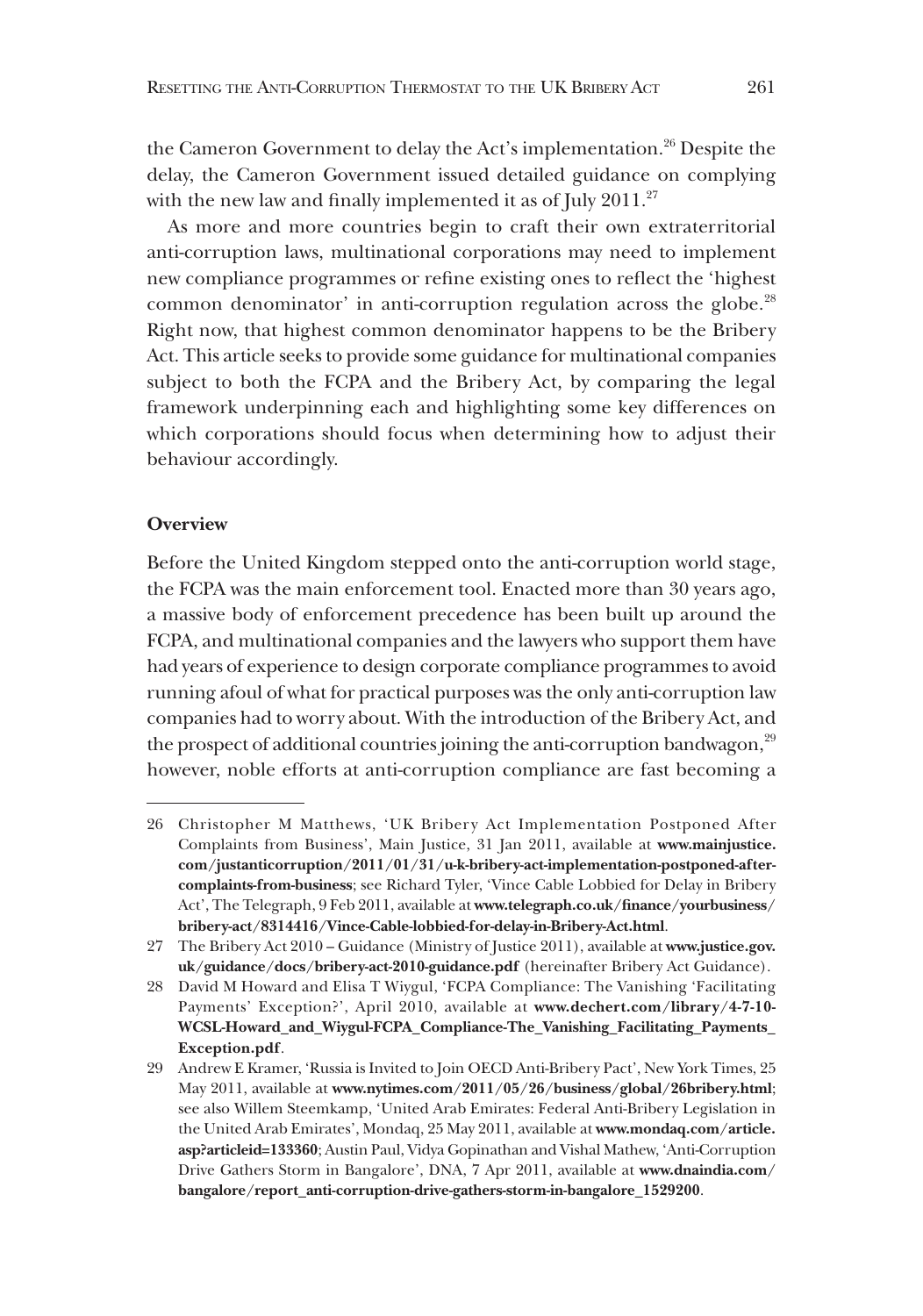tricky and dynamic objective. The Bribery Act, representing the latest in anti-corruption legislation, now takes centre stage as legal practitioners, multinational corporations and enforcement authorities prepare for its application and anticipate how it will change compliance efforts already in place. The impact that the Bribery Act has on multinational corporations will largely be determined by how it differs from the incumbent anti-corruption regime for the multinational corporate community, which has up until now largely been the FCPA.<sup>30</sup>

The FCPA is typically described as being made up of two sets of provisions: the anti-bribery provisions and the two accounting provisions. The antibribery provisions of the FCPA make it illegal to offer, promise or provide money or anything of value to foreign government officials corruptly for the purpose of obtaining or retaining business.<sup>31</sup> The accounting provisions of the FCPA, on the other hand, require issuers of US securities to keep accurate books and records and to devise and maintain a system of internal accounting controls that is capable of detecting and preventing improper payments to foreign officials and that utilises accepted methods of accounting.<sup>32</sup>

Though the Bribery Act does not contain similar accounting provisions, it features much broader anti-bribery restrictions than does the FCPA. In addition to outlawing the provision of bribes to foreign public officials in similar, although not identical, terms as the FCPA,<sup>33</sup> the anti-bribery provisions in the Bribery Act extend liability to bribes perpetrated in a private, commercial setting.<sup>34</sup> It imposes liability for bribing (section 1)<sup>35</sup> and being bribed (section 2),  $36$  as well as for failing, as a commercial organisation, to prevent bribery (section  $7$ ).<sup>37</sup> These nuances and their interpretation by UK authorities will ultimately drive the alterations that multinational corporations should consider making to their pre-existing anti-corruption compliance programmes.

<sup>30</sup> F Joseph Warin, Charles Falconer and Michael S Diamant, 'The British Are Coming!: Britain Changes Its Law on Foreign Bribery and Joins the International Fight Against Corruption' (2010) 46 Tex Int'l LJ 1, 7.

<sup>31</sup> Foreign Corrupt Practices Act (FCPA), 15 USC §§ 78dd-1(a), 78dd-2(a), 78dd-3(a) (1998).

<sup>32</sup> *Ibid* at § 78m(b) (1998); see also *SEC v World-wide Coin Invs, Ltd*, 567 F Supp 724, 750 (N D Ga 1983).

<sup>33</sup> Bribery Act 2010, c 23, s 6.

<sup>34</sup> *Ibid* at § 3(2) (defining a 'relevant function or activity' to which offences under ss 1 and 2 refer as 'any activity connected with a business,… performed in the course of a person's employment,… [or] performed by or on behalf of a body of persons (whether corporate or unincorporate[d]).').

<sup>35</sup> *Ibid* at § 1.

<sup>36</sup> *Ibid* at § 2.

<sup>37</sup> *Ibid* at § 7.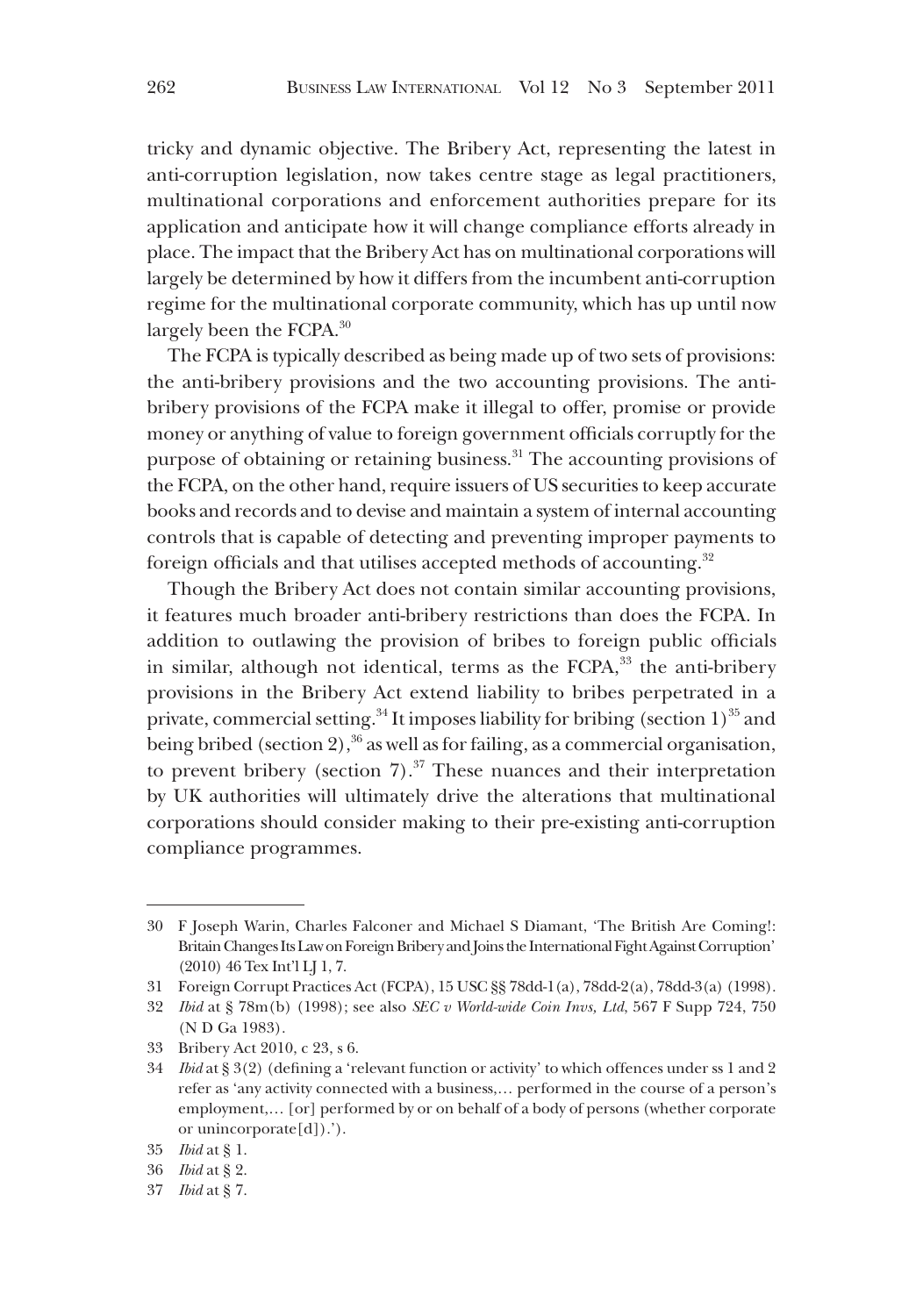# **Bribing foreign officials**

The anti-bribery provisions of the FCPA make it illegal to offer, promise, provide or authorise the payment of money or anything of value corruptly to foreign government officials or any foreign political party, official or candidate for foreign political office, for the purpose of obtaining or retaining business.38 Similarly, section 6 of the Bribery Act, which makes it illegal to offer, promise or give a bribe to a foreign government official with the intent to influence the performance of his or her functions as a public official to obtain or retain business or a business advantage, provides a direct analogue to the FCPA's anti-bribery provisions.<sup>39</sup> But the two laws' prohibitions on overseas public corruption differ in critical ways, making it important to consider how these differences may affect anti-bribery compliance.

# *Jurisdictional reach*

The FCPA's anti-bribery provisions apply to issuers, 'domestic concerns' and foreign persons or businesses conducting acts in furtherance of a corrupt payment in the United States. Importantly, US parents of foreign subsidiaries may also face criminal liability for their subsidiaries' actions in certain situations.

# *Issuers*

Corporations that have issued securities registered in the United States pursuant to § 12 of the Securities Exchange Act of 1934 or that are required to file periodic reports with the SEC are subject to the FCPA.<sup>40</sup> This includes companies that list American Depositary Receipts (ADRs), which are receipts that represent an interest in a foreign security, on a US exchange.<sup>41</sup> This is important to note because the stocks of most foreign companies listed in US markets are traded as ADRs.<sup>42</sup>

<sup>38</sup> FCPA, 15 USC §§ 78dd-1(a), 78dd-2(a), 78dd-3(a) (1998).

<sup>39</sup> Bribery Act 2010, c 23, s 6.

<sup>40</sup> FCPA, 15 USC § 78c(a)(8) (1998). See US Dep't of Justice, 'Lay Person's Guide to FCPA' 1, 3, **www.justice.gov/criminal/fraud/fcpa/docs/lay-persons-guide.pdf** (hereinafter 'Lay Person's Guide').

<sup>41</sup> See, eg, *In re Statoil*, ASA, Order Instituting Cease-and Desist Proceedings, Exchange Act Release No 54,599 (13 Oct 2006), available at **www.sec.gov/litigation/ admin/2006/34-54599.pdf**; Complaint para 7, *SEC v Fiat SpA*, 08-cv-02211 (DDC 2008).

<sup>42</sup> US Sec and Exch Comm'n, 'American Depositary Receipts', **www.sec.gov/answers/ adrs.htm** (last visited 16 Jun 2011).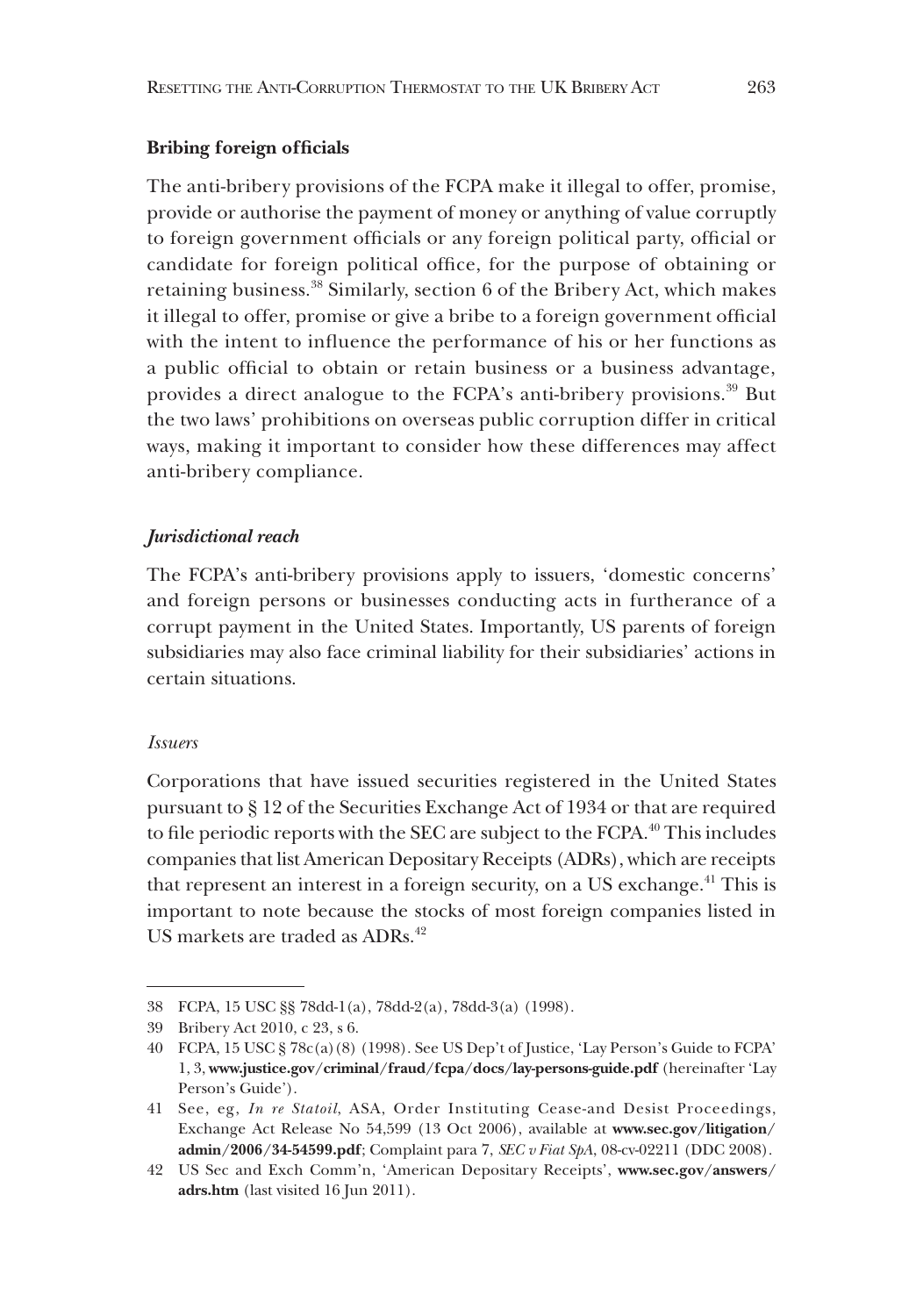#### *Domestic concerns*

A 'domestic concern' is any individual who is a citizen, national or resident of the United States, or any corporation, partnership, association, joint-stock company, business trust, unincorporated organisation or sole proprietorship with a principal place of business in the United States, or which is organised under the laws of a state of the United States, or a territory, possession or commonwealth of the United States.<sup>43</sup>

Issuers and individuals and organisations that qualify as domestic concerns are liable under the FCPA regardless of where the corrupt payment took place. On the other hand, foreign nationals or business organisations only face liability under the FCPA if they cause an act in furtherance of the corrupt payment to take place in the United States.

#### *Foreign nationals or businesses carrying out an 'act in furtherance' of a corrupt payment*

A foreign company or person may fall under the FCPA's anti-bribery ambit by causing, directly or through its agents, an act in furtherance of the corrupt payment to take place within the territory of the United States.<sup>44</sup> US enforcement authorities have traditionally asserted that even minor acts such as routing a payment through a US bank account or e-mail exchanges to the parent company in the United States may qualify as 'act[s] in furtherance',<sup>45</sup> but clearly some act performed while the actor is within US territory is required.<sup>46</sup>

<sup>43</sup> FCPA, 15 USC § 78dd-2(h)(1) (1998).

<sup>44</sup> *Ibid* at § 78dd-3(a) (1998).

<sup>45</sup> Dep't of Justice, Response of the United States, Supplementary Questions Concerning Phase 3 OECD Working Group on Bribery, at 16 (21 May 2010), **www.justice.gov/ criminal/fraud/fcpa/docs/response3-supp.pdf**. See also Richard M Tollan, David S Krakoff and James T Parkinson, 'Is Your Business Affected by the US FCPA? Are You Sure?', **www.mayerbrown.com/publications/article.asp?id=7391&nid=6** (last visited 16 Jun 2011).

<sup>46</sup> In what is likely to be the first judicial ruling on this issue, Judge Richard Leon of the US District Court of the District of Columbia granted an acquittal motion for a defendant who was charged with a violation of the FCPA on the basis of sending a purchase agreement via DHL package, from the United Kingdom to the United States, in furtherance of a corrupt scheme. Rejecting the government's argument that an 'act in furtherance' need not occur while the actor is in the United States, as long as a prior act had occurred there, Judge Leon stated that he thought a 'more cautious, conservative interpretation would be that each act has to be while in the territory of the United States'. See Mike Koehler, 'Significant dd-3 Development in Africa Sting Case', FCPA Professor Blog (9 Jun 2011), **http://fcpaprofessor.blogspot.com/2011/06/ significant-dd-3-development-in-africa.html**.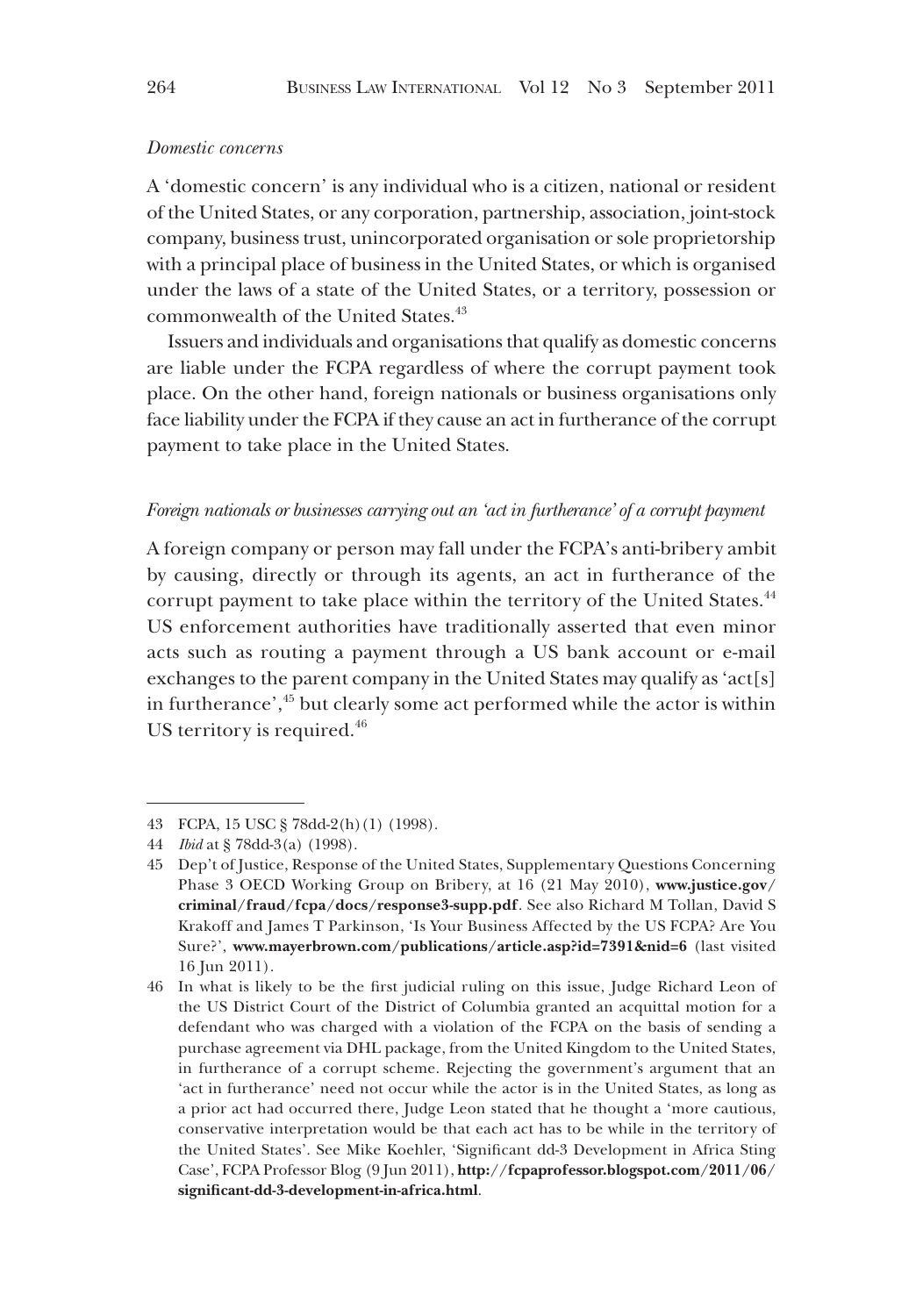#### *US parent corporation or domestic concern via a foreign subsidiary*

A US company may face liability under the anti-bribery provisions for the acts of its subsidiaries where the parent authorised, directed or controlled the activity in question.<sup> $47$ </sup> The parent may also be liable if it knew about or consciously disregarded the substantial risk of the subsidiary's corrupt payments.

In the same way that the FCPA applies to foreign companies or persons when they cause an act in furtherance of a corrupt payment to take place in the United States, the Bribery Act's section 6 applies to the bribery of a foreign official 'if any act or omission which forms part of the offence takes place inside the United Kingdom'.48 Even if the act or omission does not take place inside the United Kingdom, the Bribery Act also extends jurisdiction over any person or entity that has a 'close connection' with the United Kingdom.<sup>49</sup> Specifically, the following are considered to have such a close connection:

- a British citizen or other various category of a British passport holder;
- a resident of the United Kingdom;
- an entity 'incorporated under the law of any part of the United Kingdom'; and
- a Scottish partnership. $50$

At first blush, the jurisdictional reach of the FCPA appears to be broader than that of the Bribery Act. For instance, with respect to entities, the FCPA applies to all issuers, regardless of where they are located or incorporated. The Bribery Act's 'close connection' test, however, only applies to offences relating to sections 1, 2 and  $6<sup>51</sup>$  Section 7, discussed below, which makes it an offence for a 'relevant commercial organisation' to fail to prevent bribery based on a section 1 or 6 offence, suggests a much broader reach than the FCPA's anti-bribery provisions and, in fact, resembles in effect the global sweep of the FCPA's accounting provisions.<sup>52</sup>

<sup>47</sup> Lay Person's Guide, note 40 above, 3; see also H Lowell Brown, 'Parent-Subsidiary Liability Under the Foreign Corrupt Practices Act' (1998) 50 Baylor L Rev 1, 29–31 (describing what is required for a parent corporation to be found in violation of the FCPA for the acts of its subsidiary).

<sup>48</sup> Bribery Act 2010, c 23, s 12(1).

<sup>49</sup> *Ibid* at s 12(2)–(4).

<sup>50</sup> *Ibid* at s 12(4).

<sup>51</sup> *Ibid* at s 12(5).

<sup>52</sup> Bribery Act 2010, c 23, s 7; see also F Joseph Warin, Charles Falconer and Michael S Diamant, 'The British Are Coming!: Britain Changes Its Law on Foreign Bribery and Joins the International Fight Against Corruption' (2010) 46 Tex Int'l LJ 1, 16, 28–29, 31.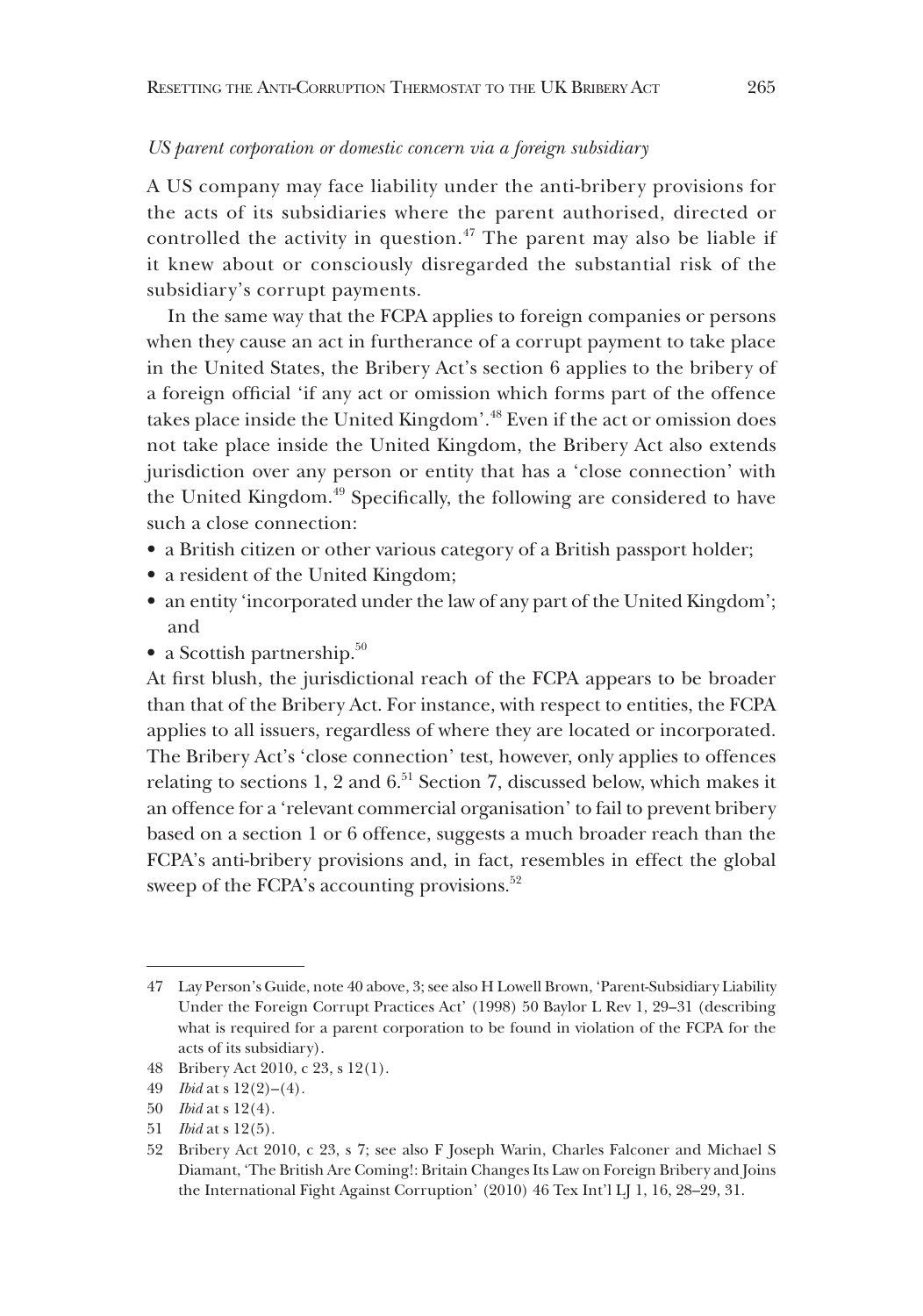#### *Intent*

To violate the FCPA's anti-bribery provisions, the payment or offer or promise of payment must be intended to induce the recipient to misuse his official position. The corrupt act, however, need not succeed in its purpose.53 Unlike the FCPA, or sections 1 and 2 of the Bribery Act, the intent requirement under section 6 does not require that the payer act 'corruptly' or with any sort of improper purpose.<sup>54</sup> In other words, a person can legitimately wish to influence a foreign official by 'giv[ing]' some 'advantage' (eg a trip to visit the company's facilities in another country) and still *technically* violate section 6. This was a conscious decision made by the Joint Committee of the House of Lords and House of Commons on the Draft Bribery Bill ('Joint Committee'), largely owing to the concern that cultural norms and expectations could potentially legitimise a payment that should otherwise be considered illegal.<sup>55</sup> The UK Ministry of Justice added that excluding an 'improper performance' test was appropriate in this instance because the exact nature of the functions of persons regarded as foreign public officials is often too difficult to ascertain with accuracy.<sup>56</sup> The lack of a corrupt intent requirement in section 6 of the Bribery Act is an important matter, because its absence is more likely to sweep in legitimate conduct, with the drafters ultimately deciding to leave the matter to prosecutorial discretion.<sup>57</sup> The UK Government, however, has largely papered over this problem by reinterpreting section 6 as only applying to a payment designed to induce a certain action by a foreign official.58 As discussed below, the UK Government has also stated officially that it will not prosecute individuals and corporations for certain bona fide business expenditures.<sup>59</sup>

<sup>53</sup> Lay Person's Guide, note 40 above, 3.

<sup>54</sup> Bribery Act 2010, c 23, s 6.

<sup>55</sup> See Joint Committee on the Draft Bribery Bill, First Report, 2008–9, HL Bill [115-I]/HC Bill [430-I] cl 146, available at **www.publications.parliament.uk/pa/jt200809/jtselect/ jtbribe/115/11502.htm** (quoting Professor Jeremy Horder, Criminal Commissioner of the Law Commission) (hereinafter Joint Committee Report).

<sup>56</sup> Bribery Act Guidance, note 27 above, ¶ 23.

<sup>57</sup> See Joint Committee Report, note 55 above, ¶ 147.

<sup>58</sup> Gibson, Dunn & Crutcher LLP, *UK Serious Fraud Office Director Alderman Visits Again with Gibson Dunn, Discusses Bribery Act Enforcement and Lays Out Engagement Strategy*, 11 January 2011, at 1, available at **www.gibsondunn.com/publications/Documents/SFODirectorAlde rmanVisitsAgainWithGibsonDunn-DiscussesBriberyActEnforcement.pdf** (hereinafter *SFO Visits Again with GDC*) ('In an important clarification, [Director Alderman] explained that "sensible [and proportionate] promotional entertaining expenditure is not an offense under the Act." He explained that an offense is committed "when hospitality is done so that people will be induced to act in a certain way – when the expenditure is beyond what is sensible and proportionate".' (emphasis added)).

<sup>59</sup> Bribery Act Guidance, note 27 above, ¶¶ 26–32.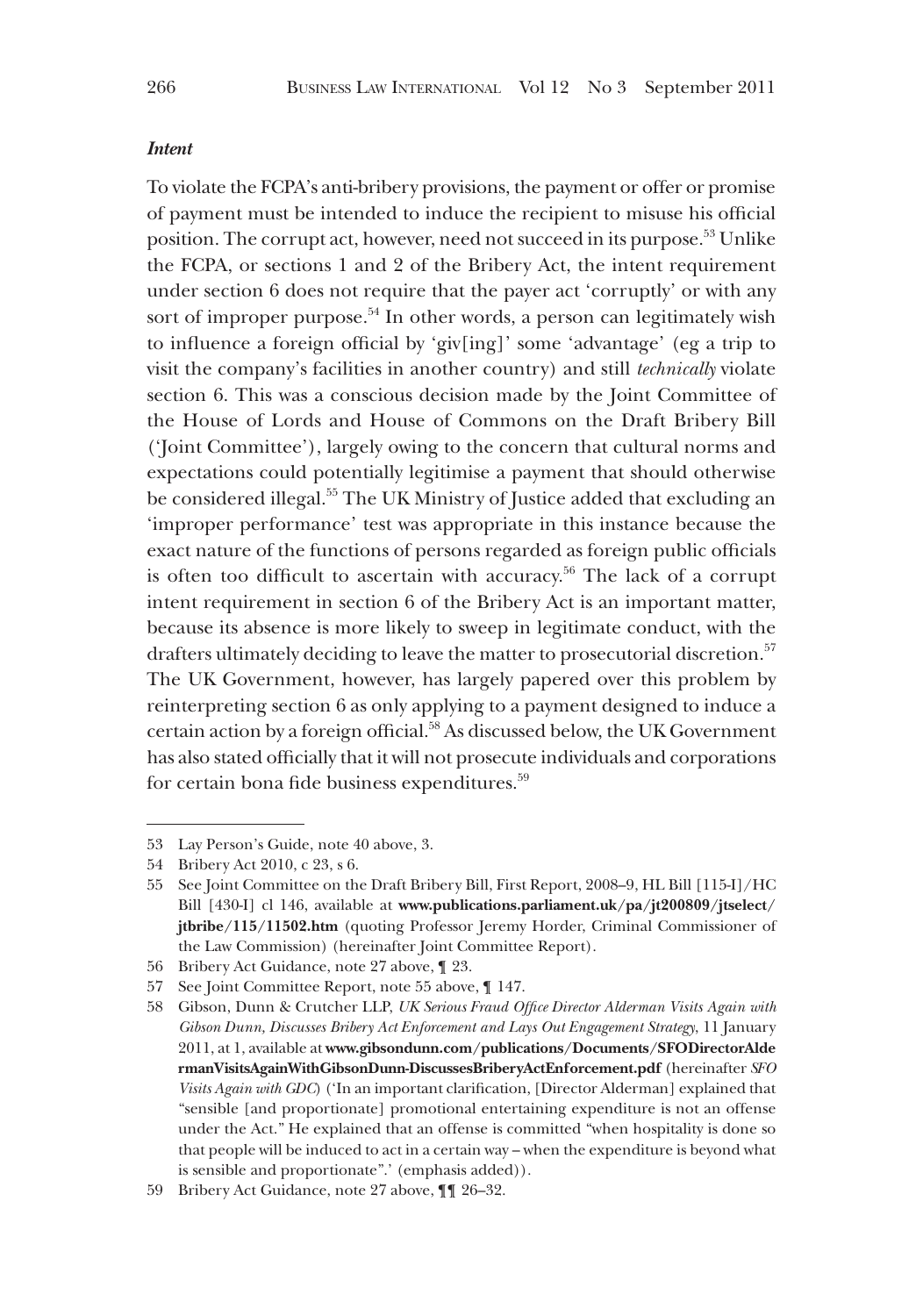## *Improper conduct*

The FCPA prohibits the offer, promise, provision or authorisation of the payment of money or anything of value. Therefore, even if the offer or promise is rejected, or payment is otherwise left unconsummated, the FCPA may still be breached. Furthermore, the form of payment is not limited to tangible items of economic value, but encompasses anything tangible or intangible that the recipient would find useful or valuable, including gifts, internships, $60$  education, $61$  personal favours, $62$  meals and travel assistance.<sup>63</sup>

The conduct addressed by section 6 of the Bribery Act is similar to that of the FCPA's anti-bribery provisions. The specific conduct prohibited by the offence of bribing a foreign public official involves the offering, promising or giving of bribes. Although the Bribery Act criminalises the offer, promise or provision of some financial or other type of advantage, but unlike the FCPA does not expressly foreclose the *authorisation* of the provision of that advantage, the Bribery Act does criminalise the 'consent or connivance' of a 'senior officer' of a corporation with regard to the company's violation of section 6 (or sections 1 or 2).<sup>64</sup> The Bribery Act does not define the term 'financial or other advantage'. The Joint Prosecution Guidance of the Director of the Serious Fraud Office and the Director of Public Prosecutions ('Joint Prosecution Guidance') states that 'advantage' should be understood to have its normal, everyday meaning, which should be left, as a matter of common sense, to the tribunal of fact.<sup>65</sup>

# *Foreign government official*

'[F]oreign official' is defined under the FCPA as: 'any officer or employee of a foreign government or any department, agency, or instrumentality thereof, or of a public international organization, or any person acting in an official capacity for or on behalf of any such government or department,

64 Bribery Act 2010, c 23, s 14(2).

<sup>60</sup> Deferred Prosecution Agreement at Attachment A § II(B), *United States v DaimlerChrysler China Ltd*, Docket No 10-cr-00066 (DDC 24 Mar 2010), available at **www.justice.gov/ criminal/fraud/fcpa/cases/daimlerchrysler-china.html**.

<sup>61</sup> Lucent Techs, Inc Non-Prosecution Agreement with DOJ, Appendix A, ¶ 20 (14 Nov 2007), available at **www.justice.gov/criminal/fraud/fcpa/cases/lucent-tech.html**.

<sup>62</sup> *Ibid*.

<sup>63</sup> Information, at ¶¶ 12, 16, *United States v ABB Vetco Gray, Inc* (SD Tex 22 June 2004) (No 04-cr-00279), available at **www.justice.gov/criminal/fraud/fcpa/cases/abb/06-22- 04abbvetco-info.pdf**.

<sup>65</sup> Joint Prosecution Guidance of the Director of the Serious Fraud Office and the Director of Public Prosecutions 5 (30 Mar 2011), available at **www.sfo.gov.uk/ media/167348/bribery%20act%20joint%20prosecution%20guidance.pdf** (hereinafter Joint Prosecution Guidance).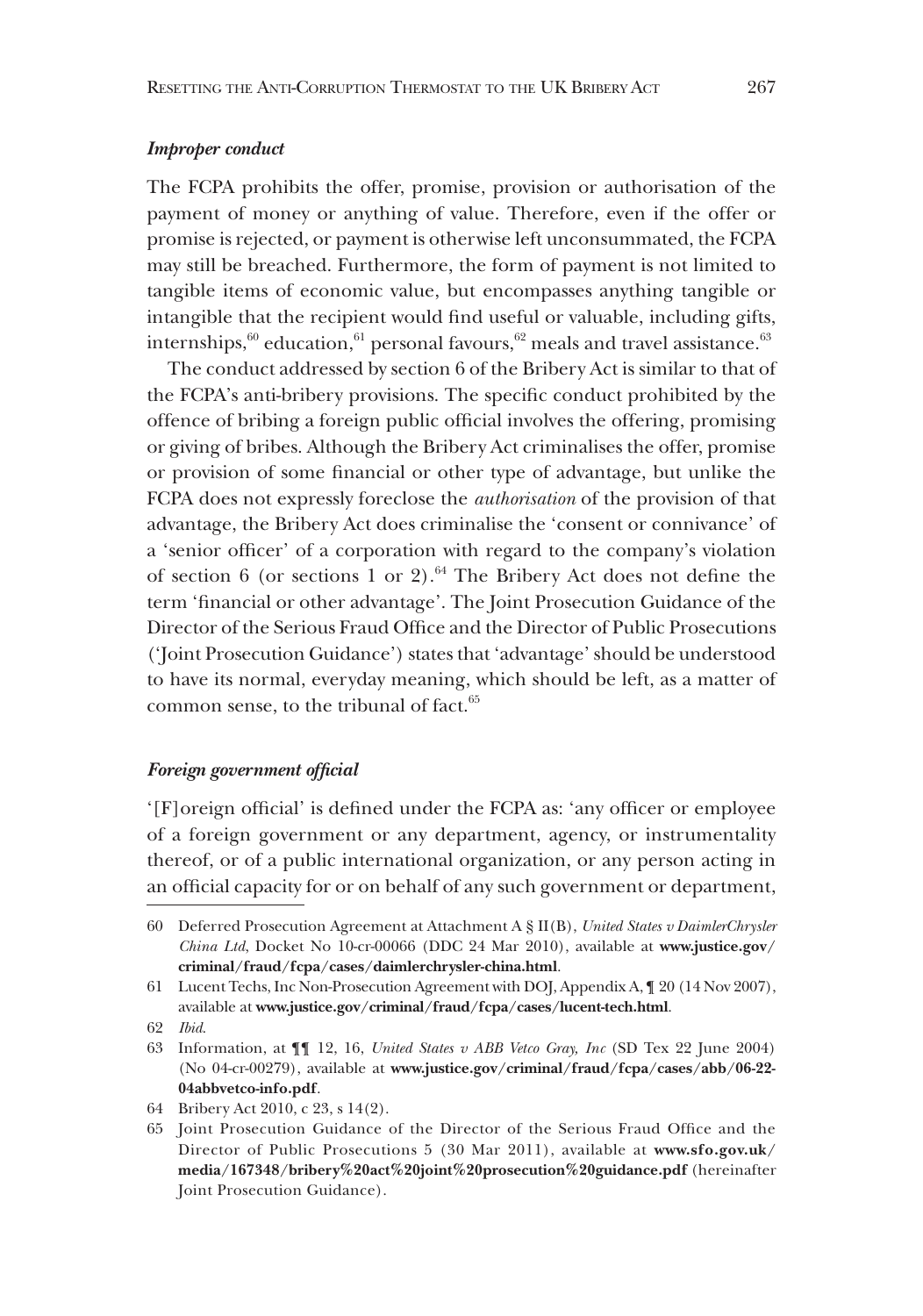agency or instrumentality, or for or on behalf of any such public international organization.'66 An 'instrumentality' of a foreign government has been interpreted by the US Government to include government-owned or -controlled businesses and enterprises, whether wholly or partially owned by the government (also known as 'state-owned enterprises' or 'SOEs').<sup>67</sup> This interpretation is particularly important when companies conduct business in countries such as China, where state-owned enterprises are ubiquitous.<sup>68</sup> It means that every single employee of an SOE may be considered a 'foreign official' for the purposes of the FCPA.

The Bribery Act's definition of 'foreign public official' is similar to that for 'foreign official' in the text of the FCPA. A foreign public official under the Bribery Act is anyone:

- 1. who holds any kind of legislative, administrative or judicial position of a country or territory outside the United Kingdom;
- 2. who exercises a public function on behalf of a country or territory outside the United Kingdom or for any public agency or enterprise of that country/territory; or
- 3. who is an official or agent of a public international organisation. $69$

In fact, both the FCPA and the Bribery Act track the definition of foreign public official found in the OECD Convention.70

But while various FCPA enforcement actions have expanded the definition of 'foreign official' to encompass employees of state-owned commercial enterprises, the Bribery Act 2010 – Guidance ('Bribery Act Guidance') published by the UK Ministry of Justice goes only so far as to indicate that 'foreign public official' extends to 'officers exercising public functions in state-owned enterprises',<sup>71</sup> with no mention of the employees of such institutions. It remains to be seen whether the SFO will stretch the meaning of 'foreign public official', as the SEC and DOJ have for 'foreign official'.

<sup>66</sup> FCPA, 15 USC §§ 78dd-1(f)(1), 78dd-2(h)(2),78dd-3(f)(2) (1998).

<sup>67</sup> See, eg, In re Schnitzer Steel Indus, Inc, Order Instituting Cease-and-Desist Proceedings, Exchange Act Release No 54,606, 89 SEC Docket 302 (16 Oct 2006), available at **www. sec.gov/litigation/admin/2006/34-54606.pdf** (scrap metal managers at governmentcontrolled steel mills were considered 'foreign officials').

<sup>68</sup> See F Joseph Warin, Michael S Diamant and Jill M Pfenning, 'FCPA Compliance in China and the Gifts and Hospitality Challenge' (2010) 5 Va L & Bus Rev 33, 45 ('[T]he Chinese government is thought to own more than 70% of the country's productive wealth, and it is the majority shareholder of 31% of publicly listed companies.').

<sup>69</sup> Bribery Act 2010, c 23, s 6(5).

<sup>70</sup> See OECD Convention, note 2 above, 7 (stating the definition of a foreign public official); see also Bribery Act 2010, Explanatory Notes, ¶ 36, available at **www.legislation.gov.uk/ ukpga/2010/23/notes/contents** (explaining the similarities between the definitions in the Bribery Act and OECD Convention).

<sup>71</sup> Bribery Act Guidance, note 27 above, ¶ 22.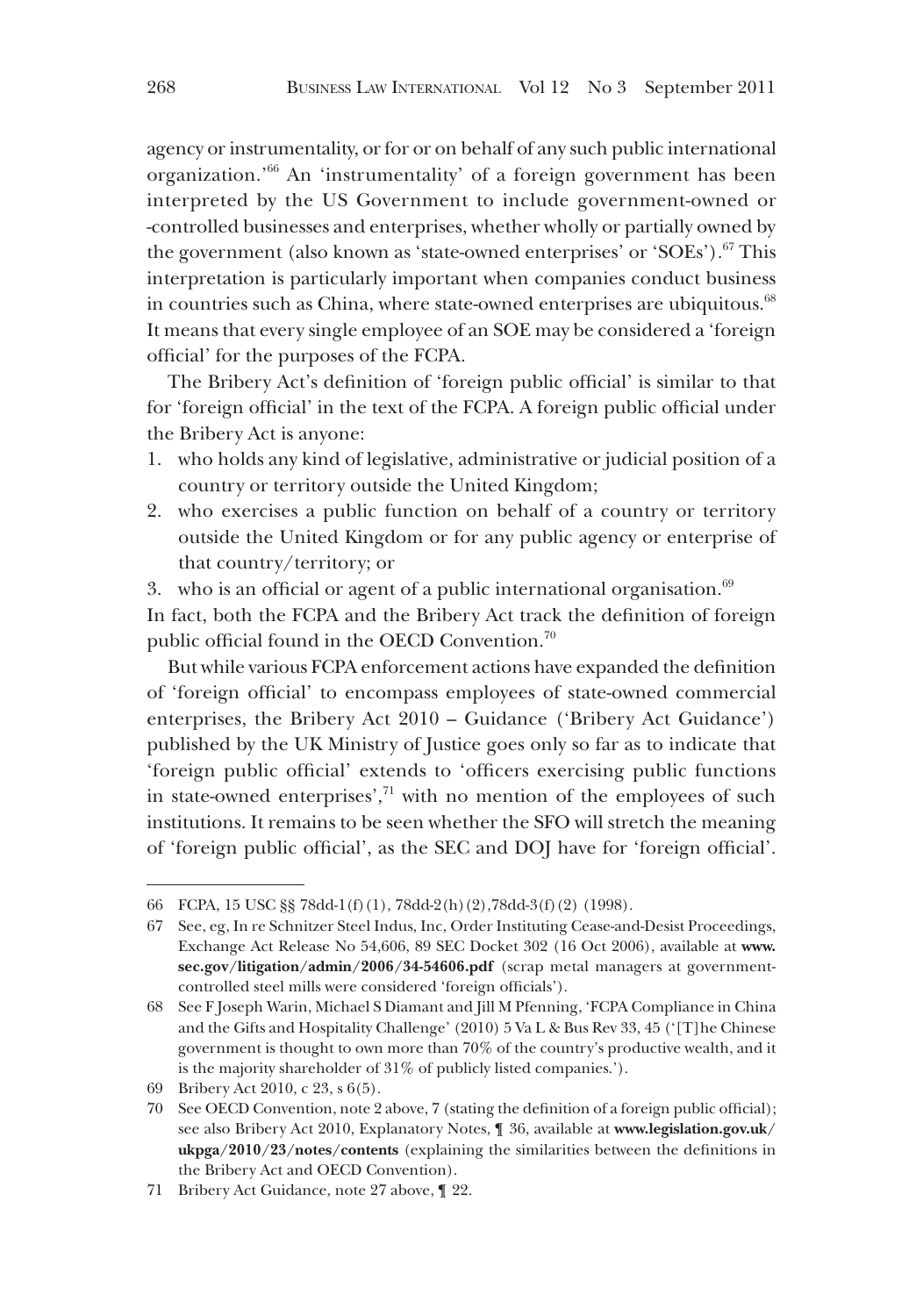It seems unlikely, as the SFO also has section 1 of the Bribery Act as a tool to prosecute commercial bribery. Indeed, the Joint Prosecution Guidance indicates that the bribery of foreign public officials may be prosecuted under section 1 of the Bribery Act in appropriate circumstances; for example, where it is difficult to prove that the person bribed is a foreign public official.<sup>72</sup> The absence of a corrupt or improper intent requirement under section 6, however, could at some point make answering this question something other than an academic exercise.<sup>73</sup>

The Bribery Act also defines 'public international organisation' more broadly than does the FCPA. A public international organisation under the FCPA is:

- 1. an organisation that is designated by executive order pursuant to section 1 of the International Organizations Immunities Act (22 USC § 288); or
- 2. 'any other international organization that is designated by the President by Executive order for the purposes of this section, effective as of the date of publication of such order in the Federal Register.'74

Only 83 organisations are designated as public international organisations by executive order.75 The Bribery Act, on the other hand, defines 'public international organisation' as one whose members consist of countries or territories (or governments thereof), other public international organisations, or a mixture of any of the foregoing.76

# *Bribe's purpose*

The FCPA requires that the corrupt payment be made for the purpose of obtaining or retaining business, but the business need not be with a foreign government to satisfy this requirement.<sup>77</sup> US courts and the DOJ interpret the phrase 'obtaining or retaining business' broadly, such that the term

<sup>72</sup> Joint Prosecution Guidance, note 65 above, 8.

<sup>73</sup> See F Joseph Warin, Charles Falconer and Michael S Diamant, 'The British Are Coming!: Britain Changes Its Law on Foreign Bribery and Joins the International Fight Against Corruption' (2010) 46 Tex Int'l LJ 1, 18–19, 26. Whether bribes paid to employees of stateowned enterprises are charged under s 6 or under the s 1 commercial bribery provision has serious implications for the provision of business courtesies to such employees because the enforcement of s 1 is limited to those instances where some duty of the bribe recipient is violated – an inquiry that the Ministry of Justice purposely excluded from the s 6 inquiry.

<sup>74</sup> FCPA, 15 USC §§ 78dd-1(f)(1)(B), 78dd-2(h)(2)(B), 78dd-3(f)(2)(A) (1998).

<sup>75</sup> See 22 USCA § 288 (1945) (noting executive orders designating 81 public international organisations entitled to enjoy the privileges, exemptions and immunities conferred by 22 USC § 288 et seq); Exec Order No 13,259, 67 Fed Reg 13,239 (19 Mar 2002) (announcing two additional public international organisation designations).

<sup>76</sup> Bribery Act 2010, c 23, s 6(6).

<sup>77</sup> Lay Person's Guide, note 40 above, 4.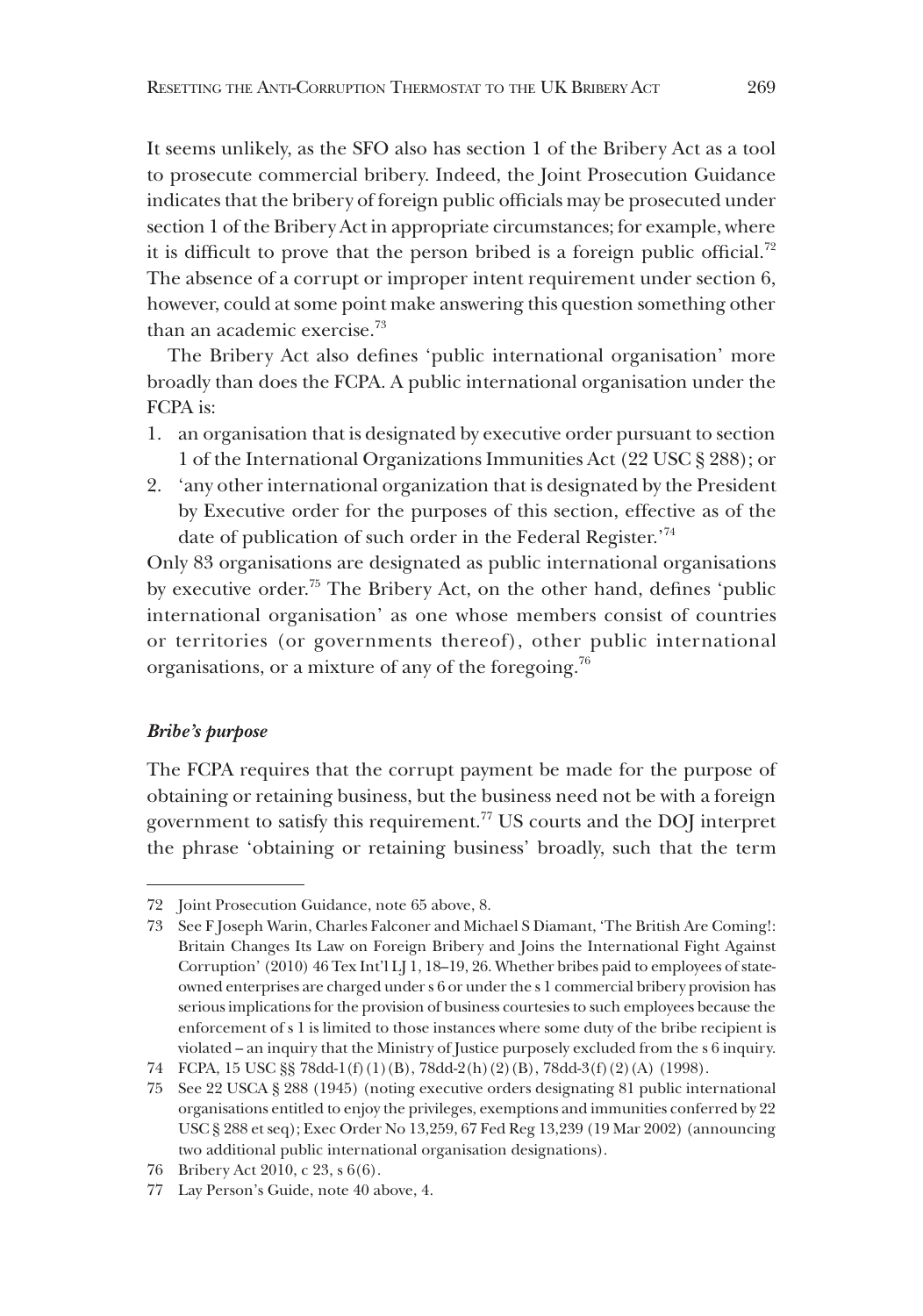encompasses more than the mere award or renewal of a contract.<sup>78</sup> This might include: winning a bid; obtaining new or retaining existing business; reaching an agreement or signing a contract; receiving, reviewing or amending a licence or lease; reducing taxes or other financial liabilities; or obtaining confidential information.79 As such, the facially broader requirement of section 6 of the Bribery Act – that a payer's bribe be for the purpose of 'obtaining or retaining business, *or* an advantage in the conduct of business'80 – is likely to be largely consistent with how the FCPA is applied in practice.

## *Third parties*

Both the FCPA and the Bribery Act prohibit payments made to third parties with knowledge that some portion of the payment will go to a foreign government official. Third parties may include, but are not limited to, joint venture partners, agents, intermediaries, suppliers and contractors.

The FCPA prohibits giving anything of value to a third party while knowing that all or a portion of that thing of value will be given to a foreign official for an improper purpose.<sup>81</sup> Therefore, a company may not escape liability by arguing that it was not aware that another party to whom it made payments would ultimately make all or part of the payment to a foreign official. This sort of 'head-in-the-sand' or wilful blindness defence will not work for the FCPA.82 The law defines the term 'knowing' as either:

- 1. being aware of such conduct or substantially certain that such conduct will occur; or
- 2. consciously disregarding a 'high probability' that a corrupt payment or offer will be made.<sup>83</sup> As such, a person or company may be held liable for the actions of third parties, regardless of whether that third party is itself subject to the FCPA. This standard presents significant challenges for

<sup>78</sup> *Ibid* 4; *United States v Kay*, 359 F 3d 738, 755 (5th Cir 2004) (holding 'that Congress intended for the FCPA to apply broadly to payments intended to assist the payor, either directly or indirectly, in obtaining or retaining business for some person').

<sup>79</sup> F Joseph Warin, Charles Falconer and Michael S Diamant, 'The British Are Coming!: Britain Changes Its Law on Foreign Bribery and Joins the International Fight Against Corruption' (2010) 46 Tex Int'l LJ 1, 12.

<sup>80</sup> Bribery Act 2010, c 23, s 6(2) (emphasis added).

<sup>81</sup> FCPA, 15 USC §§ 78dd-1(a)(3), 78dd-2(a)(3), 78dd-3(a)(3) (1998); Lay Person's Guide, note 40 above, 4.

<sup>82</sup> See F Joseph Warin, Michael S Diamant and Matthew P Hampton, 'Use of "Conscious Avoidance" Doctrine in Frederic Bourke Conviction Expands Corporate Executives' FCPA Exposure', Securities Docket (22 July 2009), available at **www.securitiesdocket. com/2009/07/22/guest-column-use-of-conscious-avoidance-doctrine-in-frederic-bourkeconviction-expands-corporate-executives-fcpa-exposure**.

<sup>83</sup> FCPA, 15 USC §§ 78dd-1(f)(2), 78dd-2(h)(3), 78dd-3(f)(3) (1998).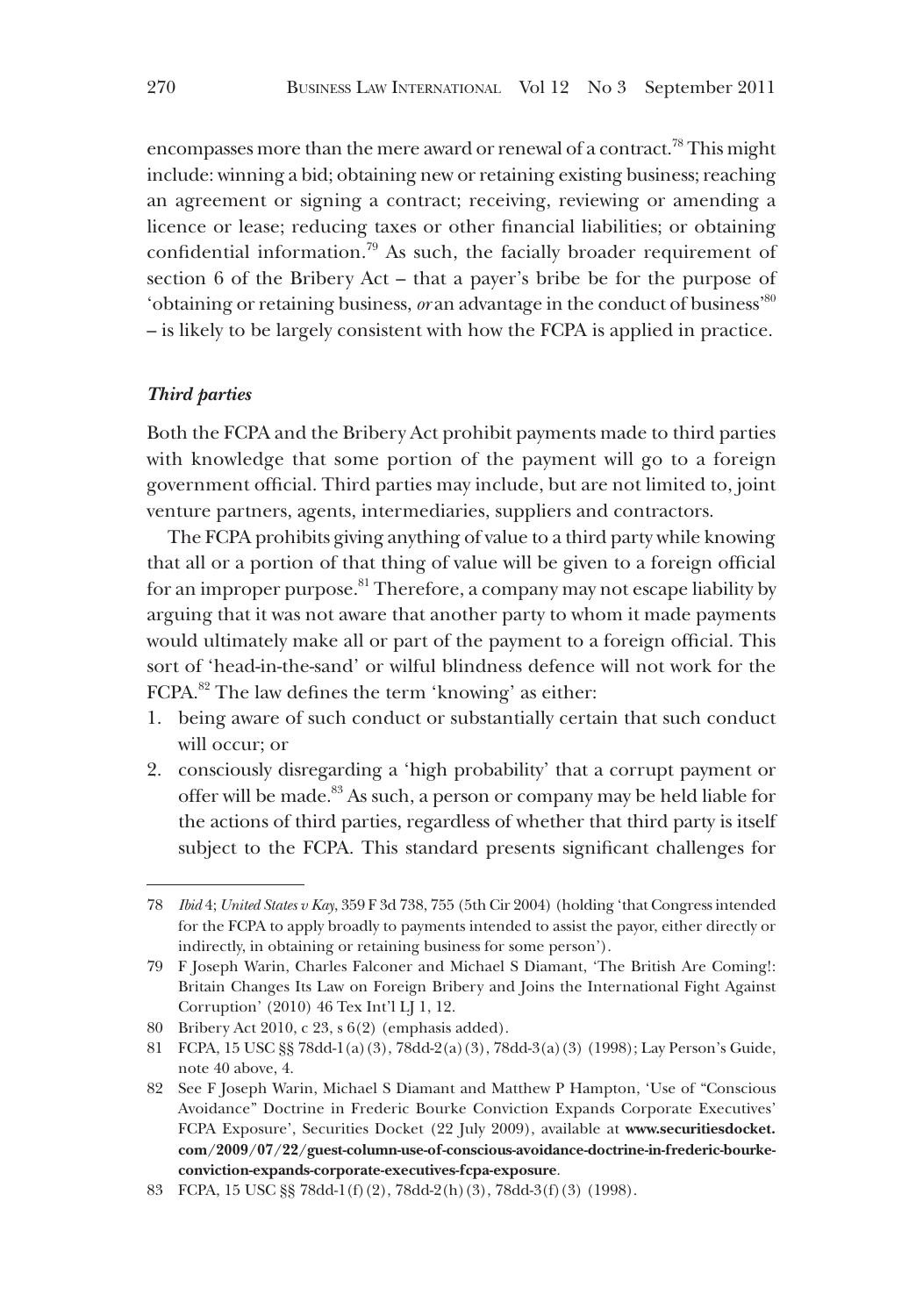companies that must do business in foreign countries through local agents with whom it has little contact and over whom it has limited control.<sup>84</sup>

The Bribery Act also prohibits payments made to foreign officials either directly or through a third party. It does not, however, offer any guidance as to what is meant by 'through a third party'.<sup>85</sup> As a result, it is unclear, barring any guidance or precedential enforcement activity, what standard of knowledge will lead to liability for those who indirectly violate the Bribery Act through a third party.

Here, however, section 7 will ultimately render such discussions moot, at least for corporate offenders. Such entities falling under the defined category of a 'commercial organisation' are strictly liable under the Bribery Act for the acts of third parties. In fact, as discussed below, section 7 is devoted in its entirety to a corporation's liability for the acts of 'associated' persons.<sup>86</sup> Specifically, a 'relevant commercial organisation' is guilty of an offence under section 7 if 'a person associated' with the organisation bribes another – including a foreign official – with the intent to obtain or retain business for the organisation or to obtain or retain an advantage for the organisation in the conduct of its business.87 An 'associated person' is defined under section 8 as 'a person who performs services for or on behalf of' a corporation.<sup>88</sup> Whether a person performs such services for or on behalf of a corporation depends on 'all the relevant circumstances', not merely the formal nature of the relationship between the parties.<sup>89</sup> Therefore, an associated person may be the corporation's employee, agent or subsidiary, or other third party performing some service for the organisation.

## *Exceptions and affirmative defences*

The FCPA contains one exception and two affirmative defences in which conduct otherwise prohibited under the law does not constitute a punishable offence. While the Bribery Act contains no direct analogues, the Bribery Act Guidance clarifies the UK Government's corresponding positions on these issues.

<sup>84</sup> See F Joseph Warin, Charles Falconer and Michael S Diamant, 'The British Are Coming!: Britain Changes Its Law on Foreign Bribery and Joins the International Fight Against Corruption' (2010) 46 Tex Int'l LJ 1, 12.

<sup>85</sup> Bribery Act 2010, c 23, s 6(3).

<sup>86</sup> *Ibid* s 7.

<sup>87</sup> *Ibid* s 7(1).

<sup>88</sup> *Ibid* s 8(1).

<sup>89</sup> *Ibid* s 8(4).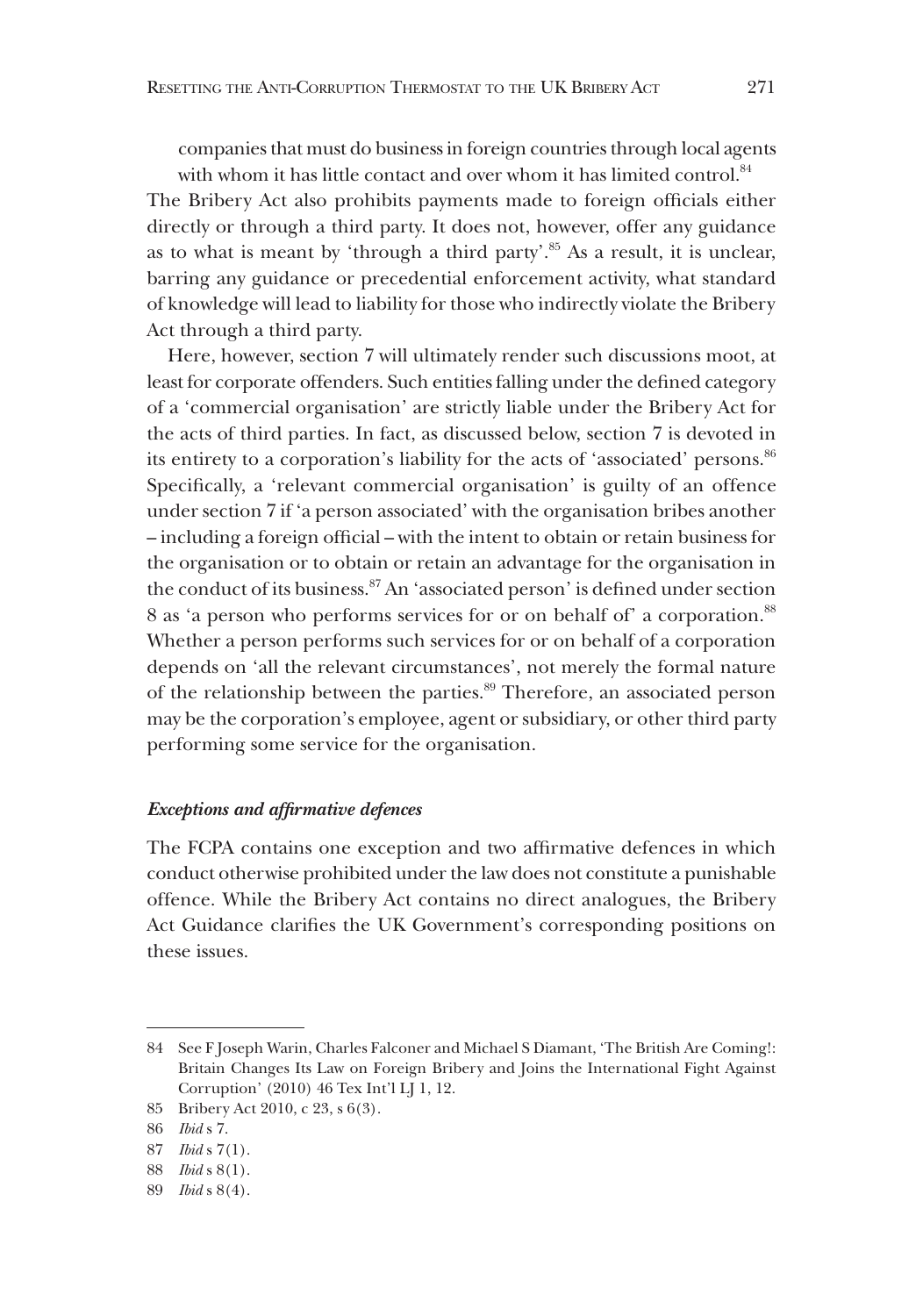## *Exception – facilitating payments*

Facilitation (or facilitating) payments are generally described as payments that either secure or expedite the performance of a routine governmental action.90 The OECD recommends that member countries discourage the use of small facilitation payments, recognising their general illegality and corrosive effect on 'sustainable economic development' and the rule of law.<sup>91</sup> While the United States continues to except facilitation payments from the scope of the FCPA, the Bribery Act considers such payments to be bribes, which are strictly prohibited.<sup>92</sup> This has been a particularly controversial aspect of the Bribery Act and the subject of much debate leading up to the July 2011 implementation of the Bribery Act.<sup>93</sup>

The FCPA does not prohibit 'facilitating or expediting payment[s]' made to a foreign official where the purpose of such payment is to 'expedite or to secure the performance of a routine governmental action' by that official.<sup>94</sup> It further defines a 'routine governmental action' as an action ordinarily and commonly performed by a foreign official in:

- 1. obtaining permits, licences or other official documents qualifying a person or entity to do business in a foreign country;
- 2. processing governmental papers; and
- 3. obtaining certain governmental services, such as power and water, police protection, phone service and mail collection.<sup>95</sup>

These facilitating payments are to be viewed as 'essentially ministerial' payments that 'merely move a particular matter toward an eventual act or decision or which do not involve any discretionary action'.96

<sup>90</sup> See Bribery Act Guidance, note 27 above, ¶ 44; FCPA, 15 USC §§ 78dd-1(b), 78dd-2(b), 78dd-3(b) (1998).

<sup>91</sup> OECD Convention, note 2 above, 22.

<sup>92</sup> Joint Committee Report, note 55 above, ¶ 130.

<sup>93</sup> See, eg, Richard Tyler, 'FTSE 100 Seeks Guidance on "Minor Bribes" Prosecution', The Telegraph (22 Sept 2010), available at **http://www.telegraph.co.uk/finance/newsbysector/ banksandfinance/8016817/FTSE-100-seeks-guidance-on-minor-bribes-prosecution.html**; 'When a Bribe is Merely Facilitating Business', The Economist Blog (11 Jun 2011, 11:27am), available at **www.economist.com/blogs/blighty/ 2011/06/anti-bribery-laws**.

<sup>94</sup> FCPA, 15 USC §§ 78dd-1(b), 78dd-2(b), 78dd-3(b) (1998); see also HR Rep No 95-640, at 7 (1977) (Congress observed that although 'payments made to assure or to speed the proper performance of a foreign official's duties may be reprehensible in the United States… they are not necessarily so viewed elsewhere in the world and… it is not feasible for the United States to attempt unilaterally to eradicate all such payments.').

<sup>95</sup> FCPA, 15 USC §§ 78dd-1(f)(3), 78dd-2(h)(4), 78dd-3(f)(4) (1998).

<sup>96</sup> HR Rep No 95-640, at 7 (1977); *United States v Kay*, 359 F 3d 738, 749, 750–51, and n 40 (5th Cir 2004) (emphasising that the facilitating payments exception is narrow and that 'routine governmental action' should only be interpreted to include 'very narrow categories of largely non-discretionary, ministerial activities performed by mid- or low-level foreign functionaries.').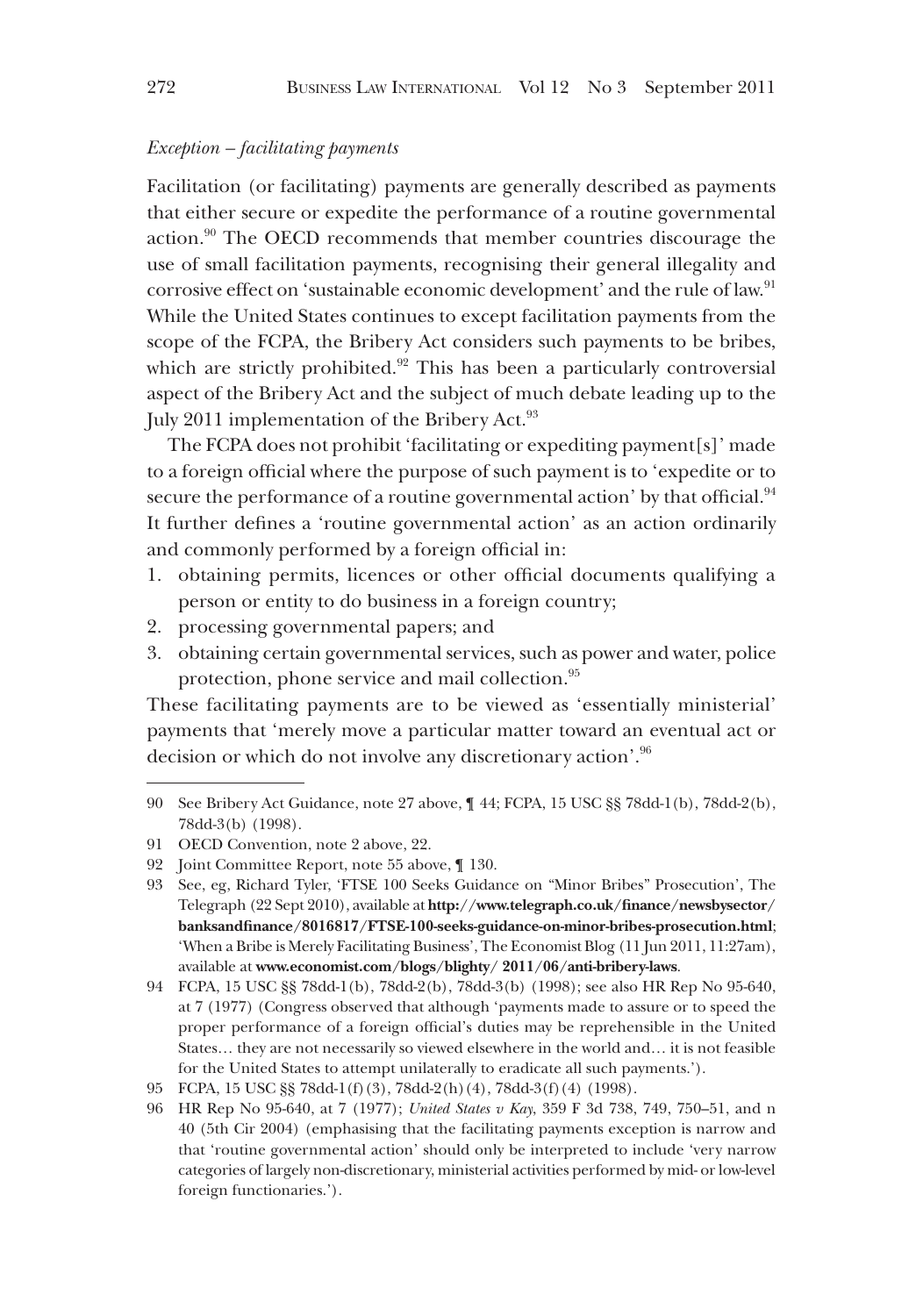The United States has been criticised by some for exempting facilitation payments from the ambit of the FCPA. The OECD Recommendation, along with growing criticism from the global community, has placed increasing pressure on US enforcement authorities to adopt a narrow view of the scope of the facilitating payments exception – pressure that the United States may be responding to by narrowing the practical reach of the statutory exception.<sup>97</sup> Indeed, it has become difficult to predict where the US authorities will draw the line between permissible facilitating payments and payments that involve discretionary action by a foreign government official. For example, in the 2008 prosecution of the Westinghouse Air Brake Technologies Corporation, some of the payments classified as 'improper' by the DOJ were payments 'to schedule pre-shipping product inspections' and 'to obtain issuance of product delivery certificates',<sup>98</sup> even though the payments appeared to be textbook examples of facilitating or expediting payments.<sup>99</sup> More than one commentator has noted that the FCPA's facilitating payment exception appears to be 'vanishing'<sup>100</sup> or 'illusory'.<sup>101</sup>

By contrast, a facilitating payment is an impermissible bribe without exception under the UK Bribery Act.102 In its Bribery Act Guidance, the Ministry of Justice re-emphasised that such payments are illegal.<sup>103</sup> In practice, however, UK authorities may not actually base many prosecutions on facilitation payments. The Joint Prosecution Guidance, echoing earlier

<sup>97</sup> David M Howard and Elisa T Wiygul, FCPA Compliance: The Vanishing 'Facilitating Payments' Exception?, Apr 2010, **www.dechert.com/ library/4-7-10-WCSL-Howard\_and\_Wiygul-FCPA\_Compliance-The\_ Vanishing\_Facilitating\_Payments\_Exception.pdf**.

<sup>98</sup> Press Release, Dep't of Justice, Westinghouse Air Brake Technologies Corporation Agrees To Pay \$300,000 Penalty To Resolve Foreign Bribery Violations in India (14 Feb 2008), **www.justice. gov/opa/pr/2008/February/08\_crm\_116.html**.

<sup>99</sup> See F Joseph Warin, Charles Falconer and Michael S Diamant, 'The British Are Coming!: Britain Changes Its Law on Foreign Bribery and Joins the International Fight Against Corruption' (2010) 46 Tex Int'l LJ 1, 13–14; see also In re Helmerich & Payne, Inc, Administrative Proceeding File No 3-13565, at 2, 3 (30 July 2009) (despite the fact that some of the payments were paid to 'avoid[] potential delays typically associated with the international transport of drilling parts', and 'to expedite the importation of equipment and materials', Helmerich & Payne entered into a non-prosecution agreement with the DOJ and agreed to pay a \$1 million fine).

<sup>100</sup> See, eg, David M Howard and Elisa T Wiygul, FCPA Compliance: The Vanishing 'Facilitating Payments' Exception?, Apr 2010, **www.dechert.com/library/4-7-10-WCSL-Howard\_and\_ Wiygul-FCPA\_ Compliance-The\_Vanishing\_Facilitating\_Payments\_Exception.pdf**.

<sup>101</sup> See, eg, Richard W Grime and Sara S Zdeb, The Illusory Facilitating Payments Exception: Risks Posed By Ongoing FCPA Enforcement Actions and the UK Bribery Act, available at **http://seclawcenter.pli.edu/wp-content/uploads/2011/05/Grime-Risks-Posed-by-Ongoing-FCPA.pdf**.

<sup>102</sup> Joint Committee Report, note 55 above, ¶ 130.

<sup>103</sup> Bribery Act Guidance, note 27 above, ¶ 45.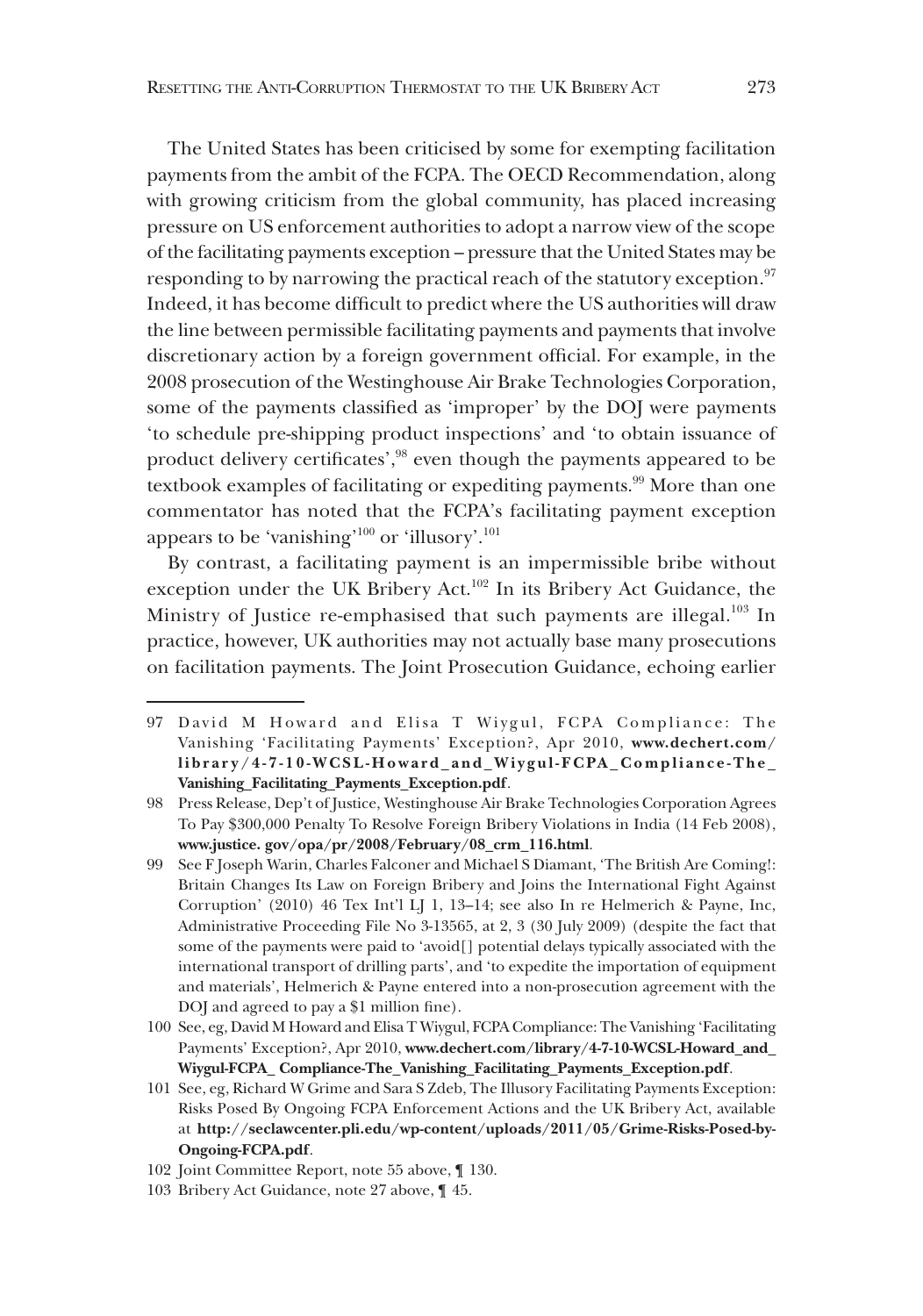statements by the  $SFO$ ,<sup>104</sup> allows that prosecution is unlikely for offences involving small facilitation payments.105 Still, the SFO has indicated that while it is unlikely to prosecute isolated, low-value facilitating payments, it still expects companies to adopt a 'zero-tolerance' policy towards such expenditures, and US companies should be aware that allowing facilitation payments, or not otherwise prohibiting them, may undermine efforts to establish 'adequate procedures' as an affirmative defence to strict corporate liability under section 7 of the Bribery Act, discussed below.106

The Joint Prosecution Guidance provides a variety of factors that tend in favour of and against prosecution for facilitation payments. The factors tending in favour of prosecution include:

- 1. large or repeated payments;
- 2. planned payments or payments accepted as part of a standard way of conducting business, which may indicate that the offence was premeditated; and
- 3. payments in breach of clear and appropriate company policies on facilitation payments.

The factors tending against prosecution include:

- 1. payments that are small and likely to result in only a nominal penalty;
- 2. payments coming to light as a result of a genuinely proactive approach involving self-reporting and remedial action;
- 3. the company has a clear and appropriate policy articulating the procedures an individual should follow if facilitation payments are requested, and these procedures have been correctly followed; and
- 4. the payer was in a vulnerable position arising from the circumstances in which the payment was demanded.<sup>107</sup>

<sup>104</sup> See Memorandum submitted by the Serious Fraud Office (June 2009), available at **www. publications.parliament.uk/pa/jt200809/jtselect/jtbribe/memo/430/ucm1402.htm** ('Facilitation payments will be unlawful… [but] small facilitation payments are unlikely to concern the SFO unless they are part of a larger pattern (when, by definition, they would no longer be facilitation payments).').

<sup>105</sup> See Joint Prosecution Guidance, note 65 above, 8–9.

<sup>106</sup> Gibson, Dunn & Crutcher LLP, UK Serious Fraud Office Discusses Details of UK Bribery Act with Gibson Dunn, 7 Sept 2010, available at **http://gibsondunn.com/ publications/Pages/UKSeriousFraudOfficeDiscussion-RecentlyEnactedUKBriberyAct. aspx** (hereinafter SFO Discusses Bribery Act with GDC) ('The Staff stated that the SFO does not approve of any company that does not adopt a "zero-tolerance" policy regarding facilitation payments. They stated that the SFO will view a company's policies, if they allow for facilitation payments, as not constituting "adequate procedures" even if the company allows such payments because it is predominantly a US-based company.').

<sup>107</sup> See Joint Prosecution Guidance, note 65 above, 9.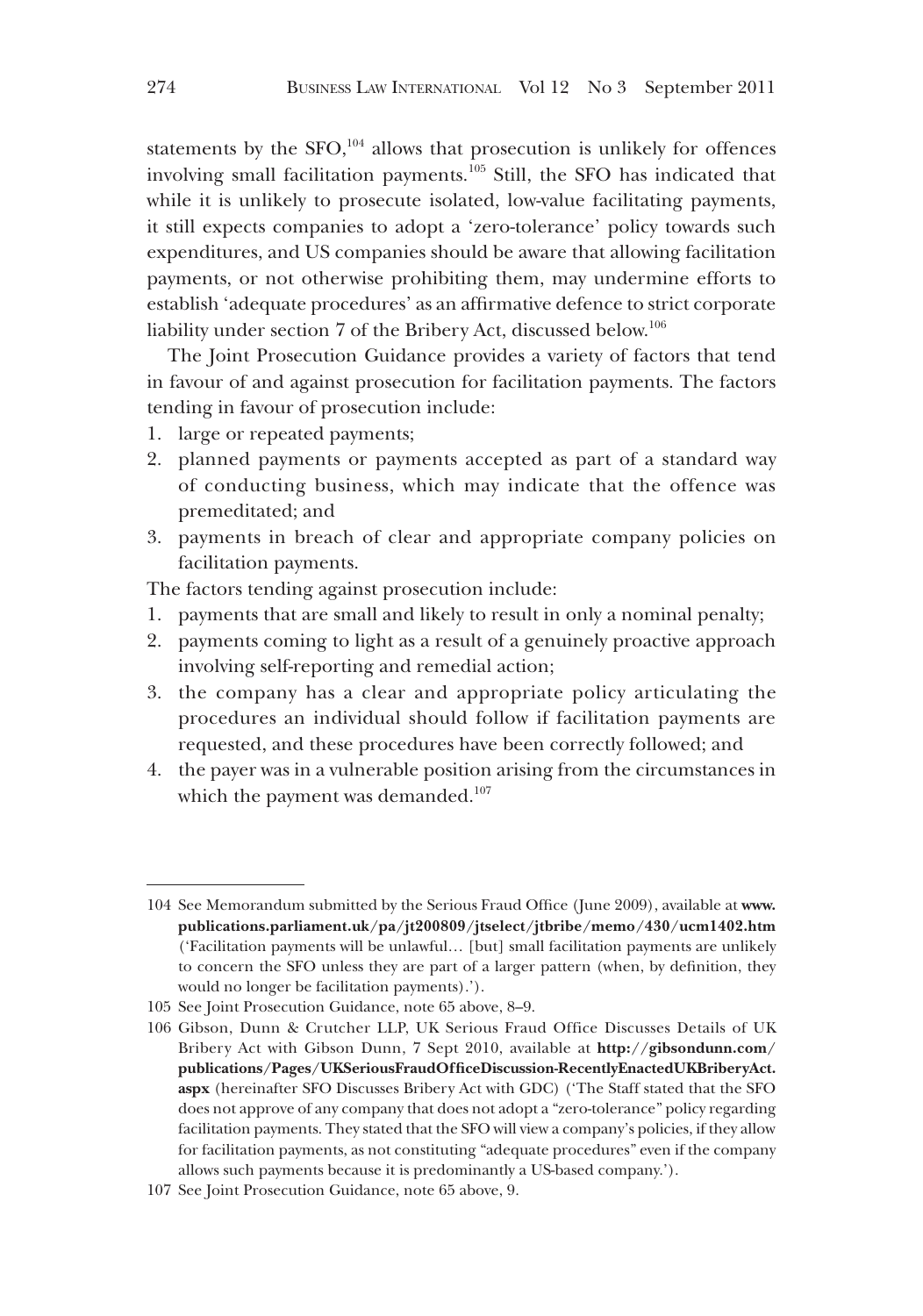This last factor may be highly significant in practice, especially with respect to payments made to secure an essential governmental service that is being denied until a bribe is paid.

Given that US law enforcement officials have shown a tendency to 'overenforce' and UK enforcement officials have indicated a willingness to under-enforce in this area, it appears that in practice, the two countries' enforcement approaches to facilitation payments may not be all that far off after all. Still, as a matter of best practice, because US companies may become liable under the Bribery Act for the actions of associated persons in the UK, and because not doing so may prevent a finding of adequate corporate procedures, strictly prohibiting facilitation payments is likely to be the best corporate practice.

#### *Affirmative defences*

*Lawful payments under written laws*. Both the FCPA and the Bribery Act provide for a limited defence where a payment was lawful under the written laws of the recipient's country. Under the FCPA, no violation occurs if the written law governing an official's conduct requires or permits him to be influenced by the offer, promise or gift.<sup>108</sup> This defence, however, is a very narrow one; it only applies in cases in which the written laws of the official's country expressly allow the payment.<sup>109</sup> It would not, for example, extend to payments permissible merely because local law remains silent about their legality. The DOJ recommends that companies wishing to rely on written local law to justify otherwise impermissible payments seek the advice of counsel or utilise the DOJ's Opinion Procedure.<sup>110</sup>

The Bribery Act, like the FCPA, does not criminalise conduct that is permitted under the written laws applicable to the foreign public official.<sup>111</sup> The written law applicable to the foreign public official is the law of the part of the United Kingdom where the performance of the functions a person intends to influence would be subject; the applicable written rules of a public international organisation, if the official is an agent of such; or the written laws (legislative or judicial) of the country or territory in relation to which the official is a foreign public official.<sup>112</sup>

*Reasonable and bona fide expenditures*. The FCPA expressly provides an affirmative defence for a payment to a foreign official that is for 'reasonable

<sup>108</sup> FCPA, 15 USC §§ 78dd-1(c)(1), 78dd-2(c)(1), 78dd-3(c)(1) (1998).

<sup>109</sup> *Ibid*.

<sup>110</sup> Lay Person's Guide, note 40 above, 5.

<sup>111</sup> Bribery Act 2010, c 23, s 6(3)(b).

<sup>112</sup> *Ibid* s 6(7).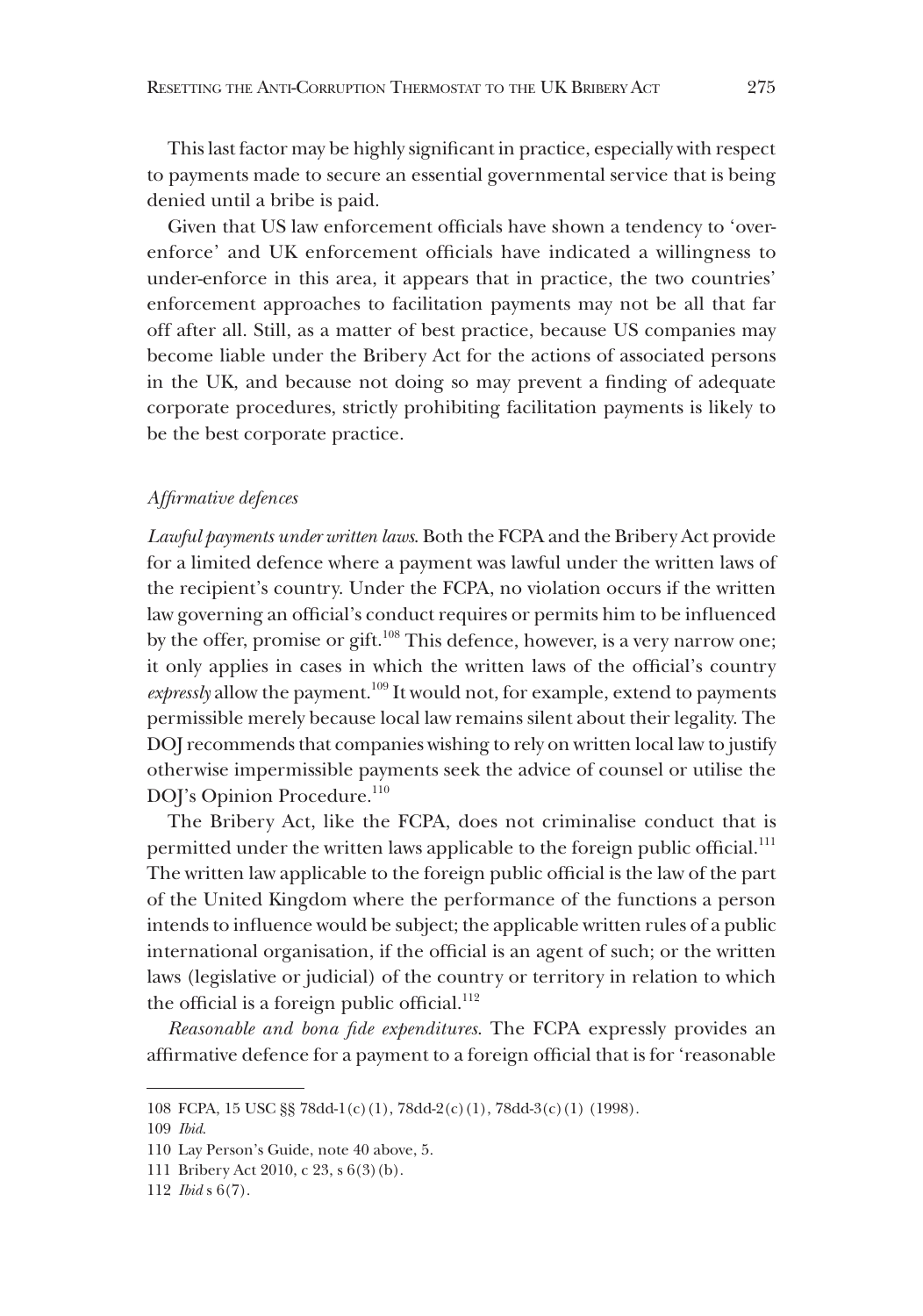and bona fide expenditure[s], such as travel and lodging expenses', incurred in relation to the promotion, explanation or demonstration of the payer's products and services, or the execution or performance of a contract between the payer and the foreign official's employer. $^{113}$ 

When considering whether something qualifies as a 'reasonable and bona fide' expenditure under the FCPA, one should look at its nature and the circumstances surrounding its provision. Legitimate expenditures may include paying travel and meal expenses for government officials to tour a company's facilities or sponsoring government officials' attendance at company training programmes.114 But companies must exercise caution if they have non-routine business pending before the officials, a particular trip includes excessive leisure time or other non-business-related activities or the officials have requested the expenditure.<sup>115</sup>

Because section 6 of the Bribery Act does not contain a 'corrupt intent' or 'improper purpose' requirement, or the FCPA's affirmative defence for reasonable and bona fide promotional expenditures, the provision of business courtesies in the form of gifts, entertainment and travel appears to violate the statute on its face. In the Bribery Act Guidance, however, the Ministry of Justice stated that 'it is not the intention of the Act' to criminalise '[b]ona fide hospitality and promotional, or other business expenditure which seeks to improve the image of a commercial organization, better to present products and services, or establish cordial relations'.116 Instead, the Bribery Act Guidance makes clear that reasonable and proportionate hospitality and promotional expenditures *are* in fact permitted.

In making this clarification, the Ministry emphasised that the focus is whether there is a 'sufficient connection between the advantage and the

<sup>113</sup> FCPA, 15 USC §§ 78dd-1(c)(2), 78dd-2(c)(2), 78dd-3(c)(2) (1998).

<sup>114</sup> See, eg, DOJ Opinion Procedure Release, No 08-03 (11 Jul 2008), at 3, available at **www.justice.gov/criminal/fraud/fcpa/opinion/2008/0803.pdf**; DOJ Opinion Procedure Release, No 07-01 (24 Jul 2007), at 2, available at **www.justice. gov/criminal/fraud/fcpa/opinion/2007/0701.pdf**; DOJ Opinion Procedure Release, No 07-02 (11 Sept 2007), at 2, available at **www.justice.gov/criminal/ fraud/fcpa/opinion/2007/0702.pdf**; DOJ Opinion Procedure Release, No 04-04 (13 Sept 2004), at 2, available at **www.justice.gov/criminal/fraud/fcpa/opinion/2004/0404.pdf**; DOJ Opinion Procedure Release, No 04-03 (14 Jun 2004), at 1, available at **www.justice. gov/criminal/fraud/fcpa/opinion/2004/0403.pdf**.

<sup>115</sup> See, eg, DOJ Press Release, Lucent Technologies Inc Agrees to Pay \$1 Million Fine to Resolve FCPA Allegations (21 Dec 2007), available at **www.justice.gov/opa/pr/2007/ December/07\_crm\_1028.html** (holding Lucent liable for spending 'millions of dollars on approximately 315 trips for Chinese government officials that included primarily sightseeing, entertainment and leisure').

<sup>116</sup> Bribery Act Guidance, note 27 above, ¶ 26; see also Joint Prosecution Guidance, note 65 above, 10.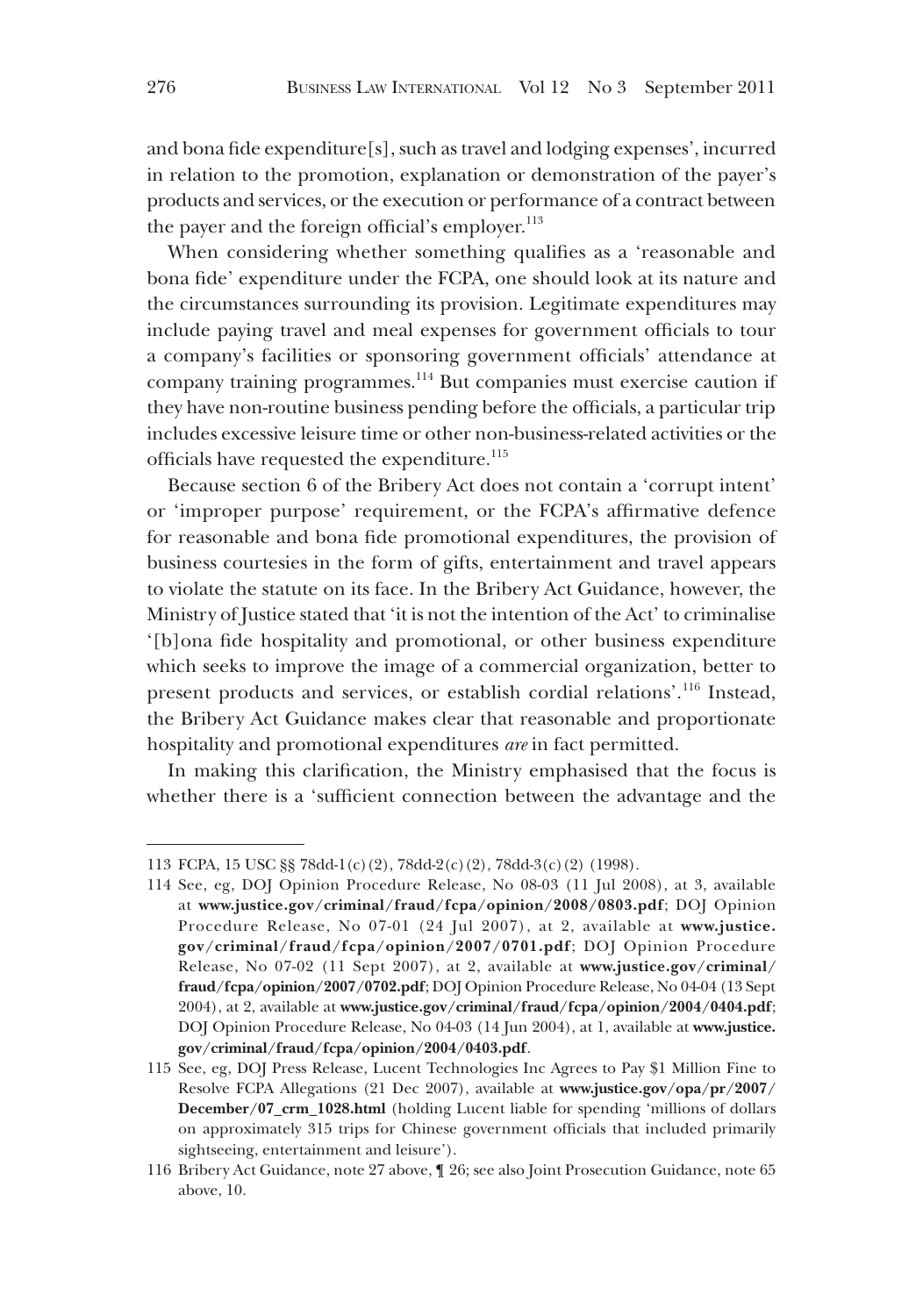intention to influence'.117 This will depend on either direct evidence, if available, or the totality of the evidence, taking into account all of the surrounding circumstances.<sup>118</sup> The Ministry explained that factors to consider include, inter alia, the type and level of advantage offered, the manner and form it is provided, the level of influence of the particular foreign government official in awarding business, the lavishness of the hospitality<sup>119</sup> and the standards or norms of hospitality or promotional expenditures.120 For example, 'reasonable hospitality' in the form of football tickets and fine dining, arising out of a necessary trip for foreign officials to inspect a company's products or services, is 'unlikely to raise the necessary inferences'.121 The same reasonable hospitality might be judged differently if the evidence showed that the trip was unnecessary because the officials could have inspected the products in their home country.

Because section 6 of the Bribery Act was drafted to omit an improper purpose or corruptly element, the Ministry must rely on this 'sufficient connection' test. But clearly, its analysis will be one of *reasonableness*. After all, to an extent, *all* business courtesies are provided with an intention to influence the recipient in order to obtain or retain business or a business advantage. For example, a highly effective plant tour could be designed to influence and do so with great success. This is not what the UK Government wants to prohibit. As reasonableness is a relatively flexible concept, it may remain unclear for some time – outside the Bribery Act Guidance's helpful hypotheticals – how this 'intention to influence' standard will truly play out in practice.

## **Additional offences under the FCPA and the Bribery Act**

In addition to the offence of bribing a foreign official, the Bribery Act features:

- 1. the offence of bribing another person;
- 2. the offence of being bribed; and
- 3. the organisational offence of failing to prevent bribery.

<sup>117</sup> Bribery Act Guidance, note 27 above, ¶ 28.

<sup>118</sup> *Ibid*.

<sup>119</sup> Letter from Lord Tunnicliffe, Minister in the Government Whips Office, Government Spokesperson for the Ministry of Justice, to Lord Henley (14 Jan 2010), available at **www.justice.gov.uk/publications/docs/letter-lord-henley-corporate-hospitality.pdf** ('We recognise that corporate hospitality is an accepted part of modern business practice and the Government is not seeking to penalize expenditure on corporate hospitality for legitimate commercial purposes. But lavish corporate hospitality can also be used as a bribe to secure advantages and the offences in the Bill must therefore be capable of penalising those who use it for such purposes.').

<sup>120</sup> Bribery Act Guidance, note 27 above, ¶ 29.

<sup>121</sup> See *Ibid* ¶ 31.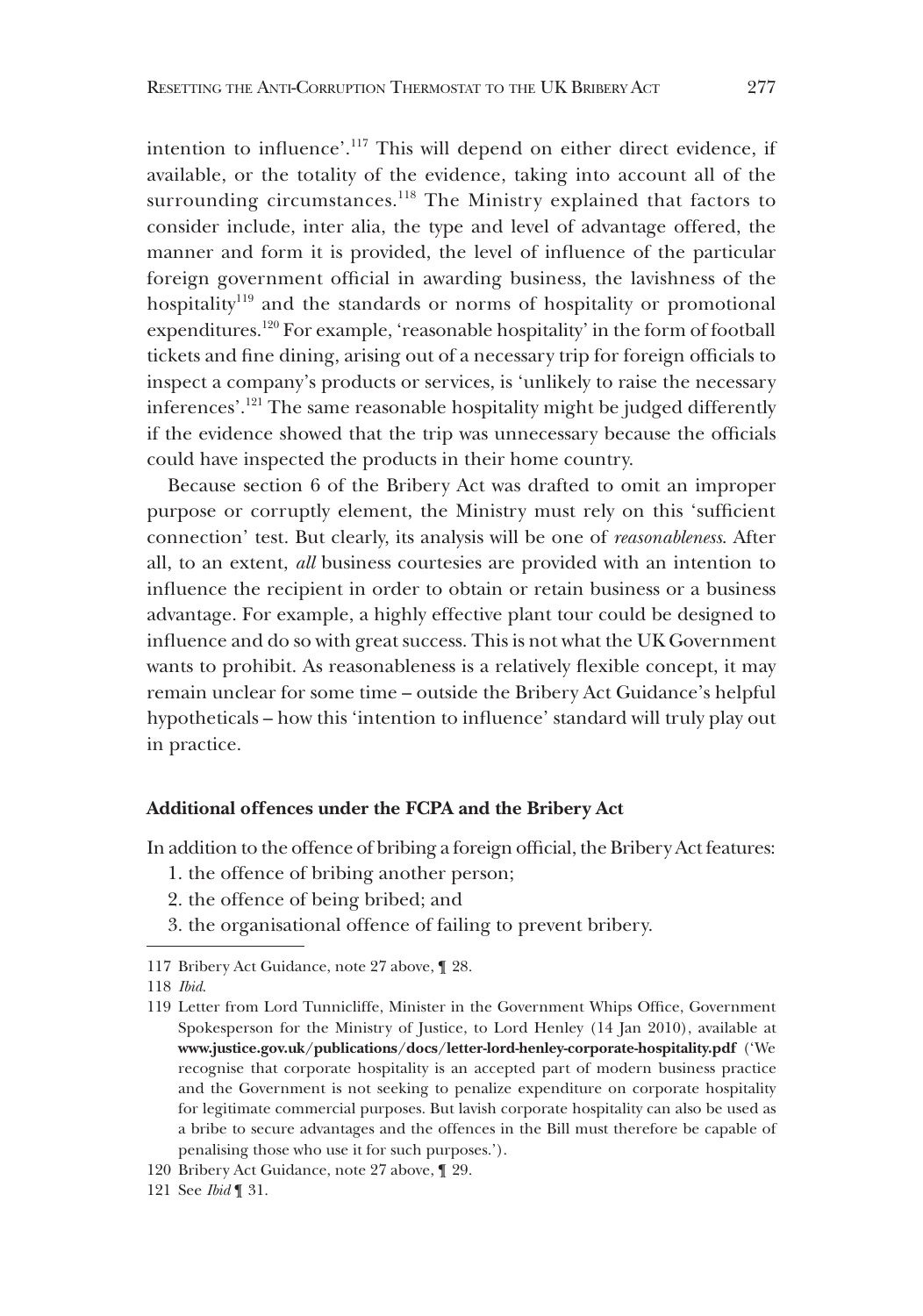#### *Section 1: bribing another person*

Unlike the FCPA, the Bribery Act extends its reach to bribes made in the private sector, both domestically and abroad. A person is guilty of bribing another person if he, directly or through a third party, offers, promises or provides a financial advantage (or any other advantage) to another person under circumstances that reward or give rise to the improper performance of a relevant function or activity.122 Unlike with a section 6 violation of bribing a public official, the financial advantage must induce the person to perform a relevant function or activity *improperly* or reward the person for such improper performance, or the payer must know or believe that accepting the advantage would itself constitute improper performance of the relevant function or activity.123 Though no court has ever interpreted this provision, it appears that this section's reference to 'improper' performance mirrors the FCPA's 'corruptly' element, by requiring some level of impropriety (eg violating a duty to one's employer or in some way abusing a position of trust).

There is a subjective and objective test for determining what is meant by 'improper performance'.<sup>124</sup> The subjective test goes to the defendant's state of mind in intending the advantage to induce a person to perform a relevant function improperly. But whether the person being bribed has done something improper also turns on whether his performance or nonperformance is a breach of a relevant expectation. A relevant expectation broadly covers any activity connected to a business, public function or one's employment that he is expected to perform in good faith, impartially or otherwise involving a position of trust.<sup>125</sup> Whether or not that relevant expectation is breached 'is a test of what a reasonable person in the United Kingdom would expect in relation to the performance of the type of function of activity concerned'.126 Thus, where the performance of a function occurs in another country, local customs or practices are to be disregarded, unless codified in local written law that permits or requires the payment at issue.<sup>127</sup>

#### *Section 2: being bribed*

Section 2 extends the reach of the Bribery Act to both sides of a corrupt transaction and, in this way, differs fundamentally from the FCPA. A person is guilty of the offence of being bribed if:

125 Bribery Act 2010, c 23, ss 3(1)–(3).

<sup>122</sup> Bribery Act 2010, c 23, s 1.

<sup>123</sup> *Ibid* ss 1(2)–(3).

<sup>124</sup> Peter Burrell, 'Anti-Corruption e-Bulletin: The Bribery Act Part 1: Commentary on the New Offences' (2010) 1883 PLI/Corp 301, 303–04.

<sup>126</sup> *Ibid* s 5(1).

<sup>127</sup> *Ibid* s 5(2).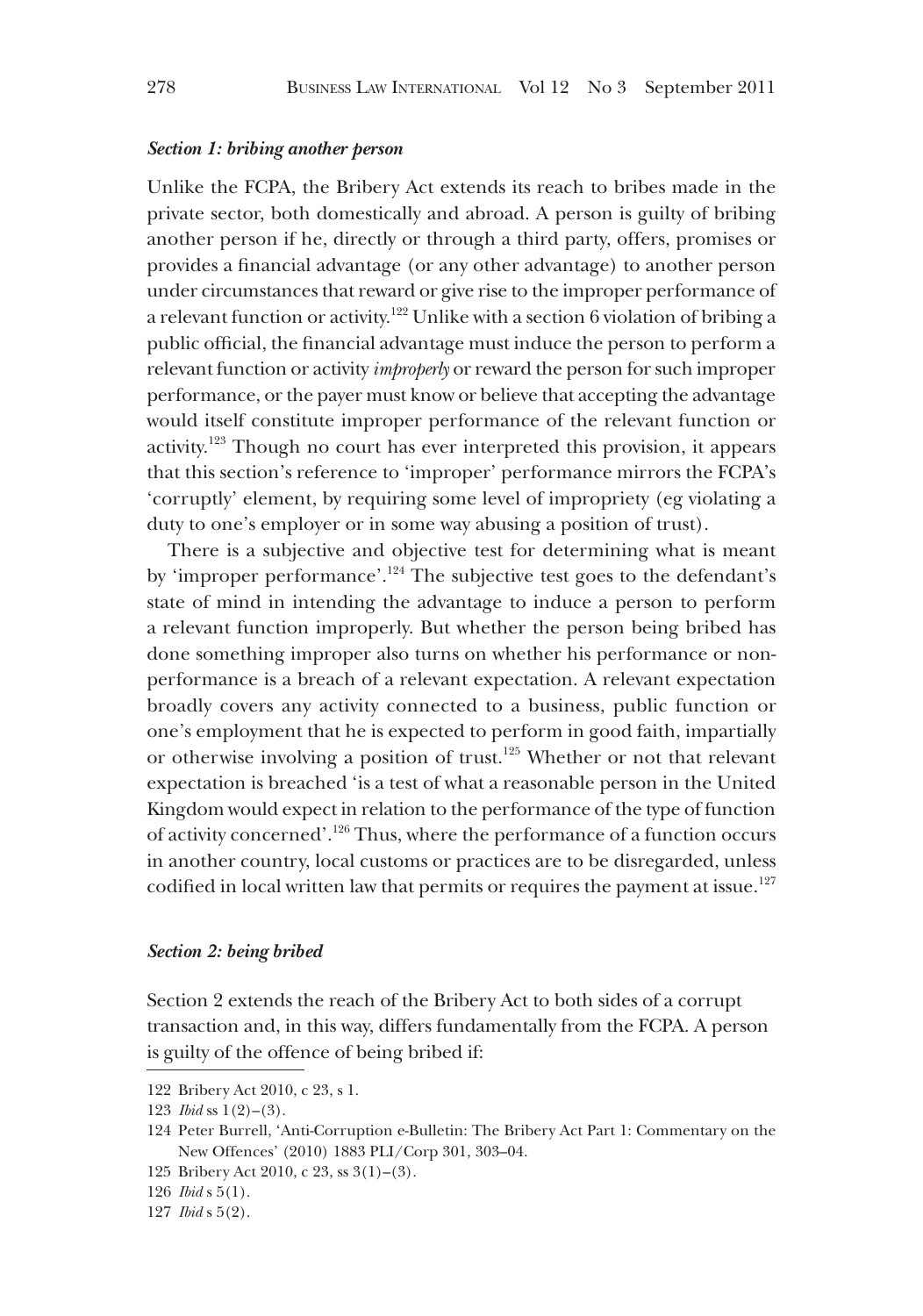- 1. he agrees to receive or accept an advantage, intending that he or another person improperly perform some relevant function;
- 2. he requests, agrees or accepts an advantage that itself constitutes improper performance of a relevant function;
- 3. requests, agrees or accepts an advantage as a reward for his or another's improper performance of a relevant function; or
- 4. he or another improperly performs a relevant function in anticipation of his request, agreement or receipt of an advantage.<sup>128</sup>

Other than in the first case, a person is guilty even if he does not know that this performance is improper.<sup>129</sup> The Joint Committee justified this approach by explaining that it would be 'an important part of changing the culture in which taking a bribe is viewed as acceptable'.130 Similar to the first Bribery Act offence, this second offence applies broadly to encompass private commercial conduct.

The Code for Crown Prosecutors<sup>131</sup> sets out a number of factors tending for and against prosecution, which the Joint Prosecution Guidance highlights with respect to both sections 1 and 2 of the Bribery Act.<sup>132</sup> Situations that tend in favour of prosecution include:

- 1. a conviction for bribery is likely to attract a significant sentence;
- 2. offences will often be premeditated and may include an element of corruption of the person bribed;
- 3. offences may be committed in order to facilitate more serious offending; and
- 4. those involved in bribery may be in positions of authority or trust and take advantage of that position.

On the other hand, factors that tend against prosecution include situations where:

- 1. the court is likely to impose only a nominal penalty;
- 2. the harm can be described as minor and was the result of a single incident; and
- 3. there has been a genuinely proactive approach involving self-reporting and remedial action.<sup>133</sup>

<sup>128</sup> *Ibid* s 2.

<sup>129</sup> *Ibid* s 2(7).

<sup>130</sup> Joint Committee Report, note 55 above, ¶ 46.

<sup>131</sup> The Code for Crown Prosecutors (Feb 2010), available at **www.cps.gov.uk/publications/ docs/code2010english.pdf**.

<sup>132</sup> Joint Prosecution Guidance, note 65 above, 7–8.

<sup>133</sup> *Ibid* 7.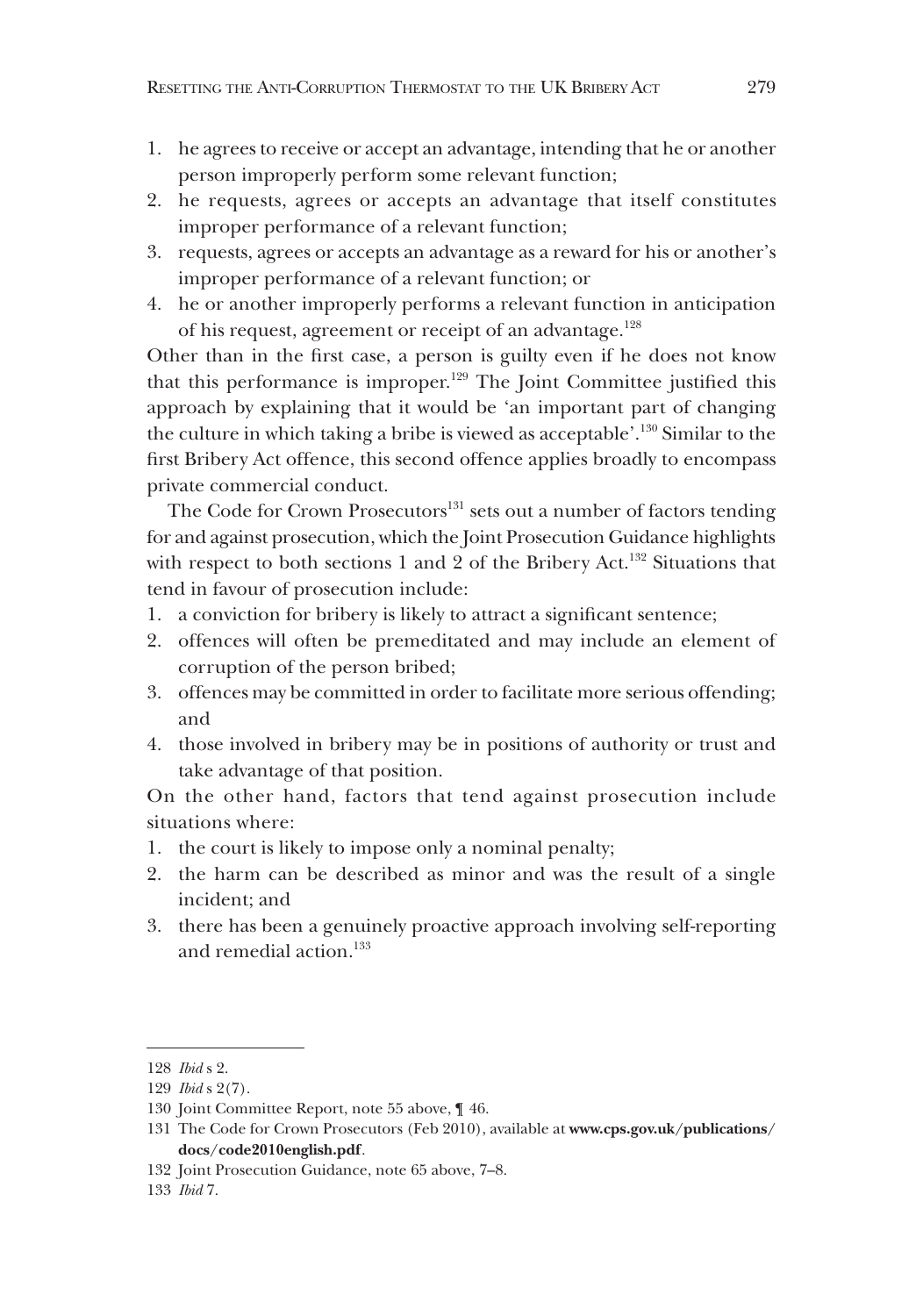## *Section 7: failure of a commercial organisation to prevent bribery*

The Bribery Act imposes strict liability on corporations that fail to prevent bribery by a person associated with the organisation.<sup>134</sup> This fourth offence poses the most serious risks and challenges for multinational companies' anti-bribery compliance efforts.

The jurisdictional breadth of section 7, for starters, is wide-reaching; it includes all bodies corporate or partnerships carrying on business anywhere, but incorporated under the law of any part of the United Kingdom; and any bodies corporate or partnerships carrying on a business or part of a business in any part of the United Kingdom.135 The inclusion of all bodies corporate carrying on a business in any part of the United Kingdom may sweep into the Bribery Act's purview virtually all major multinational corporations, as the vast majority conduct some business in the United Kingdom.<sup>136</sup> Still, the Bribery Act Guidance makes clear that the SFO will apply a common-sense approach to the interpretation of the phrase 'carrying on a business', such that, by way of example, a company merely listing securities on the London Stock Exchange or having a UK subsidiary does not by itself qualify as a company carrying on a business in the United Kingdom.<sup>137</sup>

In spite of the examples in the Bribery Act Guidance, the jurisdictional nuances of section 7 remain shrouded in mystery. Although it is helpful to know that mere ownership of a UK subsidiary is insufficient to subject a parent corporation to liability, a corporation will still not know its exposure if it holds, for instance, more than a purely passive interest in its London subsidiary. Likewise, assuming liability does extend to the parent organisation, it is unclear how far down the corporate chain to various subsidiaries strict corporate liability for failing to prevent bribery could travel. On this count, the Bribery Act Guidance provides that 'a bribe on behalf of a subsidiary by one of its employees or agents will not automatically involve liability on the part of its parent company, or any other subsidiaries of the parent company, if it cannot be shown the employee or agent intended to obtain or retain business or a business advantage for the parent company or other subsidiaries'.138 Again, determining what could constitute a business advantage for a parent company or another subsidiary leaves great room for subjectivity.

<sup>134</sup> Bribery Act 2010, c 23, s 7.

<sup>135</sup> *Ibid* s 7(5).

<sup>136</sup> See F Joseph Warin, Charles Falconer and Michael S Diamant, 'The British Are Coming!: Britain Changes Its Law on Foreign Bribery and Joins the International Fight Against Corruption' (2010) 46 Tex Int'l LJ 1, 28.

<sup>137</sup> Bribery Act Guidance, note 27 above, ¶ 36.

<sup>138</sup> *Ibid*, ¶ 42.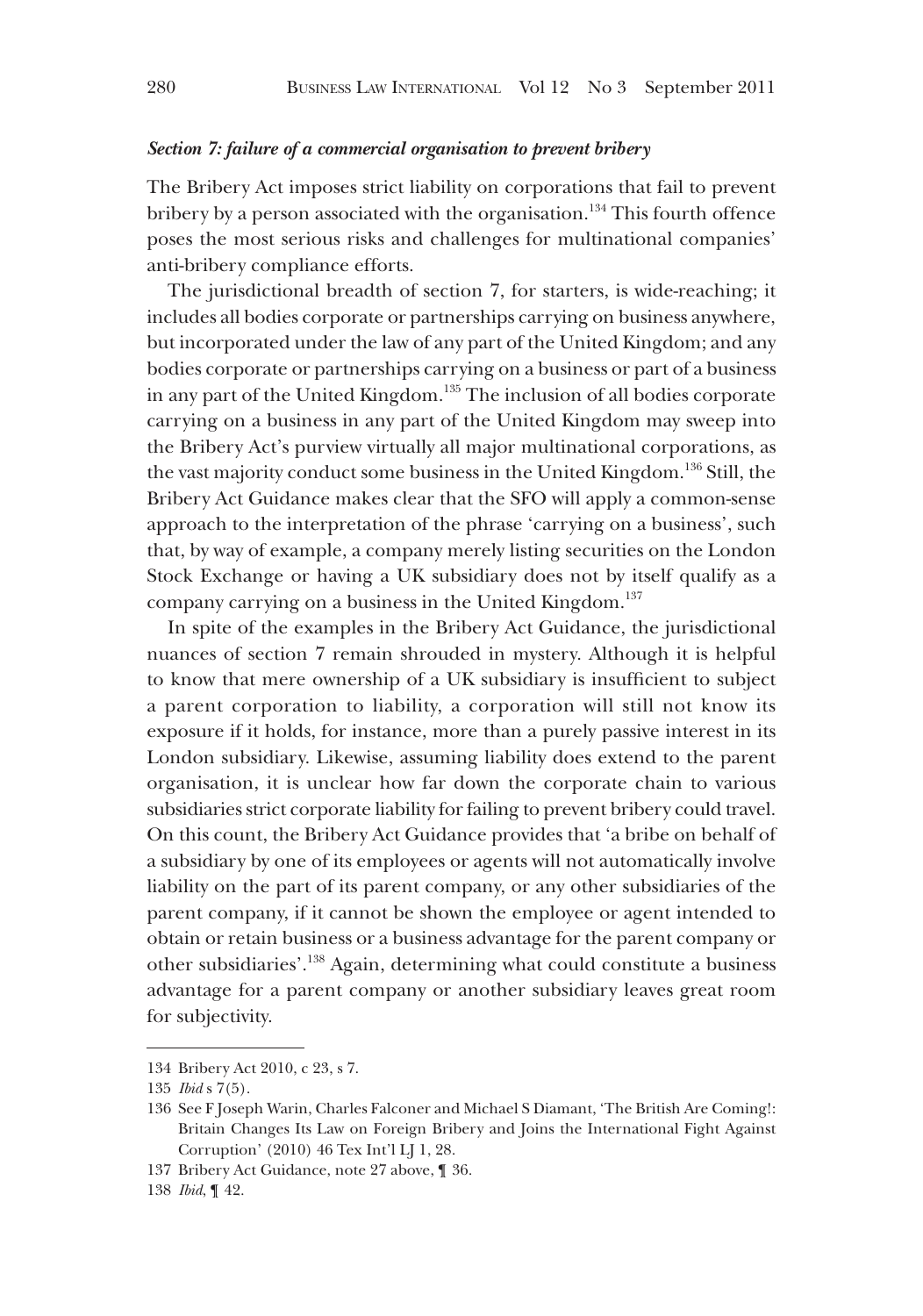Clarifying the terms of section 7, section 8 of the Bribery Act defines an 'associated' person as simply any person or entity that 'performs services for or on behalf of' the organisation, including, for example, employees, agents and subsidiaries.<sup>139</sup> Suggesting that the United Kingdom intends to interpret the term broadly, the Bribery Act clarifies that '[t]he capacity in which [the associated person] performs services for or on behalf of [the company] does not matter', and it warns that whether an individual or entity is an associated person 'is to be determined by reference to all the relevant circumstances and not merely by reference to the nature of the relationship' between the company and the associated person.<sup>140</sup> By way of example, the Bribery Act Guidance explains that a joint venture entity does not become 'associated' with any of its members simply by virtue of benefiting indirectly from the bribe through its investment in or ownership of the joint venture.<sup>141</sup> On the other hand, where a joint venture is conducted through a contractual arrangement, the degree of control that a participant has over the arrangement might be a 'relevant circumstance' that will be considered in deciding whether a person who paid a bribe in the conduct of the joint venture business was in fact 'performing services for or on behalf of' a participant in the joint venture arrangement.<sup>142</sup>

The associated person 'bribes' another person, thus making the commercial organisation liable under section 7, if he is or would be guilty of an offence under section 1 or 6 of the Bribery Act, except that the person need not have a close connection with the United Kingdom.<sup>143</sup> The associated person, assuming a close connection, also need not actually be prosecuted before the corporation could itself become liable,<sup>144</sup> but there needs to be sufficient evidence to prove the commission of the offence to the 'normal criminal standard'.145 Thus, a section 7 offence is not a substantive bribery offence. It is not a vicarious liability offence and does not replace or remove a company from liability for direct corporate bribery.146 For example, if a person representing a corporation in a managerial capacity bribes someone, a corporation could potentially be charged with (1) a section 1 or 6 offence (depending, of course, on the identity of the recipient); (2) a section 7 offence standing alone; or  $(3)$  both.<sup>147</sup>

<sup>139</sup> Bribery Act 2010, c 23, ss 8(1), 8(3).

<sup>140</sup> *Ibid* ss 8(2), 8(4).

<sup>141</sup> Bribery Act Guidance, note 27 above, ¶ 40.

<sup>142</sup> *Ibid* ¶ 41.

<sup>143</sup> Joint Prosecution Guidance, note 65 above, 10.

<sup>144</sup> Bribery Act 2010, c 23, s 7(3)(a).

<sup>145</sup> Joint Prosecution Guidance, note 65 above, 10.

<sup>146</sup> *Ibid*, 11.

<sup>147</sup> See *Ibid*.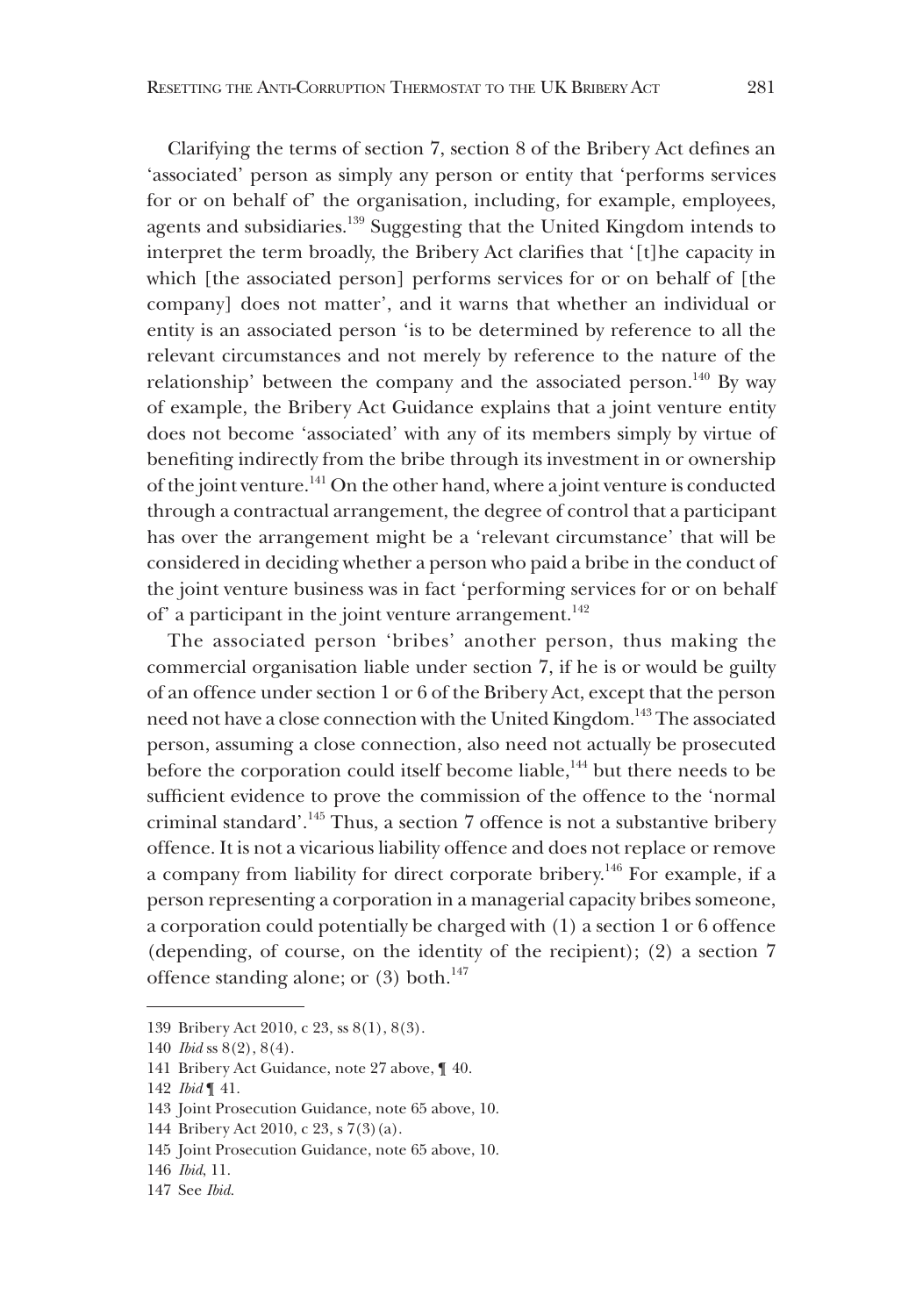This strict liability offence is responsible for much of the fear and consternation about the Bribery Act expressed by corporations around the world. In one respect, however, the Bribery Act is more lenient than the FCPA, which, while providing mitigation to penalties, does not furnish companies that adhere to strong anti-bribery compliance programmes with a complete defence.<sup>148</sup> By contrast, the Bribery Act provides such a defence. If an 'associated person' pays a bribe for the benefit of the company, a defence to criminal liability for a commercial organisation is to prove that the company had in place 'adequate procedures' designed to prevent associated persons from committing the conduct at issue.<sup>149</sup> The standard of proof required to prove that a commercial organisation had adequate procedures in place is a balance of probabilities, $150$  which is closely equivalent to the US civil standard of the preponderance of the evidence.<sup>151</sup> The adequacy of procedures would be judged by the courts on a case-by-case basis.<sup>152</sup>

Because of the wide-reaching jurisdiction of section 7, adequate procedures compliant with UK law may be required by any organisation with a presence in the UK with respect to its worldwide operations.

### *FCPA's accounting provisions*

Though the Bribery Act lacks any affirmative obligations regarding corporate accounting, existing UK law and the practical effect of the Bribery Act may provide a relatively close analogue to the FCPA's accounting provisions.

#### *Books-and-records provision*

The FCPA requires SEC registrants to 'make and keep books, records, and accounts, which, in reasonable detail, accurately and fairly reflect transactions and dispositions of the assets of the issuer', consistent with Generally Accepted Accounting Principles ('GAAP').<sup>153</sup> The SEC takes the position that a bribe must be described in the company's books and records as a 'bribe', not a

<sup>148</sup> Ivonne Mena King et al, 'UK Bribery Act: Raising the Bar for Anti-Corruption Programs' (2011) 1883 PLI/Corp 351, 359 (noting that there are many critics that view the absence of a complete compliance defence as a defect of the FCPA).

<sup>149</sup> Bribery Act 2010, c 23, s 7(2).

<sup>150</sup> Bribery Act Guidance, note 27 above, ¶ 33.

<sup>151</sup> F Joseph Warin, Charles Falconer and Michael S Diamant, 'The British Are Coming!: Britain Changes Its Law on Foreign Bribery and Joins the International Fight Against Corruption' (2010) 46 Tex Int'l LJ 1, 36.

<sup>152</sup> Joint Prosecution Guidance, note 65 above, at 11.

<sup>153</sup> FCPA, 15 USC § 78m(b)(2)(A) (1998).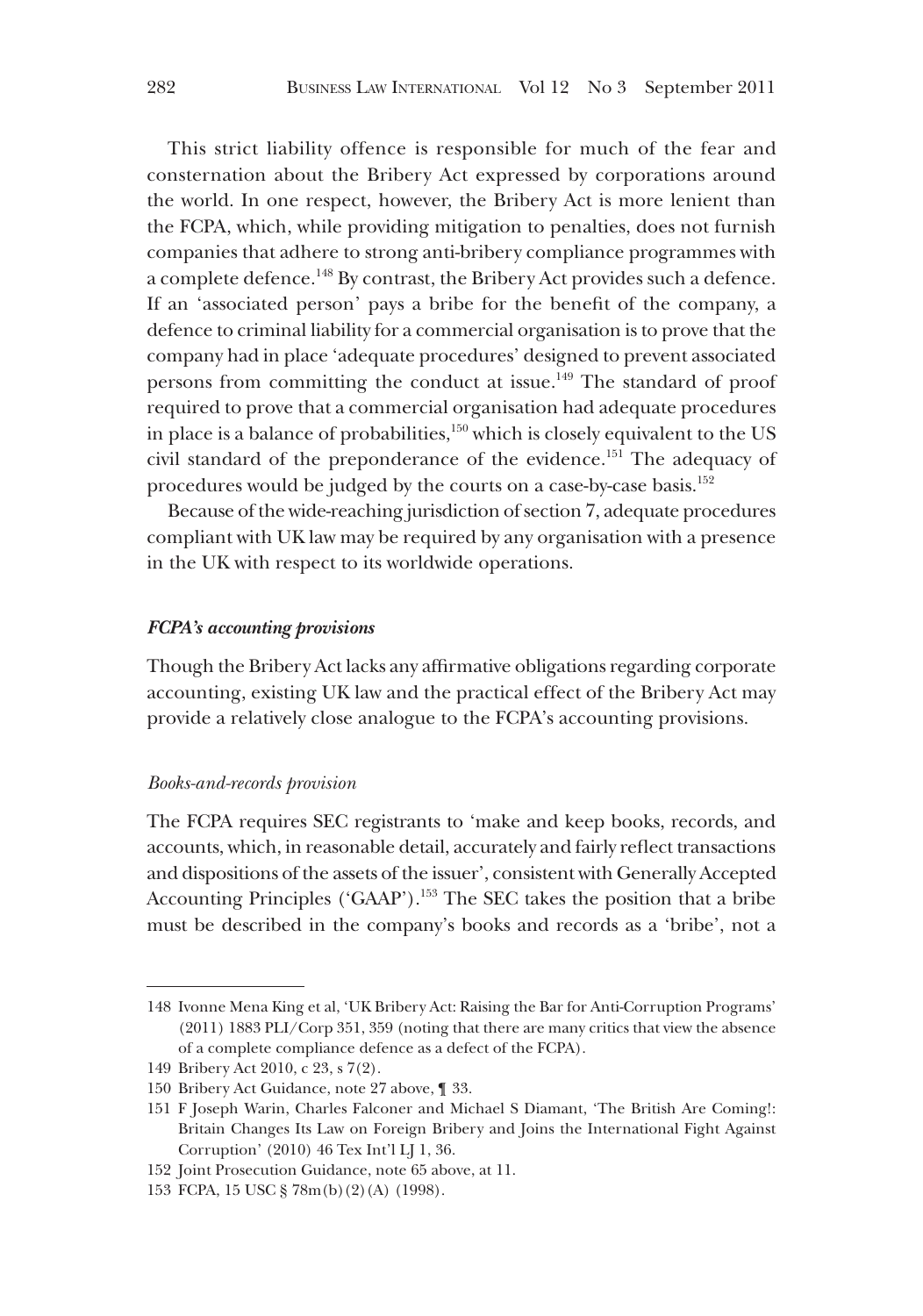payment, commission or 'slush fund'.154 In this clever legal architecture, the failure to characterise improper payments accurately may compound one's liability, as corporate offenders rarely characterise improper payments correctly. If they happen to, thereby possibly foreclosing prosecution under the books-and-record provision, an anti-bribery prosecution is that much easier.

The Bribery Act lacks an accounting provision; this may be because the UK Companies Act of 2006 already imposes requirements similar to the FCPA's booksand-records provision.155 In particular, it requires companies to keep records sufficient to show and explain their transactions, to disclose with reasonable accuracy the financial position of the company at any time and to enable the directors of the company to ensure that any accounts required to be prepared under UK law comply with the requirements of the UK Companies Act.<sup>156</sup>

#### *Internal controls provision*

The FCPA also requires SEC registrants to implement and maintain a system of internal accounting controls that 'provide reasonable assurances' that:

- 1. 'transactions are executed in accordance with management's general or specific authorisation';
- 2. the recordation of transactions allows for compliance with generally accepted accounting principles, and the company maintains accountability for assets;
- 3. 'access to assets is permitted only in accordance with management's general or specific authorisation'; and
- 4. 'the recorded accountability for assets is compared with the existing assets at reasonable intervals.'157

Though it does not contain an explicit provision directing companies to implement internal controls for the prevention of bribery, the stringency of section 7 makes the invocation of the Bribery Act's 'adequate procedures' defence<sup>158</sup> a near necessity for multinational corporations carrying on some level of business in the United Kingdom. Reliance on this defence will have the practical effect of causing companies to devise and maintain adequate internal controls – at least with regard to anti-corruption compliance – which the FCPA's internal controls provision already affirmatively requires SEC registrants to have, as part of its broader mandate.

<sup>154</sup> See, eg, Complaint paras 32-33, *SEC v IBM Corp*, No 11-cv-00563 (D DC 2011), available at **www.sec.gov/litigation/complaints/2011/comp21889.pdf**; Complaint paras 21, 24, 27, *SEC v Akzo Nobel NV*, No 07-cv-02293 (D DC 2007), available at **www.sec.gov/litigation/ complaints /2007/comp20410.pdf**.

<sup>155</sup> Companies Act 2006, c1, s 380 et seq (UK); FCPA, 15 USC § 78m(b) (1998).

<sup>156</sup> See generally Companies Act 2006 (UK).

<sup>157</sup> FCPA, 15 USC § 78m(b)(2)(B) (1998).

<sup>158</sup> Bribery Act 2010, c 23, s 7.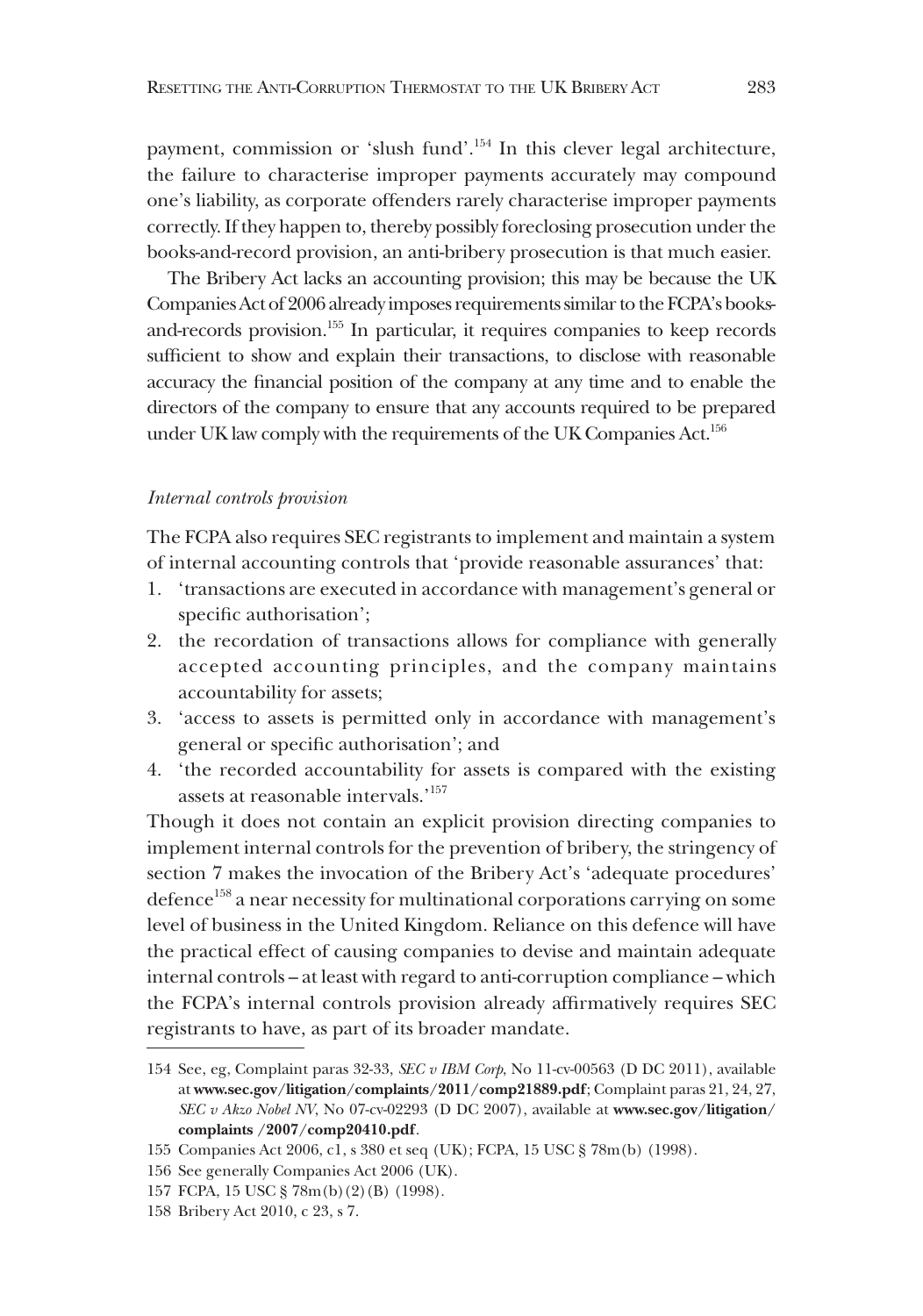# **Penalties**

The FCPA provides for both civil penalties, imposed by the SEC (and in some instances, DOJ), and criminal penalties, imposed exclusively by the DOJ.159 Different penalties apply depending on whether the defendant is an individual or a corporation. In a criminal conviction, individuals who violate the statute's anti-bribery provision may face up to five years' imprisonment and a \$250,000 fine, or a fine totalling twice the pecuniary gain or loss resulting from the bribe at issue.<sup>160</sup> Corporations face much steeper penalties, with fines ranging up to \$2 million or twice the pecuniary gain or loss resulting from the bribe.<sup>161</sup> Criminal violations of the accounting provisions of the FCPA, on the other hand, yield even greater penalties. Individuals who violate these provisions face up to \$5 million in fines and up to five years' imprisonment.<sup>162</sup> Corporations may be fined as much as \$25 million for criminal violations of the same provisions.<sup>163</sup> Both individuals and business entities are subject to civil penalties consisting of fines and injunctions.164 And these statutorily provided penalties may only represent a fraction of the losses suffered by an entity facing an FCPA prosecution, as most will encounter a number of collateral consequences.<sup>165</sup>

By contrast, all penalties resulting from violations of the Bribery Act are considered criminal in nature, as the Bribery Act does not provide for civil enforcement.166 Under the Bribery Act, however, one can be punished under either a less severe 'summary conviction' (essentially equivalent to a misdemeanour under US criminal law)<sup>167</sup> or an 'indictment conviction', for

<sup>159</sup> Lay Person's Guide, note 40 above, 5.

<sup>160</sup> FCPA, 15 USC § 78dd-2(g)(2) (1998); 18 USC § 3571(b)(3) (1998); 18 USC § 3571(d) (1998) ('If any person derives pecuniary gain from the offense, or if the offense results in pecuniary loss to a person other than the defendant, the defendant may be fined not more than the greater of twice the gross gain or twice the gross loss, unless imposition of a fine under this subsection would unduly complicate or prolong the sentencing process.'). 161 *Ibid* § 78dd-2(g)(1) (1998); 18 USC § 3571(b)(3), (d) (1998).

<sup>162</sup> *Ibid* § 78dd-2(g)(1) (1998); 18 USC § 3571(b)(3), (d) (1998); FCPA, 15 USC § 78ff(a) (1998).

<sup>163</sup> *Ibid* § 78dd-2(g)(1) (1998); 18 USC § 3571(b)(3), (d) (1998); FCPA, 15 USC § 78ff(a) (1998).

<sup>164</sup> *Ibid* §§ 78u(d), 78dd-2(g), 78dd-3(e) (1998).

<sup>165</sup> See F Joseph Warin, Michael S Diamant and Veronica S Root, 'Somebody's Watching Me: FCPA Monitorships and How They Can Work Better' (2011) 13 U Pa J Bus L 321, 325–26 ('Following the discovery of a potential FCPA problem, the responsible company will conduct an internal investigation and take appropriate remedial steps. This usually entails a significant expenditure of money on attorneys' fees, the appropriation of employee time, and even the permanent loss of employees who must be terminated for improper behavior. Once the scandal becomes public, other collateral consequences may include a decline in reputation or goodwill, a drop in stock price, lawsuits by investors or others, suspension or debarment from government contracting, and various tax law problems.').

<sup>166</sup> Bribery Act 2010, c 23, s 11.

<sup>167</sup> F Joseph Warin, Charles Falconer and Michael S Diamant, 'The British Are Coming!: Britain Changes Its Law on Foreign Bribery and Joins the International Fight Against Corruption' (2010) 46 Tex Int'l LJ 1, 36.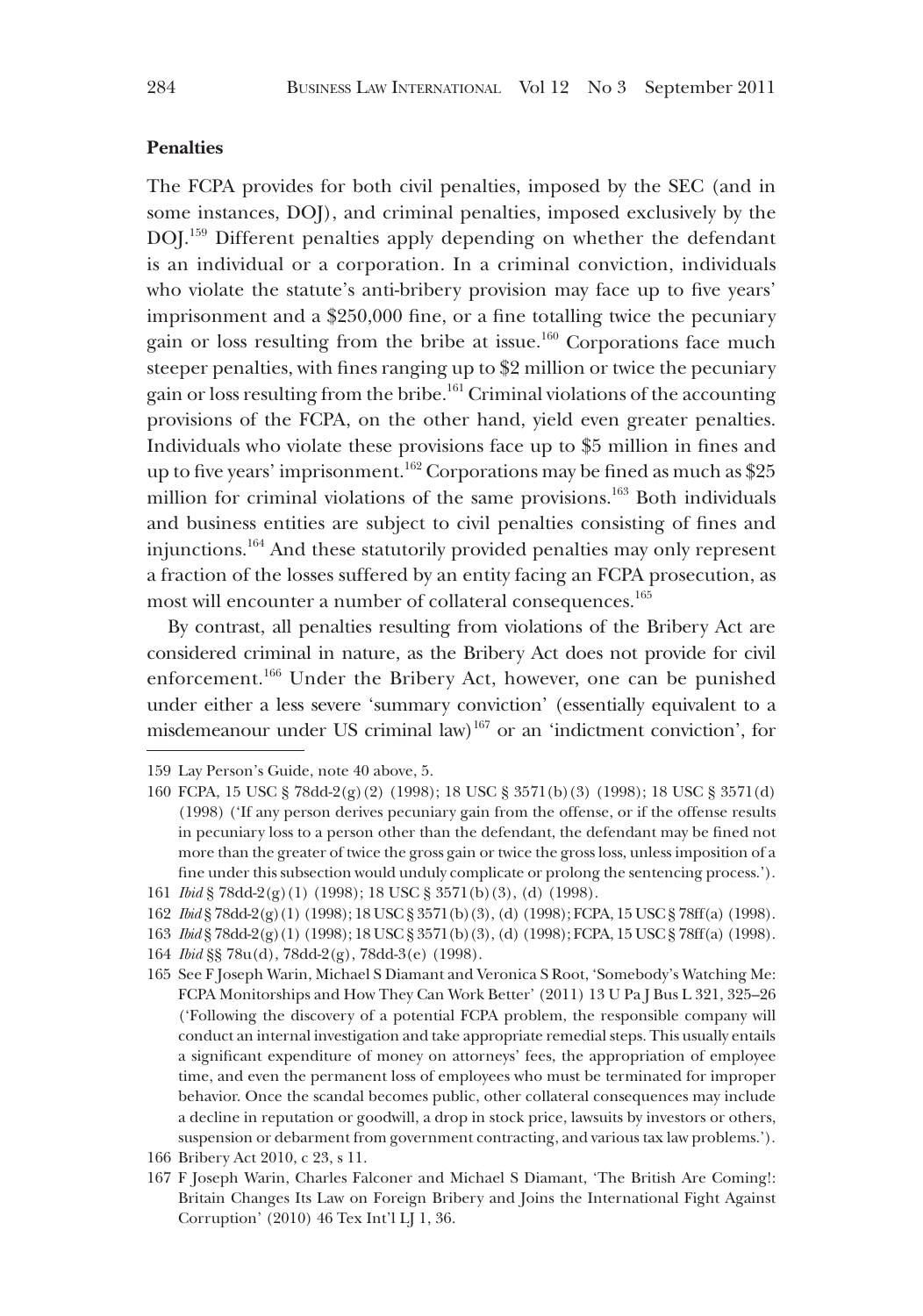more egregious offences tried in the Crown Court.<sup>168</sup> A summary conviction of a corporation or an entity can lead to fines of up to \$5,000 or up to 12 months' imprisonment for individuals.<sup>169</sup> An indictment conviction can lead to up to ten years' imprisonment for individuals, while fines imposed on an individual or entity for an indictment conviction are not specified in the Act and are therefore without limit.170 Still, it is important to note that whether or not an offence may be prosecuted hinges on whether the Director of Public Prosecutions, the Director of the SFO or the Director of Revenue and Customs Prosecutions consents to it, which turns on whether that official is personally satisfied that a conviction is more likely than not, and that a prosecution is in the public interest.<sup>171</sup>

Because of the role that UK courts play in reviewing prosecution decisions by law enforcement authorities, judges may be the ultimate arbiters of punishment for violations of the Bribery Act.172 For example, in the *Innospec* decision, US regulators and the SFO reached a 'global settlement' with the company relating to criminal proceedings in both jurisdictions.<sup>173</sup> In considering the settlement, a UK judge stated that the SFO 'cannot enter into an agreement under the laws of England and Wales with an offender as to the penalty in respect of the offence charged' and that 'save in minor matters… the imposition of a sentence is a matter for the judiciary'.174 In contrast, regulators in the US have tremendous flexibility to determine the ultimate financial penalty imposed on corporate offenders. And without doubt, it is the enforcement environment, rather than the technicalities of the statutes themselves, that will have the greatest impact on the ultimate penalties individuals and corporations will face for violations of the respective statutes.<sup>175</sup>

- 172 SFO Visits Again with GDC, note 58 above, 3 ('Director Alderman told the participants that in the United Kingdom, the SFO's assertion of jurisdiction, or its interpretation of other provisions of the Bribery Act, can be challenged in court even before a resolution is reached, as early as when the SFO notifies a corporation that it wants to begin an investigation. According to Director Alderman, using a mechanism called "judicial review", companies, as well as other third parties, including non-governmental organisations and media outlets, can challenge the SFO's actions by arguing that a prosecutor has acted unlawfully or in a manner that is disproportionate or unreasonable.').
- 173 *R v Innospec Ltd*, (2010) Southwark Crown Court, ¶ 10, available at **www.millerchevalier. com/portalresource/InnospecSentencingJudgment**; SFO Discusses Bribery Act with GDC, note 106 above.
- 174 *Ibid* ¶¶ 26–27, available at **www.millerchevalier.com/portalresource/ InnospecSentencingJudgment**.
- 175 F Joseph Warin, Charles Falconer and Michael S Diamant, 'The British Are Coming!: Britain Changes Its Law on Foreign Bribery and Joins the International Fight Against Corruption' (2010) 46 Tex Int'l LJ 1, 37.

<sup>168</sup> Bribery Act 2010, c 23, s 11; *Black's Law Dictionary* (9th edn, 2009), 1187–88.

<sup>169</sup> Bribery Act 2010, c 23, ss 11(1)(a), 11(2)(a).

<sup>170</sup> *Ibid* ss 11(1)(b), 11(2)(b).

<sup>171</sup> Bribery Act 2010, c 23, s 10; Bribery Act 2010 – Quick Start Guide, at 3 (hereinafter Bribery Act Quick Start Guide).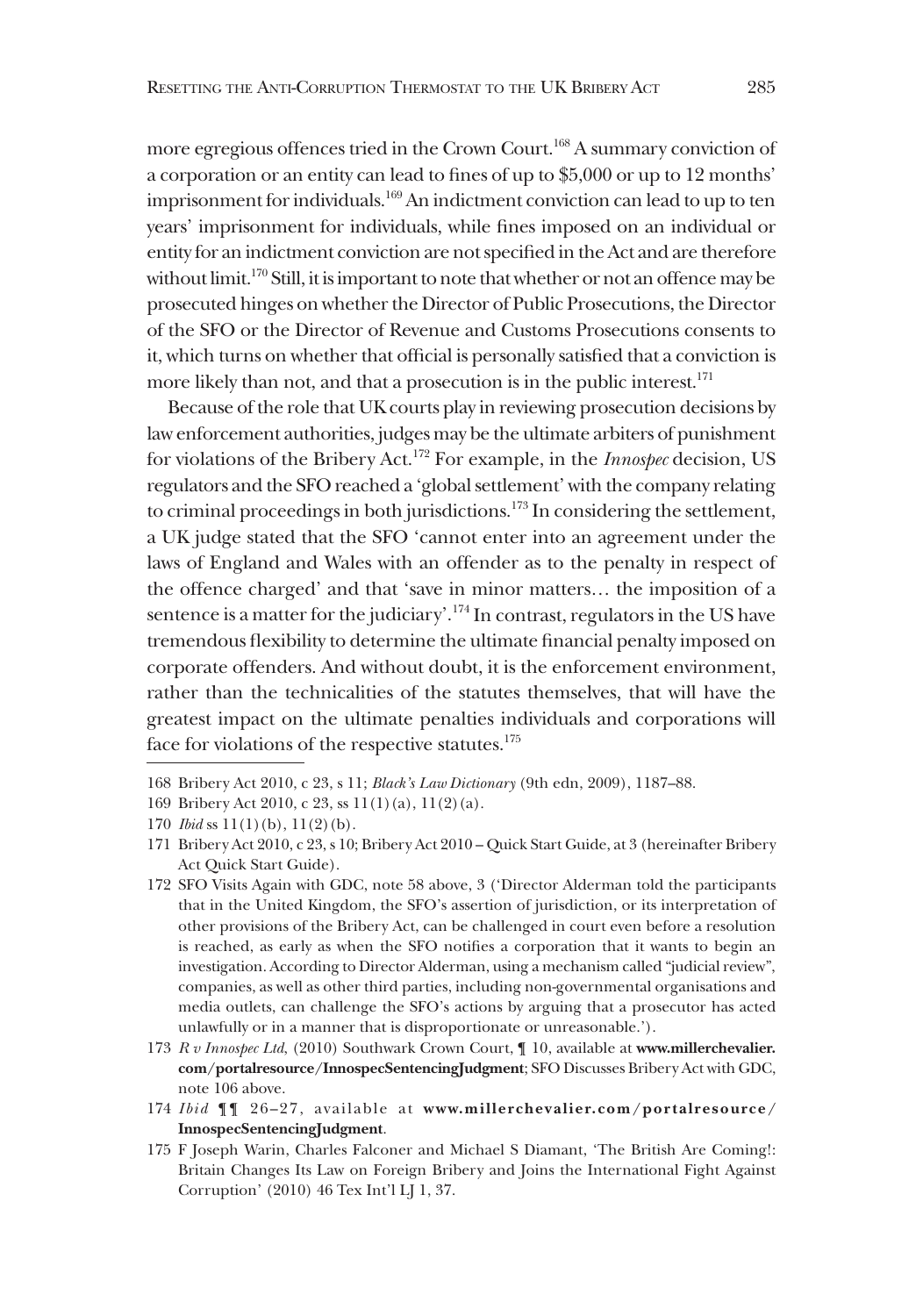#### **Practical implications of the Bribery Act for multinational corporations**

In an increasingly global marketplace, it is important that multinational corporations keenly observe the regulatory landscape to identify possible new risks, including extraterritorial anti-corruption legislation, such as the UK Bribery Act. The Bribery Act marks the most recent significant change to the worldwide anti-corruption enforcement effort, which heretofore has been led in large part by the FCPA. As the Bribery Act only recently came into force,  $176$  the most meaningful differences between the FCPA and the new UK law have not yet revealed themselves through enforcement actions and judicial interpretation. Enforcement activity will ultimately provide greater clarity to multinational corporations already subject to the FCPA about how to adjust their compliance programmes to avoid running afoul of what one academic observer christened the 'hopeful monster'.177 Until then, however, an examination of the law's plain language and the Ministry of Justice's interpretative guidance suffices to provide multinational companies with a preparatory blueprint for building or reforming their anti-corruption compliance programmes.

To begin, it is worth recognising that the Bribery Act alone should not force a US issuer with an already robust FCPA-compliance programme to change its anti-corruption policies and procedures dramatically. The FCPA's internal controls provision already mandates an appropriate control environment, and the anti-bribery provisions cover most (but not all) activities that would violate section 6 of the Bribery Act. Additionally, local bribery laws already criminalise passive and active commercial bribery. There are, however, four areas where the clear divergence between the FCPA and the Bribery Act may require meaningful adjustments in an existing effective FCPA compliance programme. These four key areas are:

- 1. business courtesies;
- 2. facilitating payments;
- 3. risks posed by third parties as 'associated person[s]'; and
- 4. overseas commercial bribery.<sup>178</sup>

<sup>176</sup> Bribery Act Guidance, Foreword, note 27 above, 2.

<sup>177</sup> Eric Engle, 'I Get By With a Little Help From My Friends? Understanding the UK Anti-Bribery Statute, By Reference to the OECD Convention and the Foreign Corrupt Practices Act' (2010) 44 Int'l Law 1173, 1183.

<sup>178</sup> Note that at least one multinational company has publicly announced adapting its compliance procedures to comply with the Bribery Act. Samuel Rubenfeld, 'Lockheed Martin Gets Into Step With Bribery Act With New Policy', Wall Street J Blog (8 Jun 2011, 10:15am), **http:// blogs.wsj.com/corruption-currents/2011/06/08/lockheed-martin-gets-into-step-with-ukbribery-act-with-new-policy**. Lockheed Martin's policy bans facilitation payments as well as commercial bribery, neither of which conduct was heretofore illegal under the FCPA or banned under Lockheed's old compliance policy. See Lockheed Martin, Compliance with the Anti-Corruption Laws (16 Jun 2011) (on file with SEC), available at **http://sec.gov/Archives/ edgar/ data/936468/ 000119312511159455/dex991.htm**.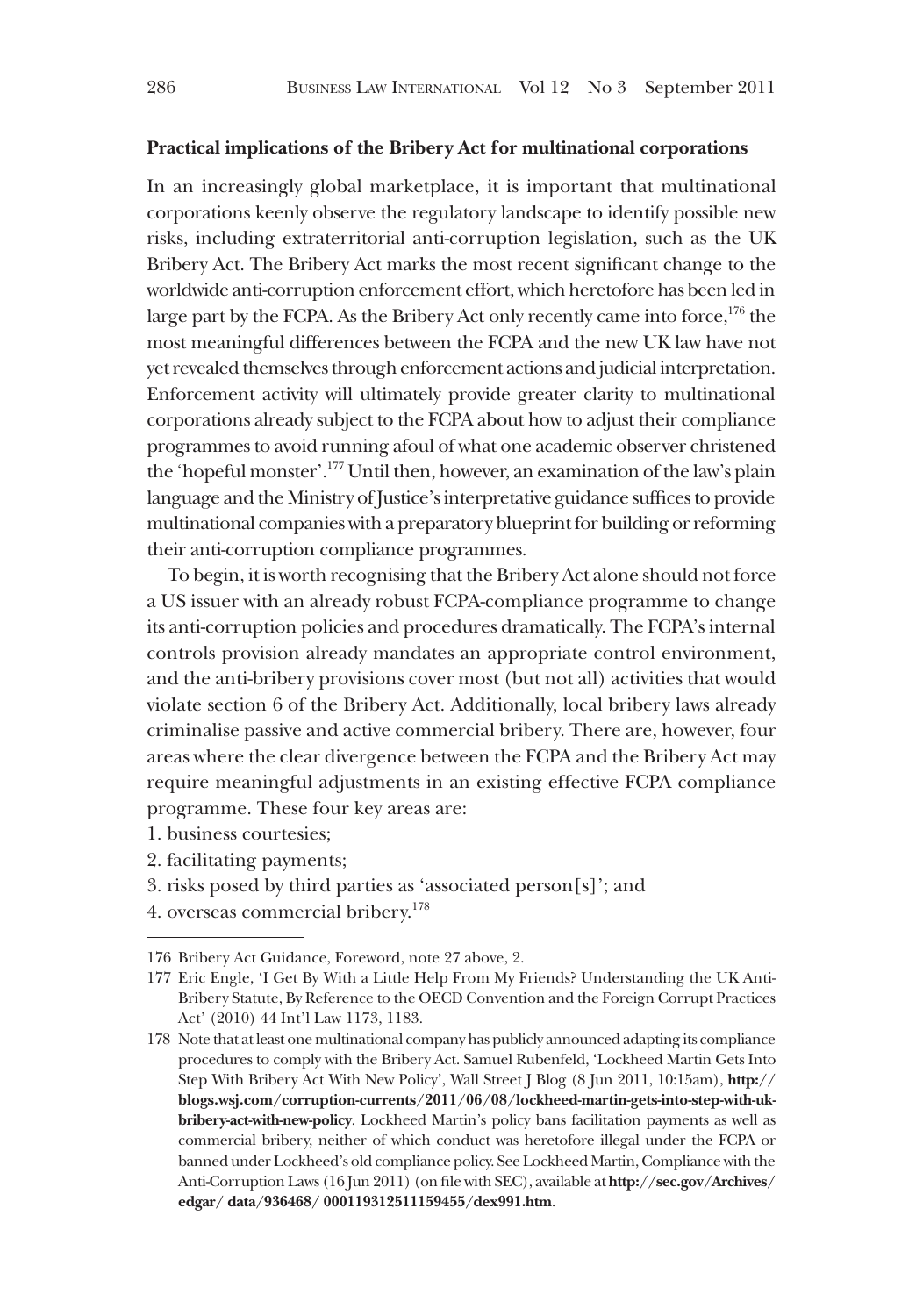#### *Business courtesies*

The provision of business courtesies to foreign officials is already restricted somewhat under the FCPA, but the Bribery Act may require slight, although certainly not dramatic, revisions to gift and entertainment policies to ensure full compliance. Unlike the FCPA, the Bribery Act's section 6 does not contain a 'corrupt intent' or 'improper purpose' requirement, nor does it include an affirmative defence for reasonable and bona fide promotional expenditures. This makes the Bribery Act theoretically more likely to capture legitimate conduct. But statements by the UK Government should give multinational corporations comfort that, in practice, it will probably not be much more restrictive than the FCPA.

Business courtesies may span the spectrum from company-branded pens to Wimbledon tickets. Having one policy to govern all such courtesies would be neither a practical nor an effective way to address the fact-specific exercise of approving such a broad range of possibilities. Instead, it may be useful when drafting an anti-bribery policy to specify distinct procedures for different categories of business courtesies, such as (1) travel and lodging; (2) meals and drinks; (3) entertainment; and (4) gifts.

According to the Bribery Act Guidance, to secure a conviction the prosecution must prove that there is a 'sufficient connection between a [financial or other advantage] and the intention to influence and secure business or a business advantage'.179 The Bribery Act Guidance indicates that travel and accommodation costs may not even amount to a 'financial or other advantage', let alone one with a sufficient connection to the intent to influence to qualify as violative conduct.<sup>180</sup> A good rule of thumb for determining whether travel and accommodation costs will amount to 'a financial or other advantage', for example, might be to ask whether the cost would otherwise be borne by the relevant foreign government or the foreign official himself.<sup>181</sup>

As noted above, what constitutes a 'financial or other advantage' appears to turn on a fact-specific reasonableness inquiry. The Bribery Act Guidance indicates that the ultimate decision 'will depend on the totality of the evidence which takes into account all of the surrounding circumstances'.182 But it does offer some examples that can be used as benchmarks by a corporation. For instance, before approving the provision of any entertainment or gift to a foreign official, a corporation

<sup>179</sup> Bribery Act Guidance, note 27 above, ¶ 28.

<sup>180</sup> *Ibid* ¶ 27.

<sup>181</sup> *Ibid* ¶ 27.

<sup>182</sup> *Ibid* ¶ 28.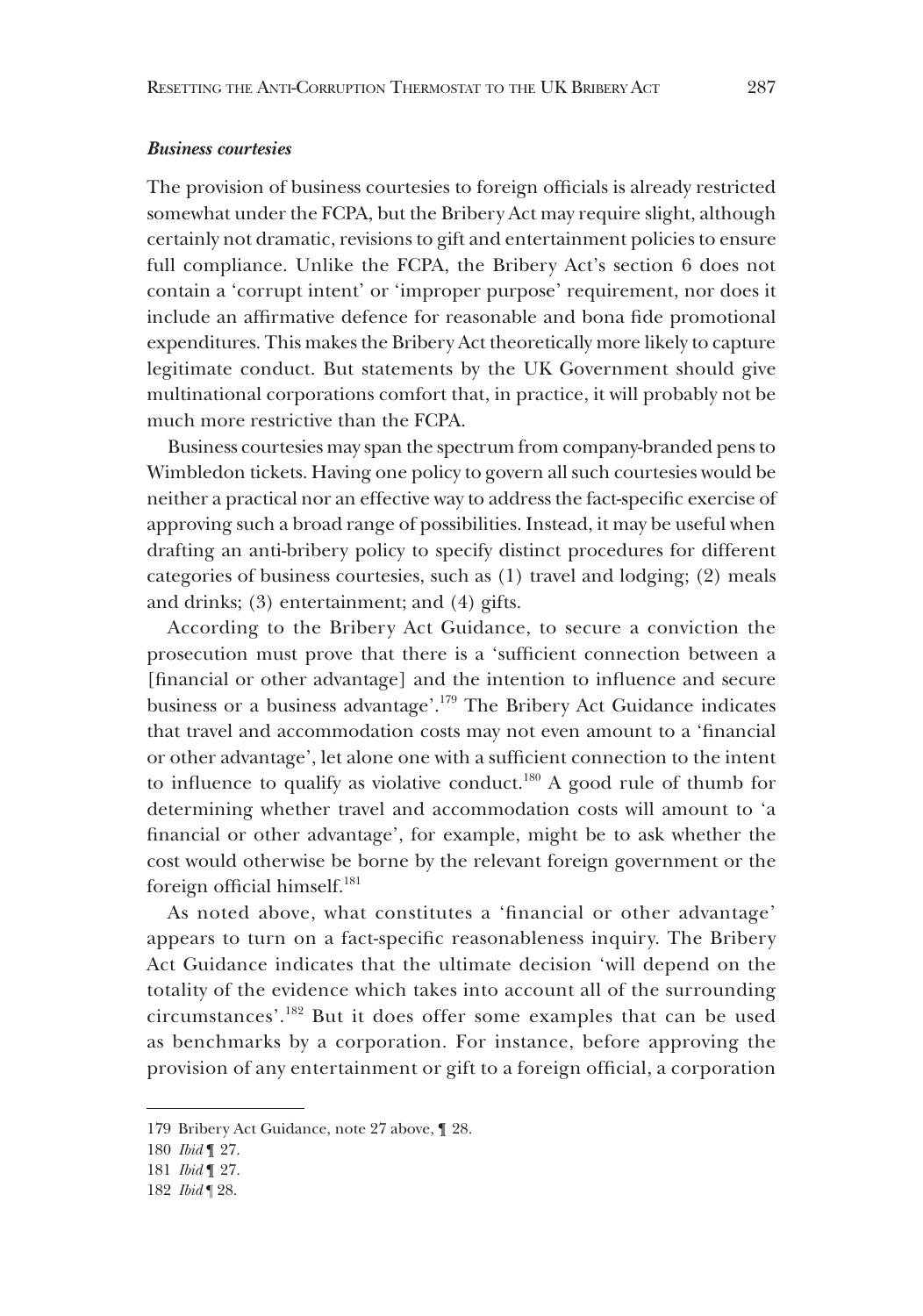should consider whether the gift or entertainment 'better… present[s] [its] products and services' or assists it in establishing 'cordial relations', $^{183}$ the type and level of advantage offered, the manner and form in which it is provided, the level of influence of the particular foreign government official in awarding business, the lavishness of the hospitality<sup>184</sup> and the standards or norms of hospitality or promotional expenditures.<sup>185</sup>

Ultimately, the Bribery Act Guidance sets forth standards that closely resemble those already employed by US prosecutors who scrutinise business courtesies provided pursuant to the affirmative defence. Although it is not apparent on the face of the Bribery Act, this relative convergence between the two laws should make life easier for multinational corporations.

#### *Facilitating payments*

The Bribery Act's prohibition against facilitation payments presents a challenge for corporations that allow such expenditures under the FCPA's potentially significant statutory exception. Indeed, the Bribery Act and FCPA may form a double-edged sword here, as a corporate policy responding to the Bribery Act and prohibiting facilitating payments might, instead of halting the practice, drive them underground, violating both of the FCPA's accounting provisions.<sup>186</sup>

Although the impact of this new restriction on some high-risk business should not be minimised, enforcement actions and judicial interpretation of the FCPA's facilitating payments exception have significantly curtailed this practice to the point where an estimated 75–80 per cent of US companies have decided to ban or severely limit their use.<sup>187</sup> In fact, even before the passage of the Bribery Act, practitioners were recommending that their

<sup>183</sup> *Ibid* ¶ 26.

<sup>184</sup> Letter from Lord Tunnicliffe, Minister in the Government Whips Office, Government Spokesperson for the Ministry of Justice, to Lord Henley (14 Jan 2010), available at **www.justice.gov.uk/publications/docs/letter-lord-henley-corporate-hospitality.pdf** ('We recognise that corporate hospitality is an accepted part of modern business practice and the Government is not seeking to penalize expenditure on corporate hospitality for legitimate commercial purposes. But lavish corporate hospitality can also be used as a bribe to secure advantages and the offences in the Bill must therefore be capable of penalising those who use it for such purposes.').

<sup>185</sup> Bribery Act Guidance, note 27 above, ¶ 29.

<sup>186</sup> See F Joseph Warin, Charles Falconer and Michael S Diamant, 'The British Are Coming!: Britain Changes Its Law on Foreign Bribery and Joins the International Fight Against Corruption' (2010) 46 Tex Int'l LJ 1, 42–43.

<sup>187</sup> David M Howard and Elisa T Wiygul, FCPA Compliance: The Vanishing 'Facilitating Payments' Exception, April 2010, available at **www.dechert.com/library/4-7-10-WCSL-Howard\_and\_Wiygul-FCPA\_Compliance-The\_Vanishing\_Facilitating\_Payments\_ Exception.pdf**.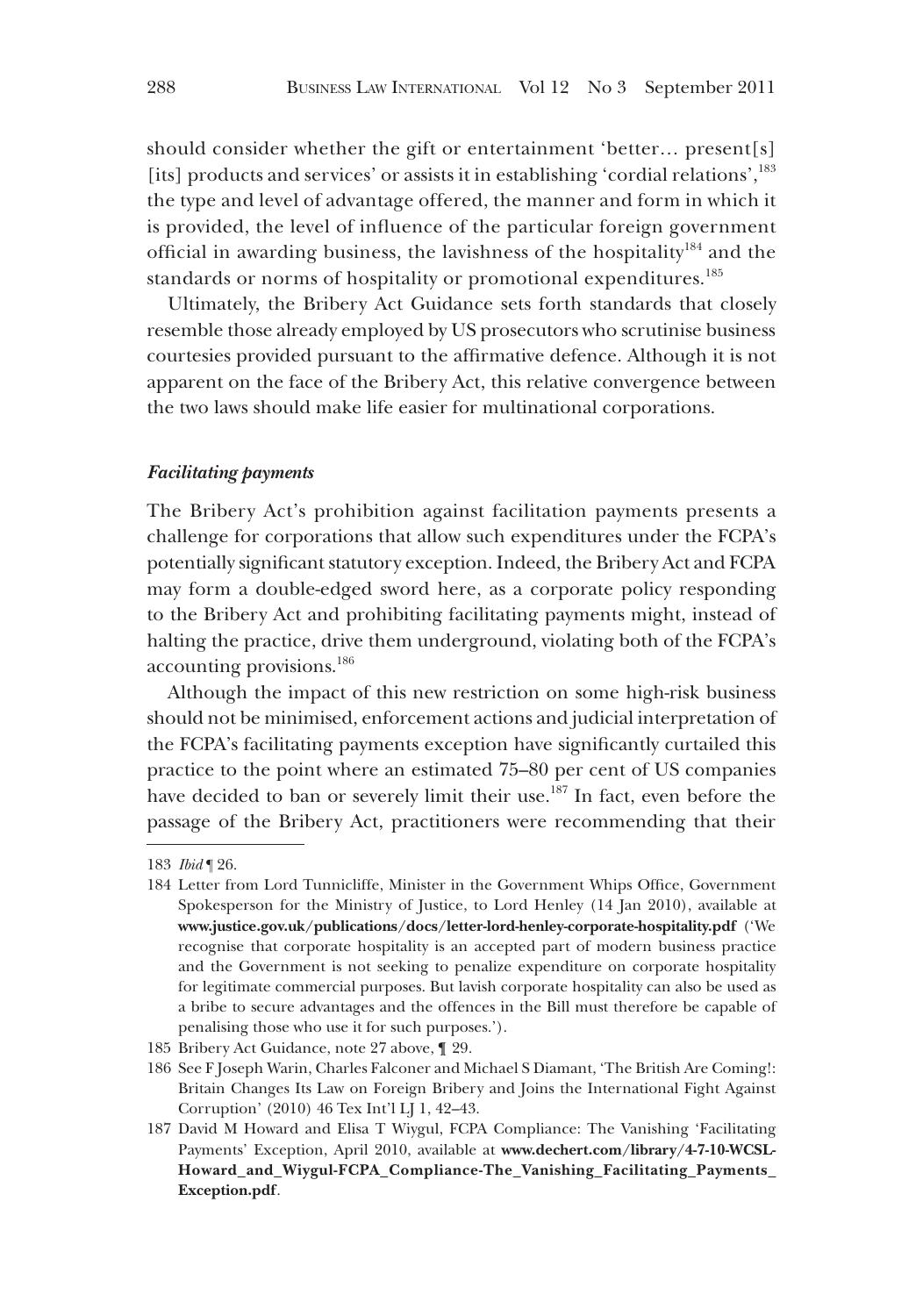clients completely eliminate facilitating payments.188 Now, with the Bribery Act's implementation, many companies still utilising the exception are working to eliminate these payments.

Importantly, the SFO has indicated that this process of eliminating facilitating payments need not occur overnight.<sup>189</sup> But companies that still utilise facilitating payments need to have a 'plan' for their elimination and make this plan a 'high priority'.190 Richard Alderman, Director of the SFO, recently cautioned, however, that if a company is 'resolute' on continuing to make facilitating payments, then he 'will prosecute'.191 In an exclusive statement made to the authors of thebriberyact.com website, the SFO recently disclosed the six-step procedure that it will use when evaluating the activities of a company that continues to make small facilitation payments after 1 July  $2011$ :<sup>192</sup>

- 1. the SFO will consider whether the company has a clear issued policy regarding such payments;
- 2. the SFO will consider whether written guidance is available to relevant employees as to the procedure they should follow when asked to make such payments;
- 3. the SFO will consider whether such procedures are being followed by employees;
- 4. the SFO will consider if there is evidence that all such payments are being recorded by the company;
- 5. the SFO will consider if there is evidence that proper action (collective or otherwise) is being taken to inform the appropriate authorities in the countries concerned that such payments are being demanded; and
- 6. the SFO will consider whether the company is taking what practical steps it can to curtail the making of such payments.

The authors of thebriberyact.com added in summary that 'if the answers to these questions are satisfactory then the corporate should be shielded from prosecution'.193 Of course, companies will have to wait and see how the SFO

<sup>188</sup> *Ibid*.

<sup>189</sup> Director Alderman recently stated that while he wants to see that companies are 'committed to zero tolerance', he understands that they may need a 'transition period between the time the Act takes effect and the time they are fully compliant.' SFO Visits Again with GDC, note 58 above, 4.

<sup>190</sup> *Ibid*.

<sup>191</sup> *Ibid*.

<sup>192</sup> Barry Vitou and Richard Kovalevsky, Exclusive: Facilitation Payments After July 1st: A Six Step Solution, thebriberyact.com (9 Jun 2011), **http://thebriberyact.com/2011/06/09/ exclusive-facilitation-payments-after-july-1st-a-six-step-solution**.

<sup>193</sup> *Ibid*.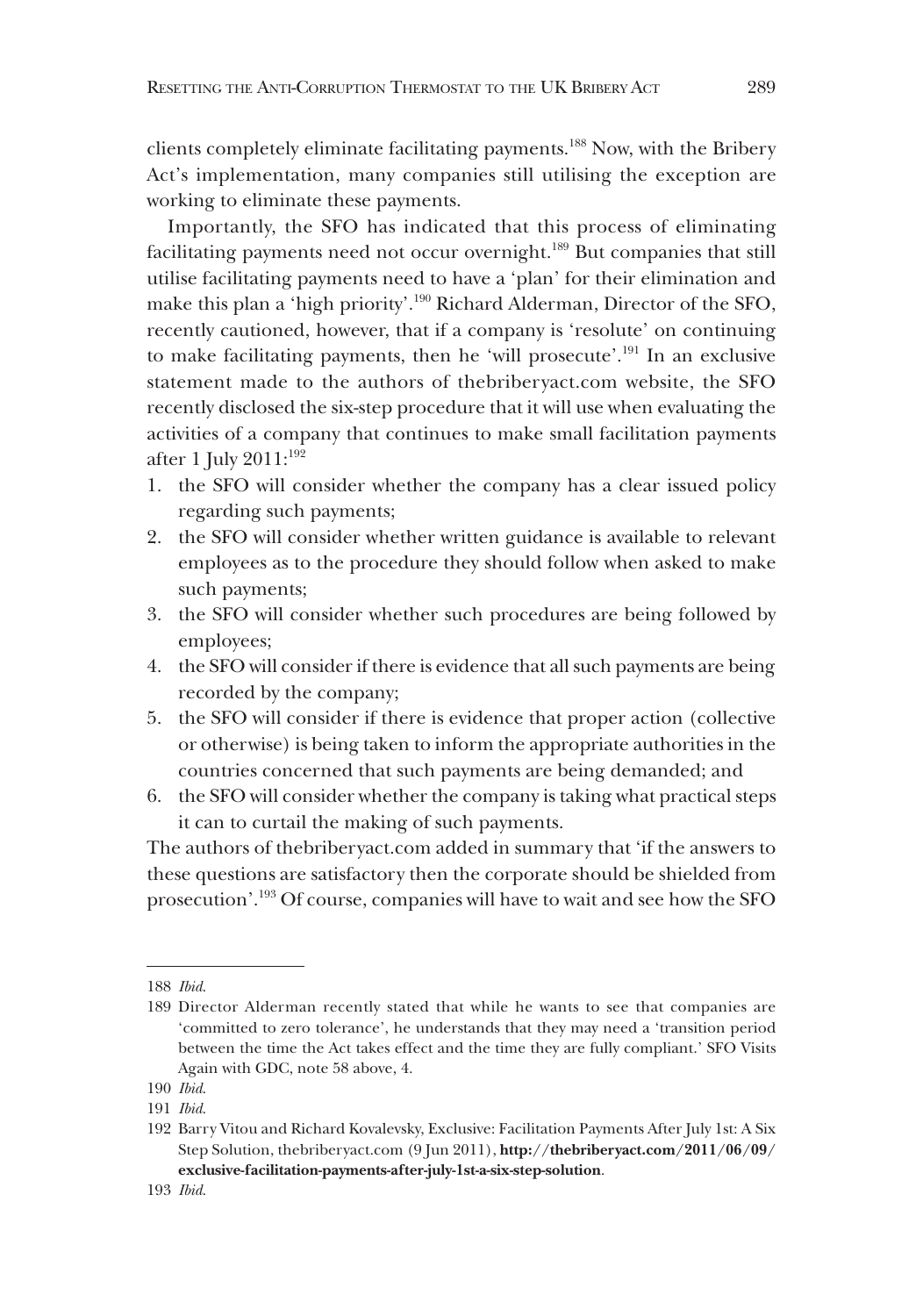applies these principles, which adds to the uncertainty surrounding the continued use of facilitating payments.

The Bribery Act Guidance suggests some additional affirmative steps that multinational companies should take to deal with seemingly unavoidable facilitating payment demands.194 In addition to the more obvious measure of communicating its prohibition of facilitating payments to all employees, agents and other third parties who might interface with foreign government officials on the company's behalf,195 organisations should make it a policy to inform those demanding payment that compliance with the demand would amount to an offence under UK law, request receipts from and the identification details of any officials making a demand, and tell any such official that the company will inform the UK embassy of the incident.196

# *Third-party risks and adequate procedures*

The stringency and jurisdictional breadth of the Bribery Act's section 7 pose an acute challenge to the compliance programmes of multinational corporations. Section 7, in contrast to the nuanced approach of the FCPA, imposes strict liability on corporations for actions of 'associated person[s].' Under the Bribery Act, the UK Government will not have to establish that the company authorised or even should have known that its business partner would be likely to engage in corrupt conduct. Of course, a corporation can escape liability if it has 'adequate procedures' mitigating the risk of such corrupt activities. In this way, the Bribery Act's section 7 effectively shifts the burden from the government (to show knowledge on the part of the organisation) to the company (to show adequate procedures).

Section 9 of the Bribery Act requires the Secretary of State to publish guidance concerning 'adequate procedures' that relevant commercial organisations can implement to prevent persons associated with them from bribing others, with the requisite intent to obtain or retain business or an advantage in the conduct of business for the organisation.<sup>197</sup> Although the Bribery Act Guidelines broadly cover virtually all aspects of an effective compliance programme, certain of the six principles presented in the guidance focus particularly on third party risks.

<sup>194</sup> Bribery Act Guidance, note 27 above, Appendix A, Case Study 1.

<sup>195</sup> *Ibid*.

<sup>196</sup> *Ibid*. The Ministry of Justice recognises in the Bribery Act Guidance that commercial organisations may face problems in eradicating facilitation payments, and views the objective as a long-term one, which will require 'economic and social progress and sustained commitment to the rule of law… where the problem is most prevalent'. *Ibid* ¶ 46.

<sup>197</sup> Bribery Act 2010, c 23, s 9.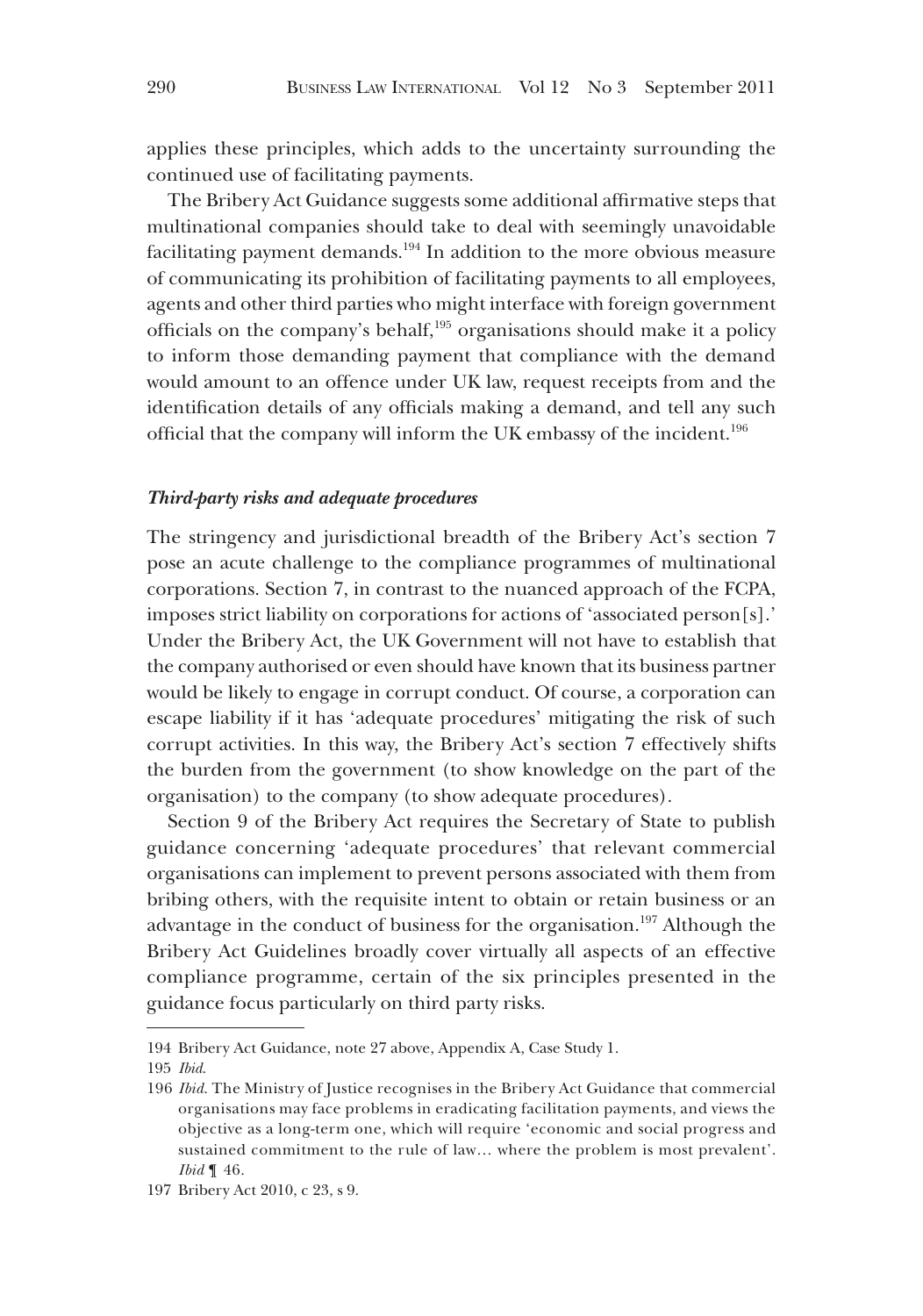Most pertinently, the Bribery Act Guidance provides that businesses should apply a proportionate and risk-based approach in performing due diligence on parties who perform or will perform services for or on behalf of the company, in order to mitigate identified bribery risks.<sup>198</sup> The Bribery Act Quick Start Guide helpfully suggests that someone who merely supplies goods to a company probably does not perform services for or on its behalf.199 In lower-risk situations, such as engaging a third party to provide information technology services, businesses may decide that there is no need to conduct much in the way of due diligence. The Bribery Act Quick Start Guide suggests that in these situations, it may be sufficient for the company to satisfy itself that the people performing the services on the company's behalf are genuine and trustworthy.<sup>200</sup> In higher-risk situations, such as selecting an intermediary to assist in establishing a business in a foreign market, greater due diligence may be required.<sup>201</sup> Such due diligence may include conducting direct inquiries of the proposed business partner (eg asking for a CV or background information, financial statements, accounts or references), indirect investigations and general research. Continued monitoring of the counterparty may also be required.

Other aspects of the Bribery Act Guidance also touch on the organisation's relationship with third parties. For instance, when discussing the need for communication of anti-bribery principles to associated persons, the Ministry of Justice observed that external communications of anti-corruption compliance policies to business partners can include information on antibribery procedures and controls, sanctions for violations of the policies and rules governing recruitment, procurement and tendering.<sup>202</sup> It also recommended training new agents<sup>203</sup> and advised that it may also be appropriate to require other business partners, particularly those presenting significant corruption risks, to undergo training.<sup>204</sup> Additionally, the Bribery Act Guidance notes that companies may encourage their business partners to provide anti-bribery training themselves. $205$ 

Of course, as a threshold question, all measures taken to mitigate the risk associated with third parties and to establish adequate procedures should flow from the organisation's risk assessment. As the Bribery Act Guidance recommends, a proper anti-corruption risk assessment should examine

<sup>198</sup> Bribery Act Guidance, note 27 above, at Principle 4 – Due Diligence.

<sup>199</sup> Bribery Act Quick Start Guide, note 171 above, 6.

<sup>200</sup> *Ibid*.

<sup>201</sup> Bribery Act Guidance, note 27 above, Principle 4 – Due Diligence, Commentary 4.3.

<sup>202</sup> *Ibid* Principle 5 – Communication, Commentary 5.4.

<sup>203</sup> *Ibid* Principle 5 – Communication, Commentary 5.6.

<sup>204</sup> *Ibid* Principle 5 – Communication, Commentary 5.7.

<sup>205</sup> *Ibid*.